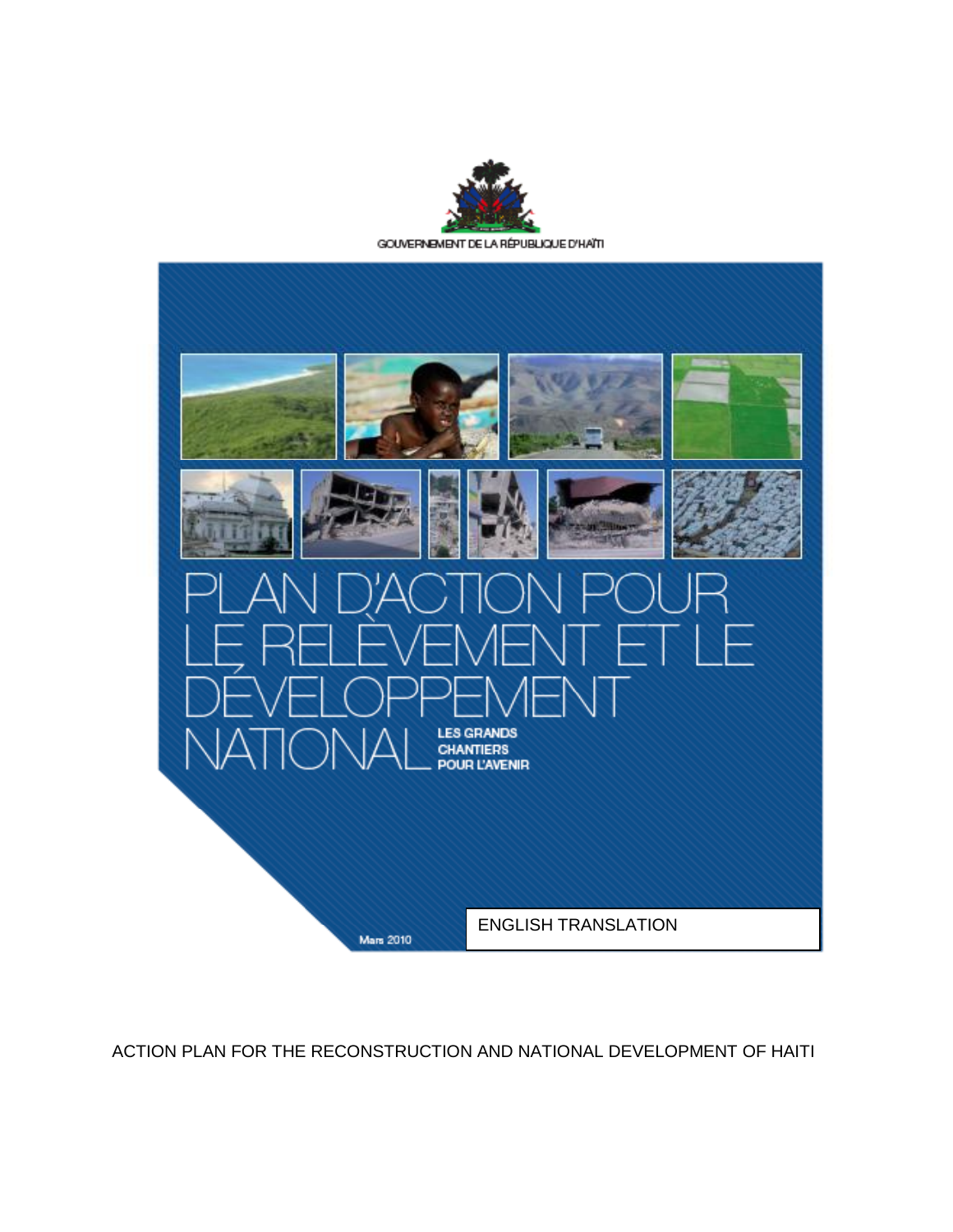#### **FOREWORD**

The post-earthquake Action Plan that we are presenting to our partners in the international community in this draft version is the expression of the needs that must be met, so that the earthquake that has so cruelly struck our country may becomes a window of opportunity for, in the words of the Head of State, the "re-foundation" of Haiti. It is a rendez-vous with History that our country cannot miss. We are obliged to yield results; we owe it to our children and our children's children.

The solidarity expressed spontaneously in the hours following the disaster by Haitian men and women at home and abroad, as well as by the international community, towards our people gives us the confidence needed in this historic duty.

The plan that we propose to you is based on a collective effort of reflection and consultation. At the diplomatic level, formal and constructive talks have made us aware of the expectations of our international partners and allowed us to explain to them our choices for the future. On the technical front, officials at the national level supported by international experts conducted an evaluation of losses and damages known by its acronym PDNA (Post Disaster Needs Assessment), which is one of the pillars of this plan.

This proposal is Haitian, as despite the very tight schedule, key sectors of Haitian society were consulted. This is also the case for all Haitians living abroad who have mobilized themselves and have shown that their commitment to the future of the country remains a strong binding factor of this active solidarity. These efforts, these consultations are ongoing and will continue in the weeks and months to come.

We must learn from this national tragedy, which is why the proposal made encompasses not only the devastated areas but also calls for structural changes affecting the entire national territory.

We must reverse the spiral of vulnerability by protecting our people from natural disasters, by managing our watersheds to make them secure and productive in a sustainable way, by stimulating the development of regional poles that can provide quality of life and future prospects for a growing population.

In view of this, we must strengthen the links between all the regions across the country, encourage the strengthening of the regional partnerships that will bring the opportunity for change throughout the country, the Caribbean and beyond.

We need to connect these regions through a network of roads complemented by adequate port and airport facilities and a range of public services appropriate to the imperatives of economic and social development, particularly as regards education and access to quality health services.

We must act now, but with a vision for the future. We need to agree on a short-term program, while creating mechanisms that make possible the preparation and implementation of detailed programs and projects that will bring about firm actions within a ten-year timeframe.

The challenge ahead is huge. This is why, as the Secretary-General of the OECD and the Chairman of the Development Assistance Committee has pointed out, we must find new ways to cooperate, based on the principles of the Paris Declaration and the principles pertaining to operations in Fragile States, notably that of making the strengthening of the state central to interventions.

We understand the importance of reviewing our political, economic and social governance. We pledge to act in this regard.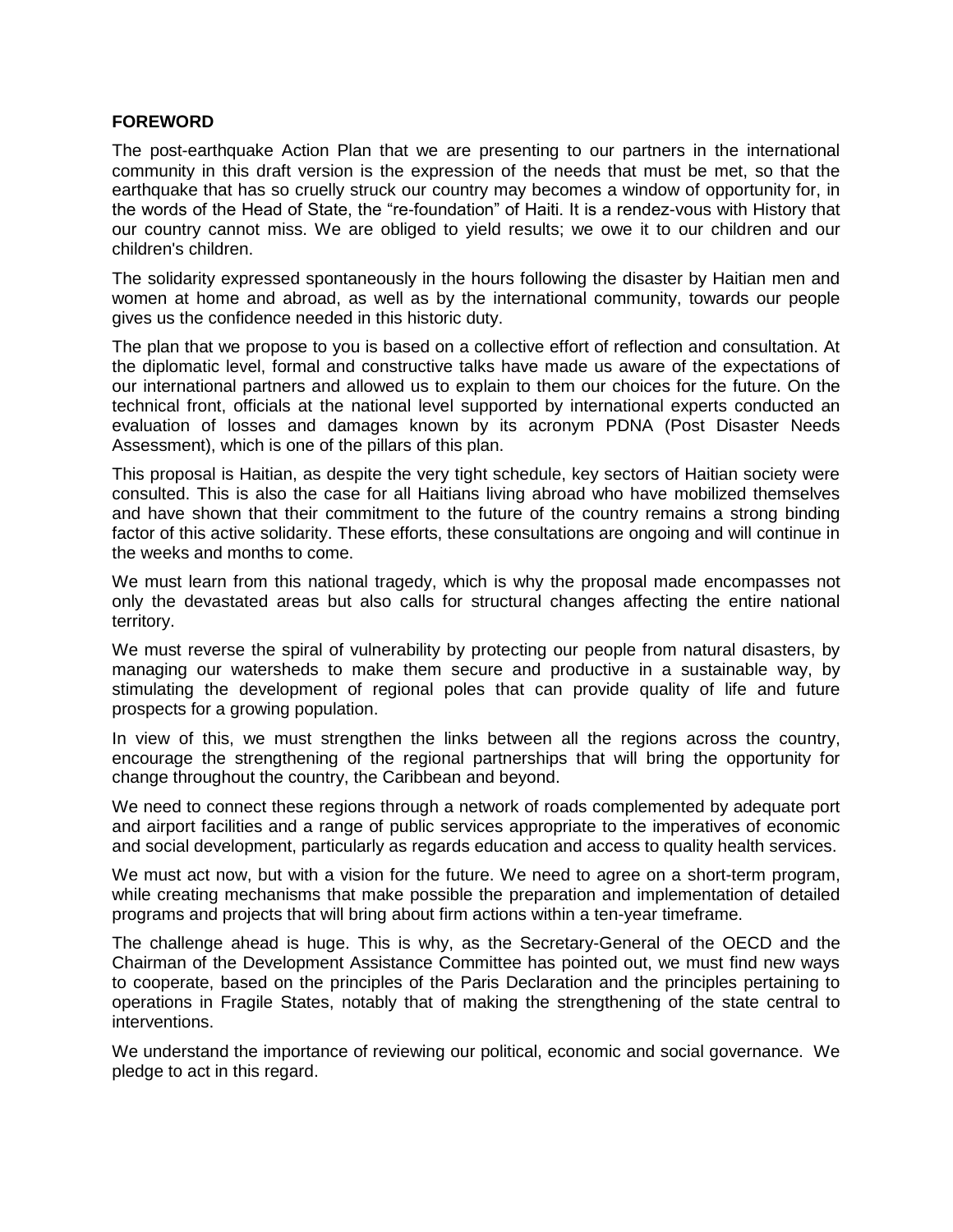- 1 Introduction 2007 1
- 2 Summary of the PDNA
- 2.1 The Disaster and its Impacts
- 2.2 Damages, Losses and Needs
- 3 long term Vision and strategic option
- 4 IMMEDIATE PROJECTS FOR THE FUTURE
- 4.1 The national transport network
- 4.1.1 Finalization of the road grid
- 4.1.2 Establishment of reliable links with the country's main islands
- 4.1.3 Airports
- 4.1.4 Rebuilding or Building Port Infrastructure
- 4.2 Electrification
- 4.2.1 Increasing the capacity of power generation :
- 4.2.2 Increasing the capacity of power transmission
- 4.2.3 Increased distribution capacity of electric power
- 4.3 Re-launching the national production capacity
- 4.4 Recovery of the Cultural Sector
- 4.5 Preparation for the cyclonic season
- 4.6 Education: Beginning of the school year, construction of schools
- 4.7 Health, Nutrition, Water and Sanitation
- 4.8 Reconstruction of devastated zones and urban renovation
- 4.8.1 Reconstruction operations of the devastated zones :
- 4.8.2 Construction sites of the new regional development centers:
- 4.9 National Planning and Local Development
- 4.9.1 National Planning
- 4.9.2 Infrastructure and facilities
- 4.1 Creation of Catchment Areas
- 4.11 Housing of the Population: Temporary and Permanent
- 4.12 Re-launch of Public Administration
- 4.12.1 Short-term Measures
- 4.12.2 Measures for the next 12 months
- 4.13 Justice and Security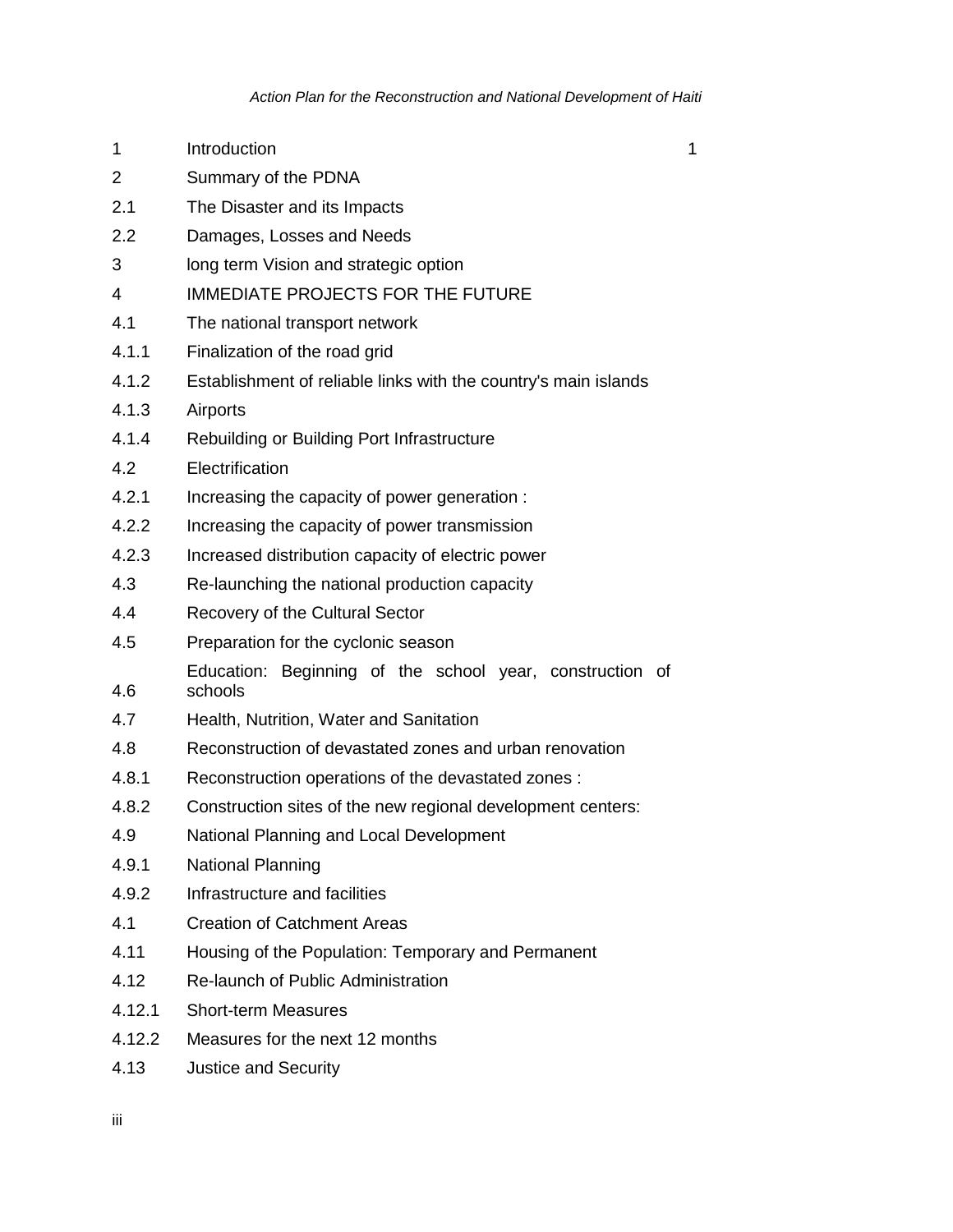#### *Action Plan for the Reconstruction and National Development of Haiti*

- 4.14 Rebooting of economic and financial channels
- 4.14.1 Investment Credit
- 4.14.2 Reconstruction Credit
- 4.14.3 Microfinance
- 4.15 Private Investment and Public-Private Partnerships
- 4.16 Creation of employment which is highly labor intensive
- 5 Governance
- 6 MACROECONOMIC FRAMEWORK
- 7 FUNDING MECANISMS
- 7.1 Budget support
- 7.2 Multi donors trust fund
- 7.3 Funding from bilateral donors
- 7.4 Funds managed by and through NGOs
- 8 MANAGEMENT AND reconstruction structures
	- The intermediary commission for the reconstruction of Haiti
- 8.1 (CIRH)
- 8.2 The authority for the development of Haiti (ADH)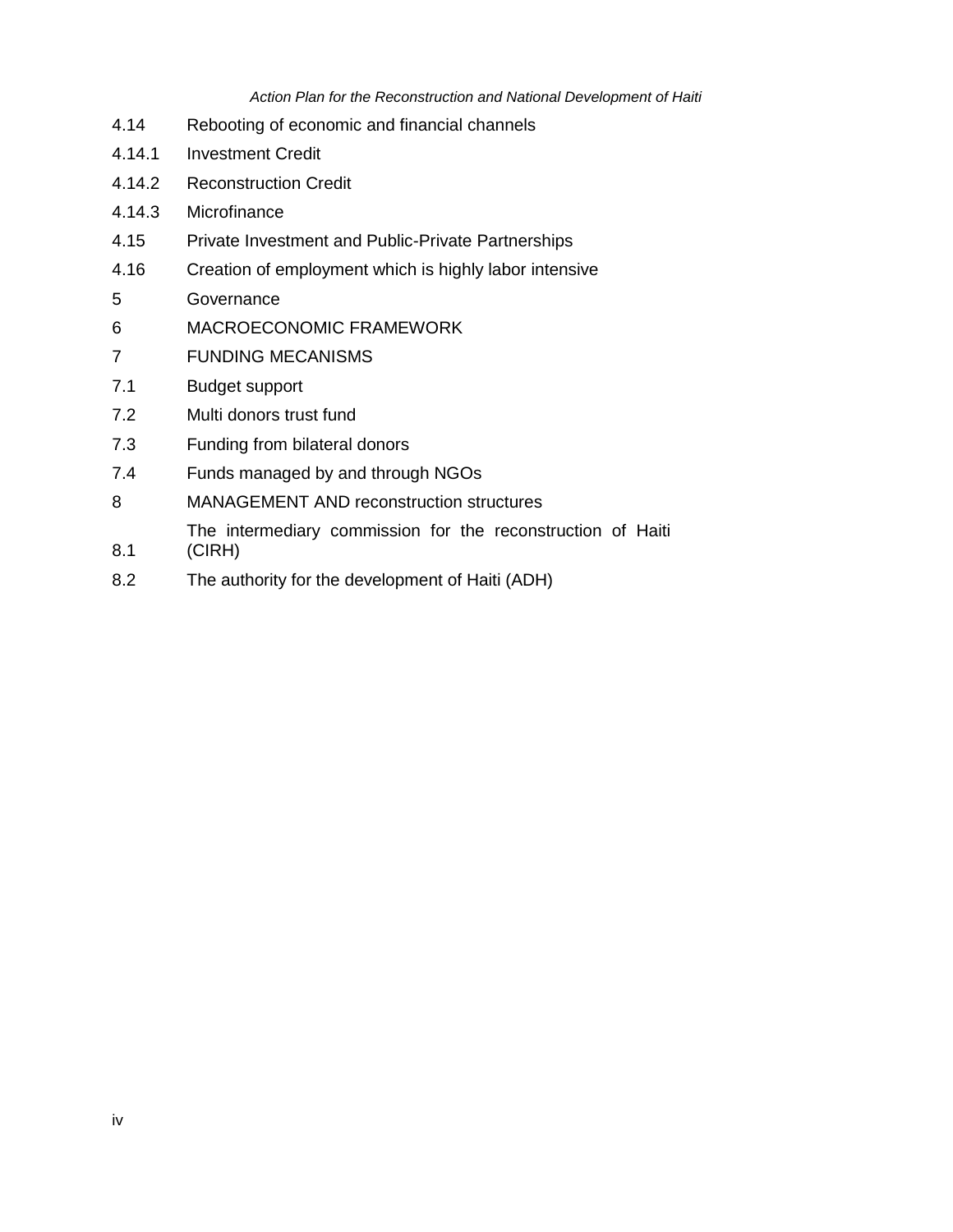# **INTRODUCTION**

The earthquake of January 12, 2010 struck at the heart of Haiti's capital Port-au-Prince and the towns of Léogâne, Jacmel and Petit Goave. It resulted in more than 300,000 deaths, as many were wounded according to the national authorities, 1.5 million people homeless and displaced, broken families, orphans without resources. One could go on and on to enumerate the devastating consequences of this earthquake.

The damages and losses, the measures of which rise by the day, are estimated at nearly US\$8 billion according to the assessment of damages and losses carried out during the past few weeks. The same study puts needs at around US\$11.5 billion.

Soon after the earthquake it was evident that such a toll could not be the outcome of just the force of the tremor. It is the result of:

excessive population density

a lack of adequate building standards

the catastrophic state of the environment

unregulated land use

unbalanced distribution of economic activity, with over 65% of economic activity and 85% of fiscal revenue concentrated in Port-au-Prince.

To rebuild Haiti does not mean to return to the situation of January 11, on the eve of the earthquake. It is to address all these areas of vulnerability, so that never again the vagaries of nature or natural disasters inflict such suffering or cause so much damage and loss.

The proposed plan aims to go beyond a response to the damage and losses caused by the earthquake. It aims to initiate projects to act now while putting in place the conditions for addressing the structural causes that allowed this earthquake to hit the country so hard.

The situation that the country is facing is difficult but not desperate. In many respects it even provides an opportunity to unite Haitians of all classes and origins in the common task of "refounding" the country on a new footing. Nobody has been spared, and no one can pick themselves up again alone. We must build on this new solidarity which is expected to result in profound changes in behavior and attitudes.

That is why the plan that is being proposed is not solely that of the State, of the Government and of Parliament. It is that of all the sectors of Haitian society where everyone is called upon to play his role, in search of the collective interest that ultimately is the best guarantor of individual interests in an inclusive society.

# **The Post-Earthquake Action Plan**:

The priorities of the Post-Earthquake Action Plan are to cope immediately with the emergency, restart economic, governmental and social activities, reduce the vulnerability of the country to natural disasters and once again put Haiti on the path of development. It is based on the following principles;

Ensure preparedness for the hurricane season and rains of 2010, particularly for displaced populations

Systematically include environmental aspects in all decisions related to the process of recovery and development.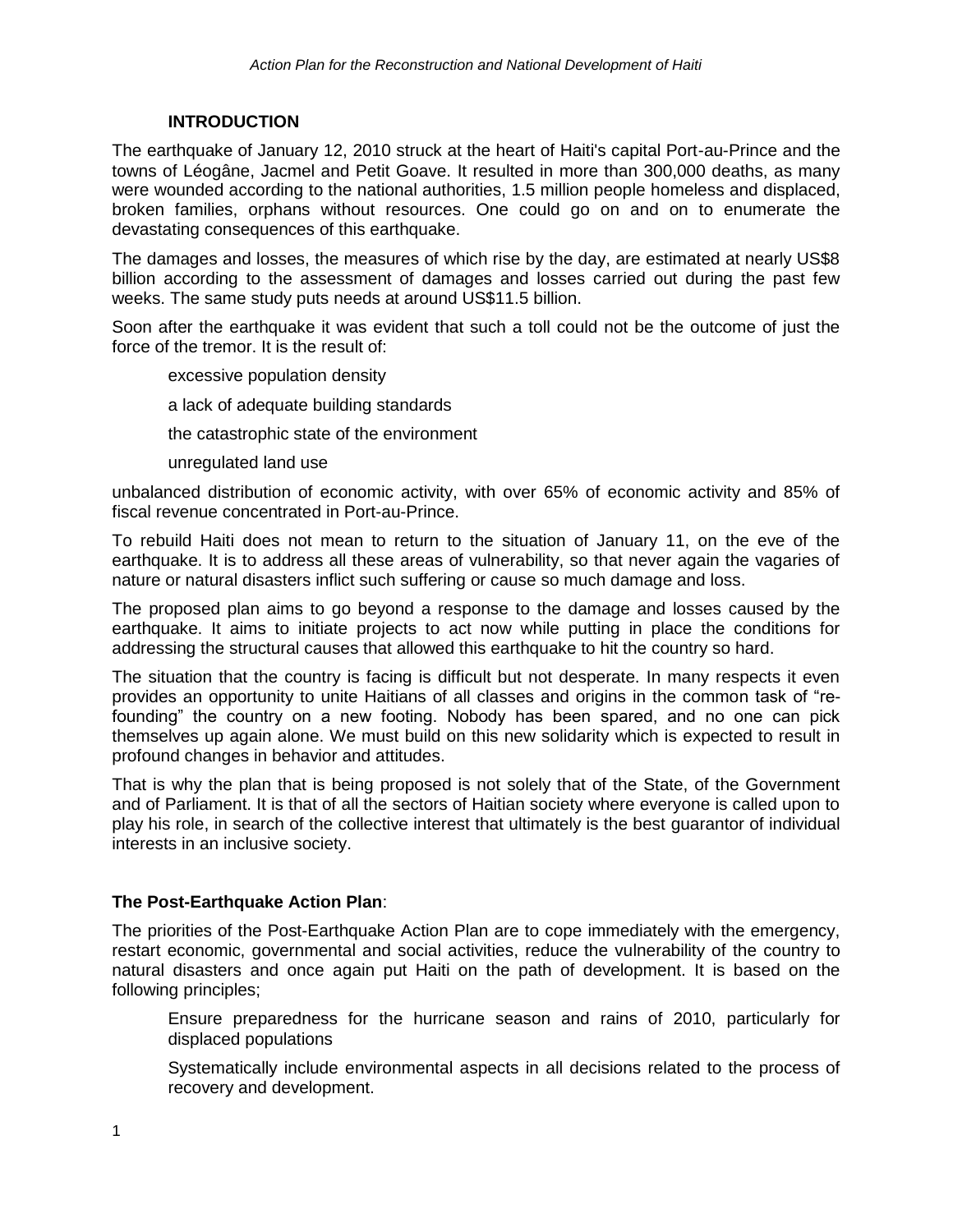Ensure integration of risk and disaster management in all reconstruction activities in all sectors

Establish an active employment policy by supporting micro-enterprises, strengthening vocational training, incorporating principles of labor-intensive works and by involving Haitian firms, local labor and communities.

Gradually position the State as provider of devolution and decentralized basic services, while ensuring a substantial strengthening of its authority with regard to non-state entities. In this regard, initiate the creation of a social safety net for the poorest.

Decongest the metropolitan area of Port-au-Prince through a policy of devolution and decentralization, by creating incentives for the population to settle around growth poles

Continue to provide assistance and support to 1.3 million Haitians who have lost everything and to 3 million people affected by the disaster, while accelerating the recovery process to avoid dependence on foreign aid.

The plan is divided into two phases. The first is the immediate, covering a period of one year, which constitutes the transition period before the entire machinery for the "refounding" of the state is operational. The second stage begins with a time horizon of ten years, allowing it to take account of three programming cycles of the National Strategy for Growth and Poverty Reduction.

This is why the Plan proposes the setting up of an Interim Commission for the Reconstruction of Haiti and a Development Agency as well as a Multi-Donor Trust Fund that will allow preparation of a portfolio of inteventions, the development of programs and projects, their funding and execution, all in a coordinated and coherent way.

The Plan primarily targets the activities financed by public development aid since it is being set out ahead of a donor conference. It still leaves plenty of room for other actors in the business sector, private sector and NGOs who are essential drivers for the renewal of Haiti. It proposes a macroeconomic framework based on growth and a series of measures to facilitate wealth creation by the private sector.

# **A continuity to be ensured**

Politically, Haiti has undertaken a journey to regain its full national sovereignty since the restoration of constitutionality in 2006. This journey included efforts to make existing democratic institutions work, establish those foreseen by the Constitution but that did not exist, and relaunch national growth.

The process undertaken in recent years must continue. The objectives set still retain their relevance. The earthquake must not make one forget the goal to be attained: the building of a democratic Haiti inclusive and respectful of human rights.

The electoral process therefore will continue once conditions are ripe for the holding of credible elections at different levels of the democratic institutions.

For development, the programs and projects underway must continue once incorporated into the Post-Earthquake Action Plan or be re-deployeded for this purpose. The momentum created since 2006 must not stop. It is important to maintain the highest possible level of activity throughout the country, in particular to continue and complete the road network, support agricultural production and expand the supply of basic services to the population.

#### **Haiti's expectations regarding the international community**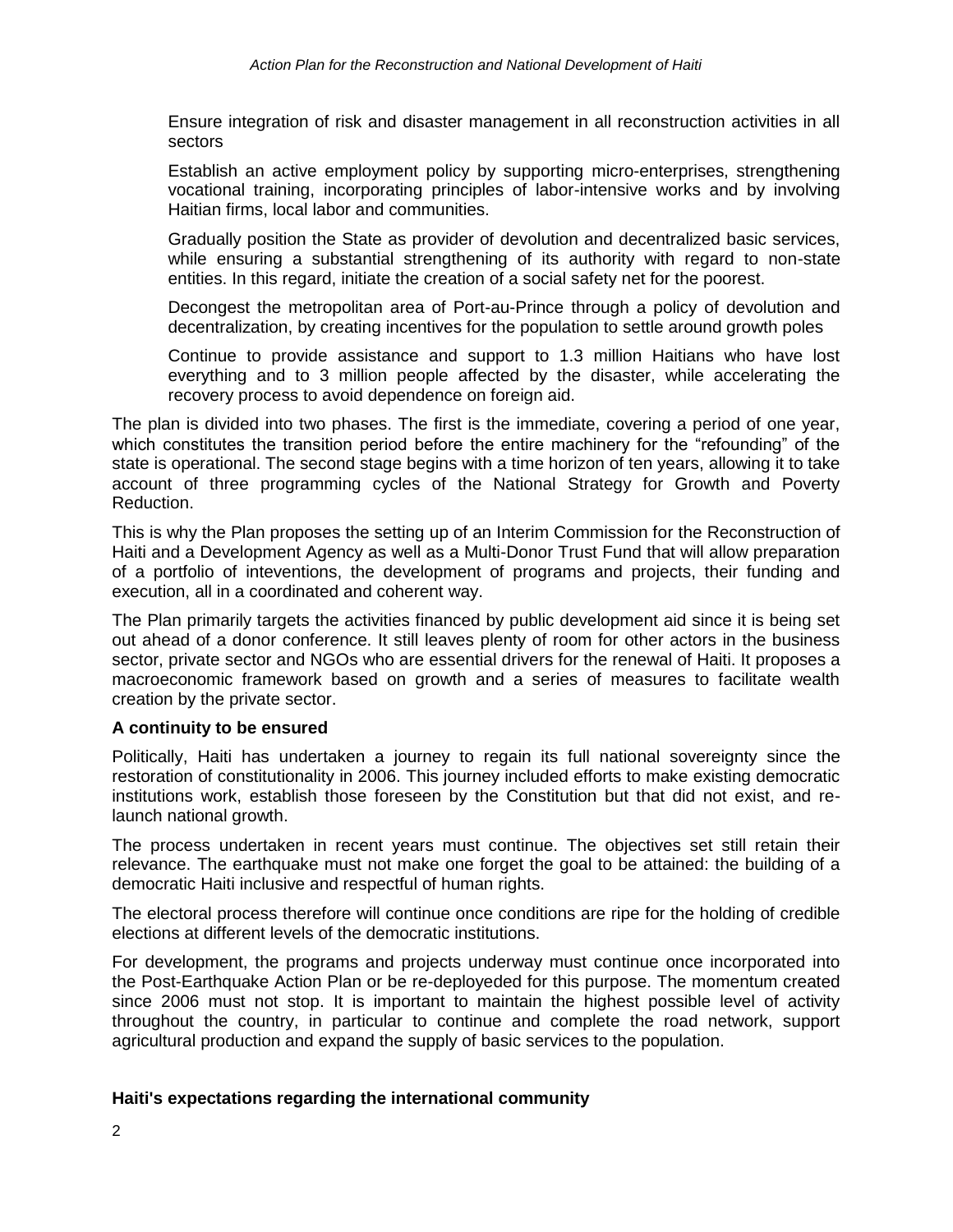Haiti expects the international community to reiterate its long-term commitment to support the country in its re-establishment and to do this with respect for Haitian leadership.

Haiti asks its international partners to urgently mobilize the financial resources necessary to respond to the emergency. To do this, we must create jobs, re-house disaster victims, open schools and institutions of higher education in preparation for the new school year, provide access to health care, prepare for the hurricane season, bridge the gap in State tax revenues of the State, restart the administration and boost the economic circuits.

For these purposes, the amounts must be disbursed over a twelve month period. Budget support is an emergency and can be considered an appropriate financial mechanism in these circumstances whilst waiting for the setting up of the scheduled mechanisms: the Trust Fund and the Interim Agency.

# **2. SUMMARY OF THE PDNA**

The Post-Disaster Needs Assessment (PDNA) was conducted by a joint team composed of national and international experts with the active participation of representatives of NGOs and the Haitian civil society.

This chapter reflects the summary of conclusions of the exercise. Detailed tables on the losses and damages are found in Annex 1.

# 2.1 **The Disaster and its Impacts**

On January 12, 2010, shortly before 5:00 pm, an earthquake of magnitude 7.3 on the Richter scale rocked Haiti for 35 seconds. It was the most powerful earthquake to have struck the country for 200 years. The hypocenter of the earthquake was near the surface of the earth (10 km deep) and its epicentre was near the town of Leogane, about 17 km southwest of the capital. The effects were felt in the Departments of the West, Southeast and Nippes. The metropolitan area of Port-au-Prince (including the municipalities of Port-au-Prince, Carrefour, Petionville, Delmas, Tabarre, Cité Soleil and Kenscoff) was damaged extensively. 80% of the city of Léogâne was destroyed.

The earthquake has created an unprecedented situation, compounded by the fact that it has affected the country's most populated area, as well as its economic and administrative centre. The situation is even more tragic given that for the last three years the country has experienced a phase of socio-political stability, security, economic growth and the beginnings of improvement in the living conditions of the people.

# **The human impact**

The human impact is immense. Approximately 1.5 million people, representing 15% of the national population, were affected indirectly. More than 300,000 people, according to national authorities were killed and as many wounded. Approximately 1.3 million live in temporary shelters in the metropolitan area of Port-au-Prince. Over 600,000 people have left the affected areas to seek shelter elsewhere in the country. The result is an exacerbation of existing problems regarding access to food and basic services. By striking at the heart of the economy and the Haitian Government, the earthquake has sharply impacted the human and institutional capacities of the public and private sectors, as well as international technical and financial partners and some non-governmental organizations (NGOs).

#### **Impact on infrastructure**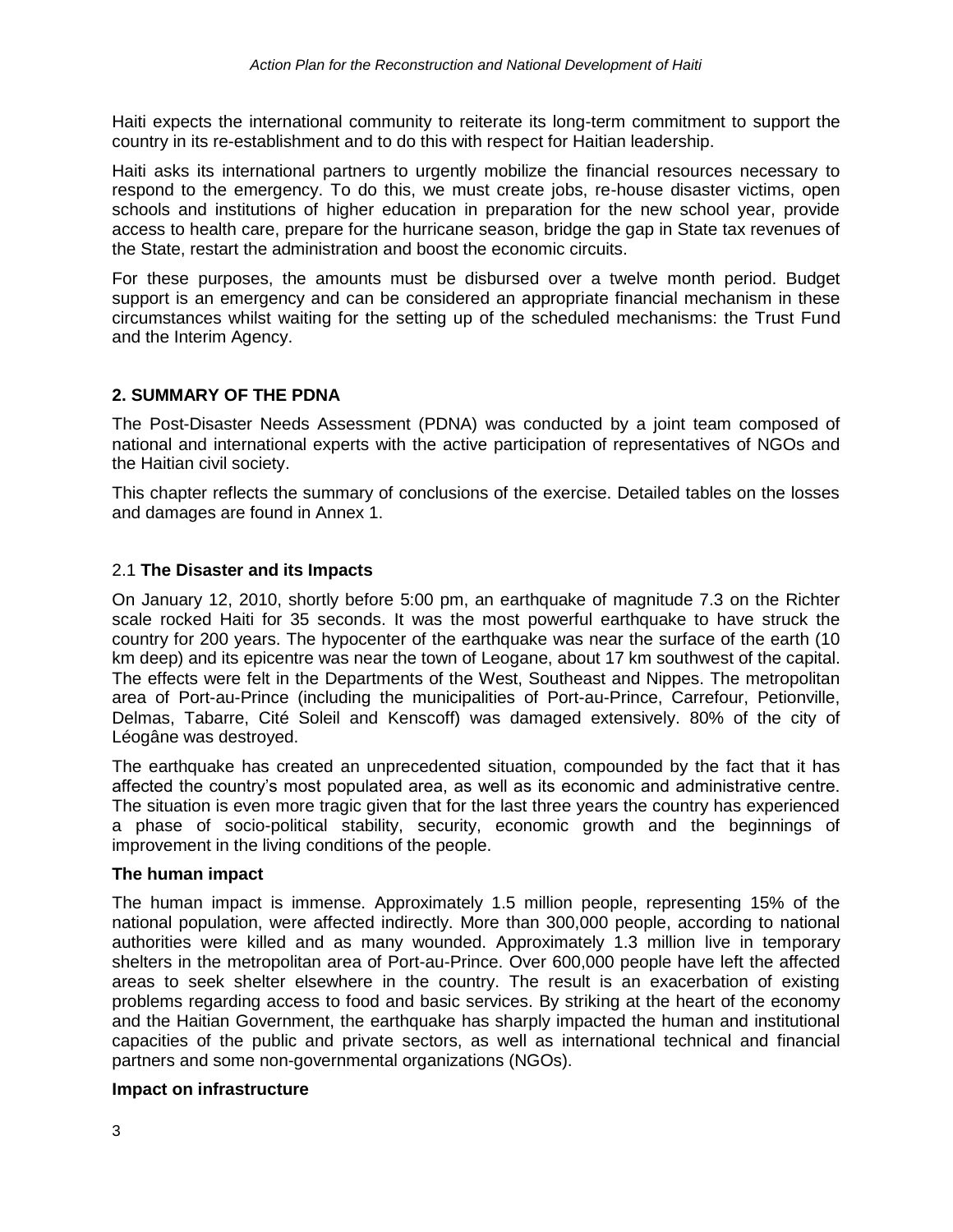The destruction of infrastructure is massive. About 105,000 homes were totally destroyed and over 208,000 damaged. More than 1,300 educational institutions, more than 50 hospitals and health centres have collapsed or are unusable. The country's main port has been rendered inoperative. The Presidential Palace, the Parliament, the Court-House, the majority of buildings of the ministries and public administration has been destroyed.

#### **Impact on the environment**

While the environmental indicators were already at red, the earthquake has increased the pressure further on the environment and natural resources, thus increasing the extreme vulnerability of the Haitian people.

# 2.2 **Damages, losses and needs**

To prepare estimates of damages, losses and needs, about two hundred and fifty national and international experts have worked for nearly a month, in eight thematic teams: governance, environment and management of risks and disasters, social sectors, infrastructure, production, cross-cutting themes, territorial development and macroeconomic analysis.

Box 1: The estimate of damages, losses and needs

- The estimate of damages, losses, economic impact and needs was conducted as follows:
- **The damages** are estimated at the replacement value of physical assets destroyed in whole or in part, built to the same standards that prevailed before the catastrophe;
- **The Losses** are estimated from the flow of the economy resulting from the temporary absence of the damaged assets;
- **From the damage and losses**, assessment of the impact of the disaster on economic performance, employment and poverty;
- The needs take into account the activities of recovery, reconstruction and rebuilding of the Haitian State.

The total damage and losses caused by the earthquake of January 12, 2010 is estimated at 7.9 billion dollars which is equivalent to just over 120% of GDP of the country in 2009. In fact, during the 35 years of application of the DALA methodology for estimating damages and losses, it is the first time that the cost of a disaster is as high in relation to the economy of a country.

Most of the damages and losses were suffered by the private sector (5.5 billion dollars, or 70% of total), while the share of the public sector amounted to 2.4 billion or 30%.

The value of destroyed physical assets among other units of housing, schools, hospitals, buildings, roads and bridges, ports and airports - has been estimated at 4.3 billion dollars (55% of the total effects of the disaster). The variation of the economic flows (production losses, reduced turnover, loss of employment and wages, increased production costs, etc.) reached USD 3.6 billion (equivalent to 45% of total).

4 Housing is undoubtedly the sector most affected by the earthquake given that the total damage amounted to 2.3 billion dollars. This figure includes the value of the destruction of dwelling units of various types and qualities, the value of houses partially damaged and household assets. Losses for housing are estimated at 739 million dollars. Thus, the housing sector represents approximately 40% of the effects of the earthquake. Other sectors, in order of decreasing importance as regards the effects suffered, are trade (damages and losses of 639 million, or 8%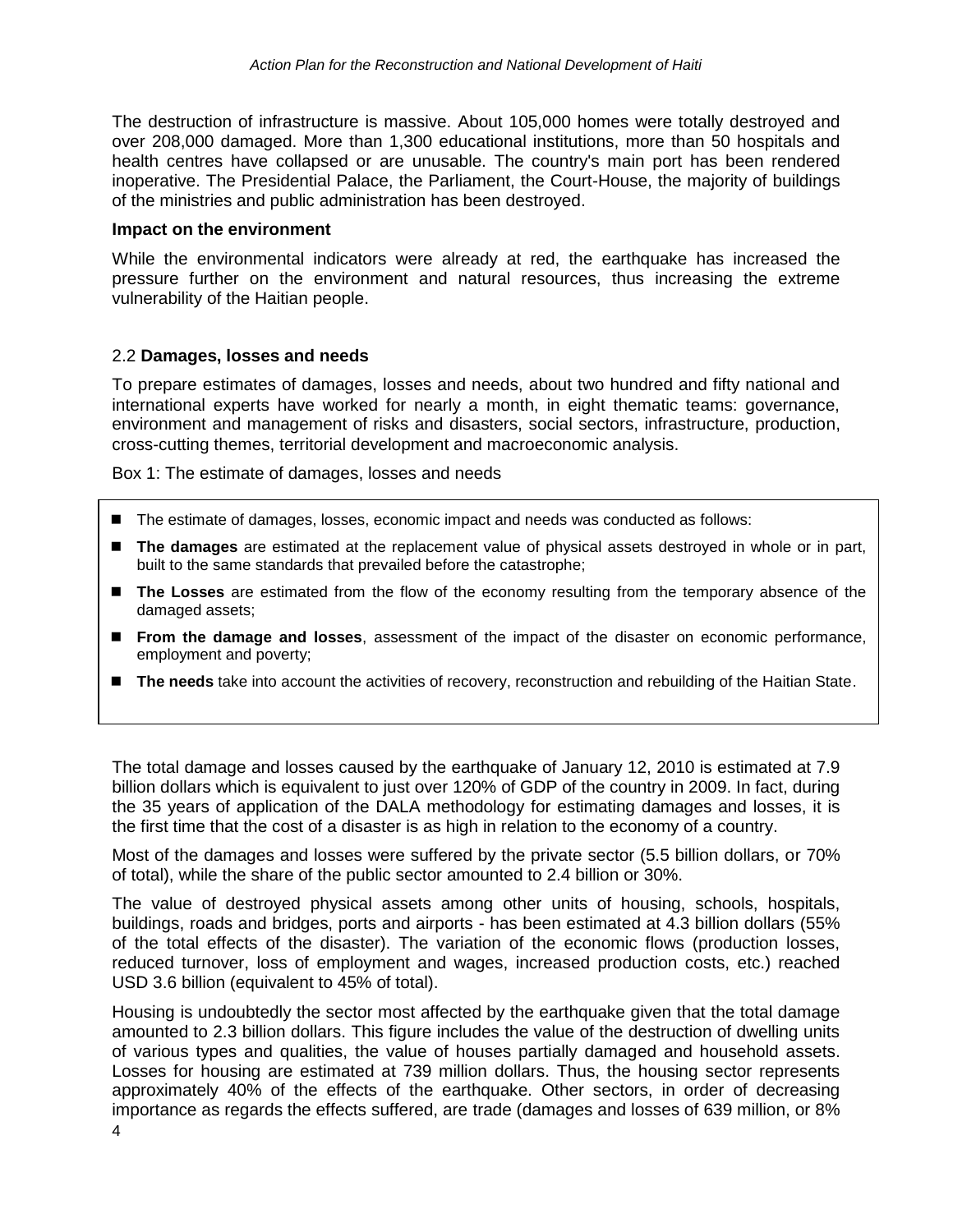of total), transportation and buildings of the public administration (USD 595 million each) and education and health (with an average of 6% of total).

The total value of the requirements amounts to 11.5 billion dollars and can be broken up as follows: 50% for the social sectors, 17% for infrastructure, including housing, and 15% for environment and risk and disaster management. The needs assessment was carried out as described above, from the compilation of the work of the eight thematic teams. (These estimates have not yet received an arbitration or prioritization and validation of the government. This is only the first step of further work for the conference of donors of funds to be held in New York on March 31, 2010.)

# **LONG TERM VISION AND STRATEGIC OPTIONS**

The long term vision for Haiti is the long-term goal and describes what we want to become. Its statement is:

### *We share a dream*:

*We see Haiti as an emergent country by 2030; a society of simplicity, fairness and justice; united, living in harmony with its environment, culture and a controlled modernity based on the rule of law, freedom of association and expression and national planning, with a modern, strong, dynamic, competitive, open economy and a broad territorial basis, where all basic needs of the population are met and managed by a Unitary State which is strong, acts as a guarantor of the general interest and is highly devolved and decentralized.*

From the perspective of government, the path that leads to this ideal must be imbued with pragmatism as regards the capabilities and expectations. However, despite the pains and tribulations, the disaster of 12 January brings opportunities for current and future generations. A broad consensus among national and international actors is emerging more and more to that effect*.* 

In the short term, emergency actions to stabilize the population and institutions and for the redevelopment of affected areas should be continued or initiated. We have to do differently, we must do better, we must do more and we must start now. The solutions and ways of the past are no longer appropriate to the current situation and even the emergency measures necessary must fit into the long-term perspective.

The strategic option is the choice of economic, social, territorial and institutional rebuilding of Haiti, based on our culture and creativity. This choice includes;

the creating wealth and jobs, without which we can neither protect our environment nor improve social development;

developing the domestic, regional and international private sector as the prime agent of wealth and job creation;

providing services to the population, including as the axis of creating wealth and jobs;

selecting of regions to structure and balance the socioeconomic development and national territory planning

selecting watersheds at the Districts level, to structure and promote the development and local territory planning:

ensuring social inclusion in all its forms and in particular to provide opportunities for youth, women and rural communities;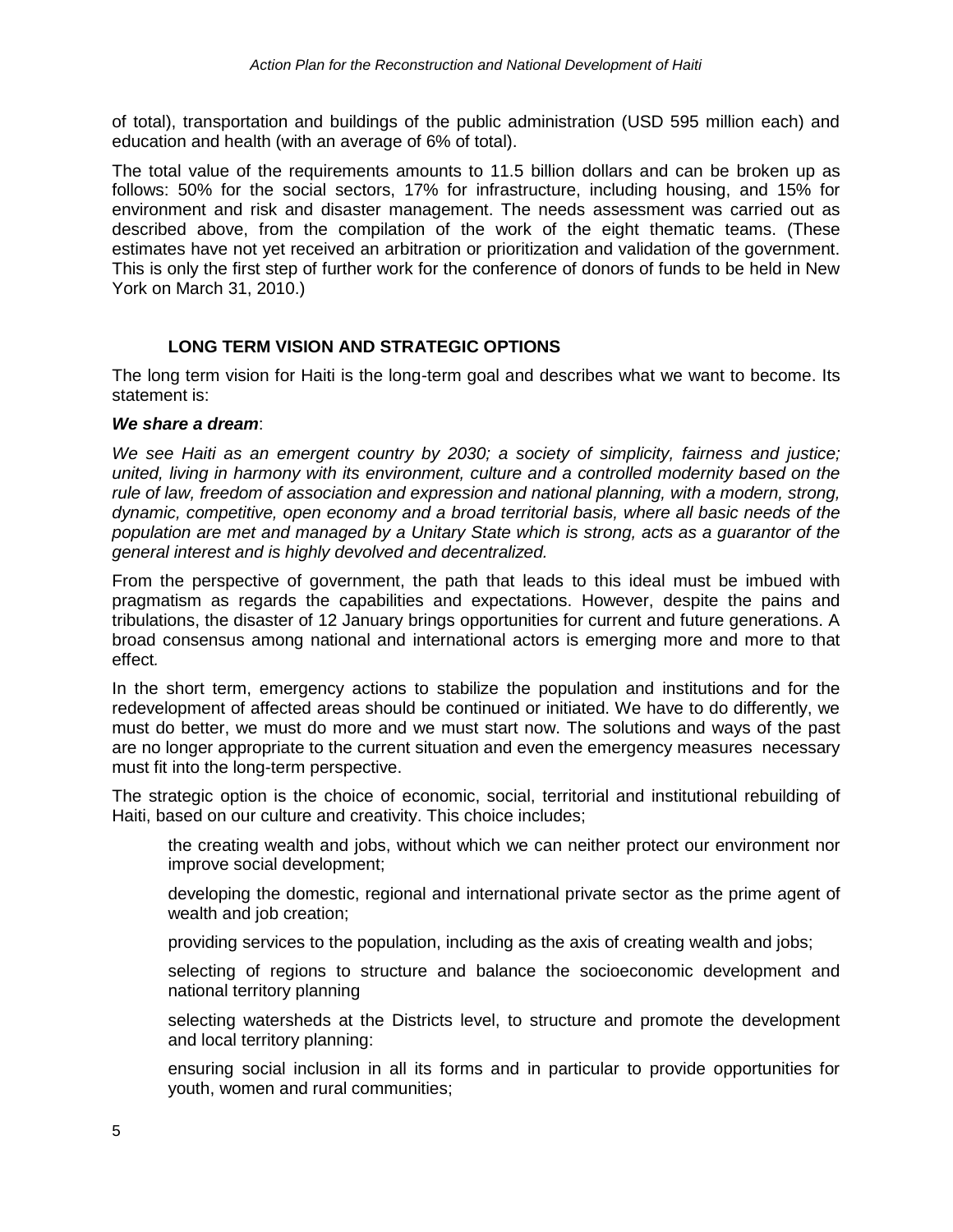developing macroeconomics, to support the efforts of national and local actors;

building a strong State, devolved and decentralized essential to the creation of this new social contract.

# 4. **IMMEDIATE PROJECTS FOR THE FUTURE**

#### *Methodological Note*

*The costs of implementation of the projects are specified whenever the assessments are available. These are direct costs, which take no account of any future revenue shortfalls.*

*These figures are not inconsistent with the PDNA assessments, but give an order of magnitude for the priority programs of the Government.*

The Post Earthquake Action Plan is spread over fifteen sites grouped under four programs:

Infrastructure programs: the national transport network including the road grid, electrification, reconstruction of devastated areas and urban renewal.

Governance: justice and security, restart of the public administration, territorial planning and local development.

Reducing vulnerability of the people and basic services: education, health, preparation for the hurricane season, PIIP job creation program, peoples' housing and watershed management.

Economic Growth: recovery in domestic production, cultural production, economic and financial systems, creation of jobs.

# **4.1 A NATIONAL TRANSPORT NETWORK**

The earthquake of 12 January this year has highlighted the vulnerability of infrastructure ensuring trade with foreign countries, the weakness of the regional economic framework and lack of hosting capacity of displaced populations in the provinces. Today, we must increase opportunities for trade within and outside which have failed after the earthquake. Transport infrastructure must be rehabilitated or constructed to increase the opportunities for external communications; we must end the isolation of certain areas of the country, enable the creation of clusters and sub-clusters of development, facilitate the flow of agricultural production at the regional and local levels, allow the growth of tourism and improve access to public services. The completion of the road grid, establishment of reliable connections providing access to the main islands of the country, the rehabilitation or construction of three international airports and reconstruction or construction of port facilities are now proving essential for both the regional and international integration of Haiti and for its political, economic and social integration.

Given the nature of some investments planned, the implementation of certain projects will require the participation of the private sector. For others, the establishment of management systems and public service is essential, especially for greater administrative devolution.

#### 4.1.1 The finalization of the road grid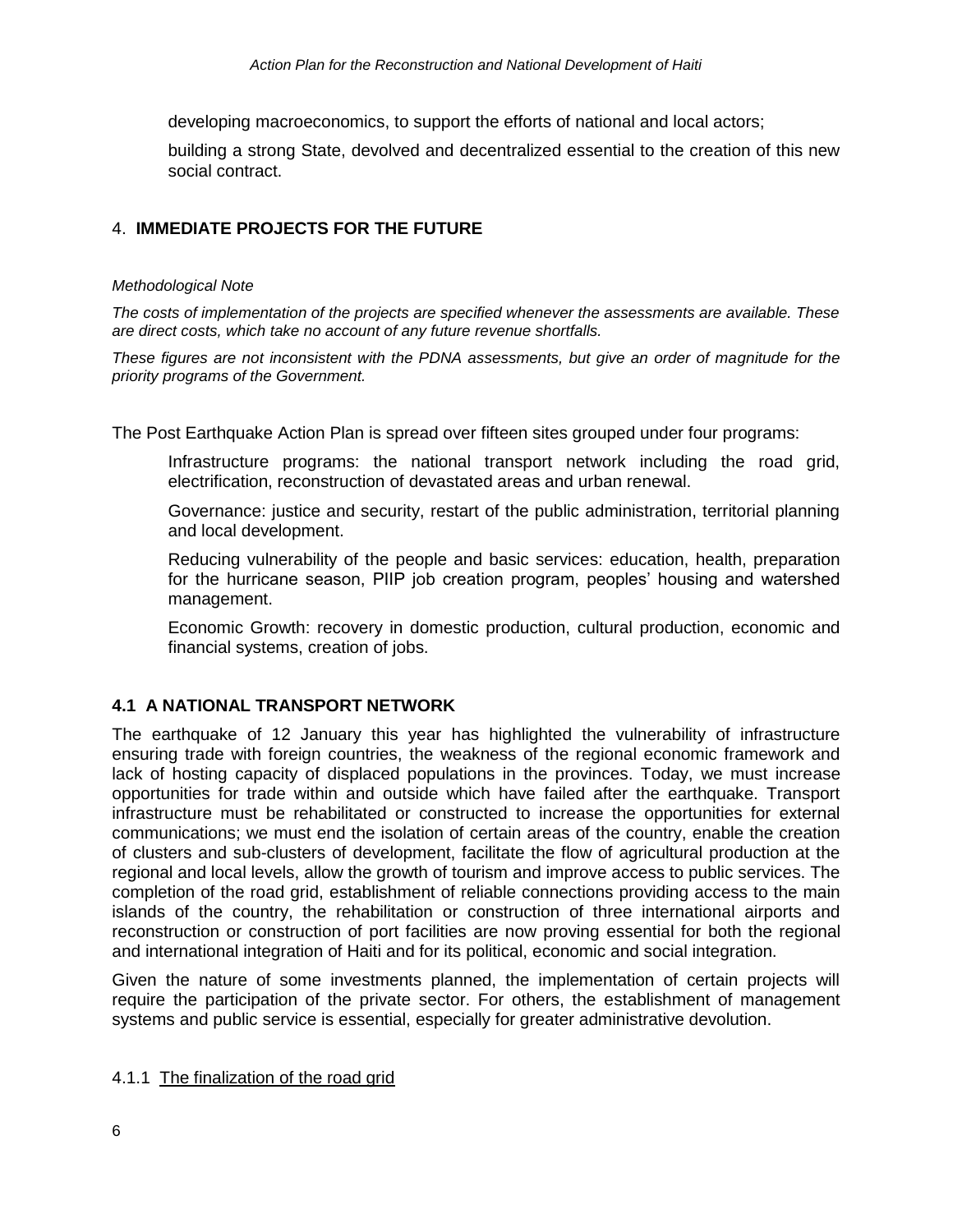The national highway network is a driving-force allowing bringing together all the development zones in the country which connects all the towns and ensures trade with the Dominican Republic. Its implementation enables a network of secondary roads from the main network facilitating access to all areas of the country. A proper national road network is essential. It allows the inputs to production arrive and finished finished products to circulate. It allows tourists access to the geographic and cultural potential of the country. It gives patients the access to networks of health services and students the access to education. It is also a precondition for effective decentralization and devolution, including that of the state. The inclusion of all citizens also implies access to all geographic regions of the country. The completion of the road network targets the construction of some 500 kilometres of roads, divided into several segments, which will add to the existing ones and to those for which funding has already been agreed to.

# 4.1.2.. Establishment of reliable links with the country's main islands

Like the finalization of the road grid, establishing reliable connections providing access to the main islands of the country that are the island of Gonave, Ile of the Tortue and Ile-à-Vache, is a priority for political, economic and social integration.

### 4.1.3 Airports

Following the logic of regional balance and openness to the outside, the international air traffic will be spread over three major airports located close to major cities: Cap Haitien, Port-au-Prince and Les Cayes.

The earthquake of 12 January this year has caused significant damage to infrastructure and equipment of the airport of Port-au-Prince, the only international airport in the country if we ignore local airports with regional exchanges. The airport must be rehabilitated and, in the context of the country's industrialization and the development of tourism, these facilities should be expanded. The creation of a regional economic framework to help promote development of all areas of the country and consolidation of opportunities international exchange in the event of an earthquake require the construction of two other international airports, one in the north, on the Atlantic and the other in the south, on the Caribbean, to maximize opportunities and promote regional and international integration of Haiti.

#### 4.1.4 The reconstruction or the construction of port infrastructure

The earthquake of 12 January this year has also heavily damaged infrastructure and port facilities in Port-au-Prince, the biggest commercial port in Haiti. This port is located in downtown Port-au-Prince, where it has partially long blocked the opening of the city to the bay of Port-au-Prince. The reallocation of the area for institutional, commercial and recreational purposes more appropriate to a downtown of a modern capital has long been overdue. Moreover, the location of the port does not allow for the expansion required for the increase of traffic or docking of large ships. This port will be rebuilt in a more suitable area north of the capital in the area of Fond Mombin where an expansion to the north of the city of Port-au-Prince is scheduled. Moreover, other port infrastructure will be rehabilitated or constructed to enable the industrialization of other areas of the country to split the job opportunities in the territory and promote the creation of clusters and sub-regional poles for development.

#### 4.2 **ELECTRICITY SUPPLY**

Before the earthquake, the supply of electricity was largely insufficient relative to demand and was concentrated in certain areas of the country, greatly limiting the development potential of areas with little or no power. Following the earthquake on January 12 last, the capacity of generation, transmission and distribution of existing power has been greatly diminished in the affected areas, increasing an already great need. The rehabilitation of production infrastructure,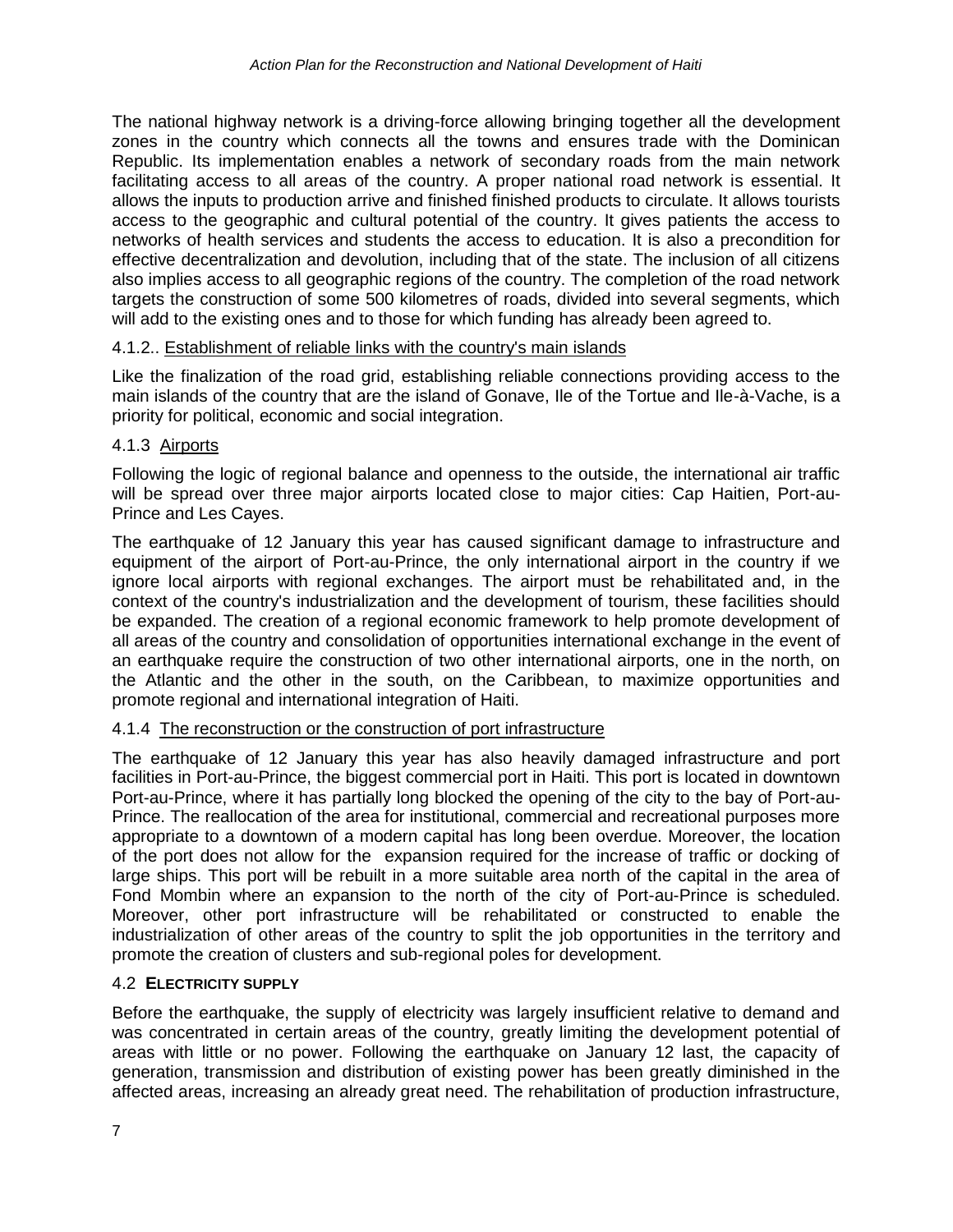transport and distribution of electricity were quickly introduced following the earthquake so that many disaster areas have already been reconnected. This reconstruction work should be continued and more work should be undertaken to remove this obstacle to reconstruction and socio-economic development. Major investments targeting increased production capacities, transport and distribution of electricity are required in all areas of the country in order to increase the number and quality of economic activities that generate employment allowing a better spatial distribution of development opportunities and increasing the quality of life of the people

Investments must be oriented and strategically planned so that eventually we can ensure adequate supply levels that will create favourable conditions for rehabilitation or development of key sectors of the Haitian economy, especially in new development areas. For the short and medium term goals will target the provision of electricity in the developing zones and sub zones of the country, particularly in the main towns of departments and district which are due to play an important role in the establishment of industrial, agro-industrial, trade and tourism zones.

The revenues that will be generated by the energy supply will allow reinvestment in the expansion and improvement of the service. Moreover, given the nature and high amounts of investment required to develop a sustainable solution for increasing the energy capacity of the country, some projects or components of the system of production, transport and distribution of electricity, require the participation of the private sector.

### 4.2.1 Increasing the capacity for power generation:

The rehabilitation and development of production capacity will be made on several fronts. The needs and projects already identified include: the rehabilitation of the Péligre power plant, construction of the Artibonite C-4 hydroelectric dam and the rehabilitation of the power plants of Sault Mathurin and North Caracol. Thermal power plants will be built and put into operation in areas that could not be supplied otherwise and where strong economic activities will be developed (free zones, zones and sub zones of development). Finally, the development of alternative forms of power generation based on wind energy is planned for the north, the central plateau and the southern peninsula, where promising potential have already been identified.

On a smaller scale, clean energy sources like wind and solar energy can be exploited to provide energy for specific communities or meet specific needs (small rural communities, island communities, seaside areas, government facilities in region, in processing hubs for agricultural products, etc.) or supply power to a variety of equally specific equipment such as street lights.

# 4.2.2 Increasing the capacity for power transmission:

Increased capacity and efficiency of power transmission is based primarily on the rehabilitation of existing networks damaged during the earthquake and on the development of a national power transmission network. The rehabilitation of the network will prioritize the affected areas in the region of Port-au-Prince, the axis Léogane - Petit Goave and the southern department when its development should be oriented to promote supply to the present and potential growth areas of the country. In the area of Port-au-Prince, the construction of the substation of Tabare is an essential strategic asset in the strategy of increasing the capacity of power transmission.

# 4.2.3 Increased distribution capacity of electrical power:

The rehabilitation of distribution networks of electricity located in the main areas affected by the earthquake should be pursued in the short term. However, in the near future, to help revive economic activity in the region, support the development of regional and local economies and create jobs across the territory, the development of different local distribution networks of electric power to fuel growth sectors and areas will require financing, where levels of customer profitability are positive and for satisfying the basic needs of the population.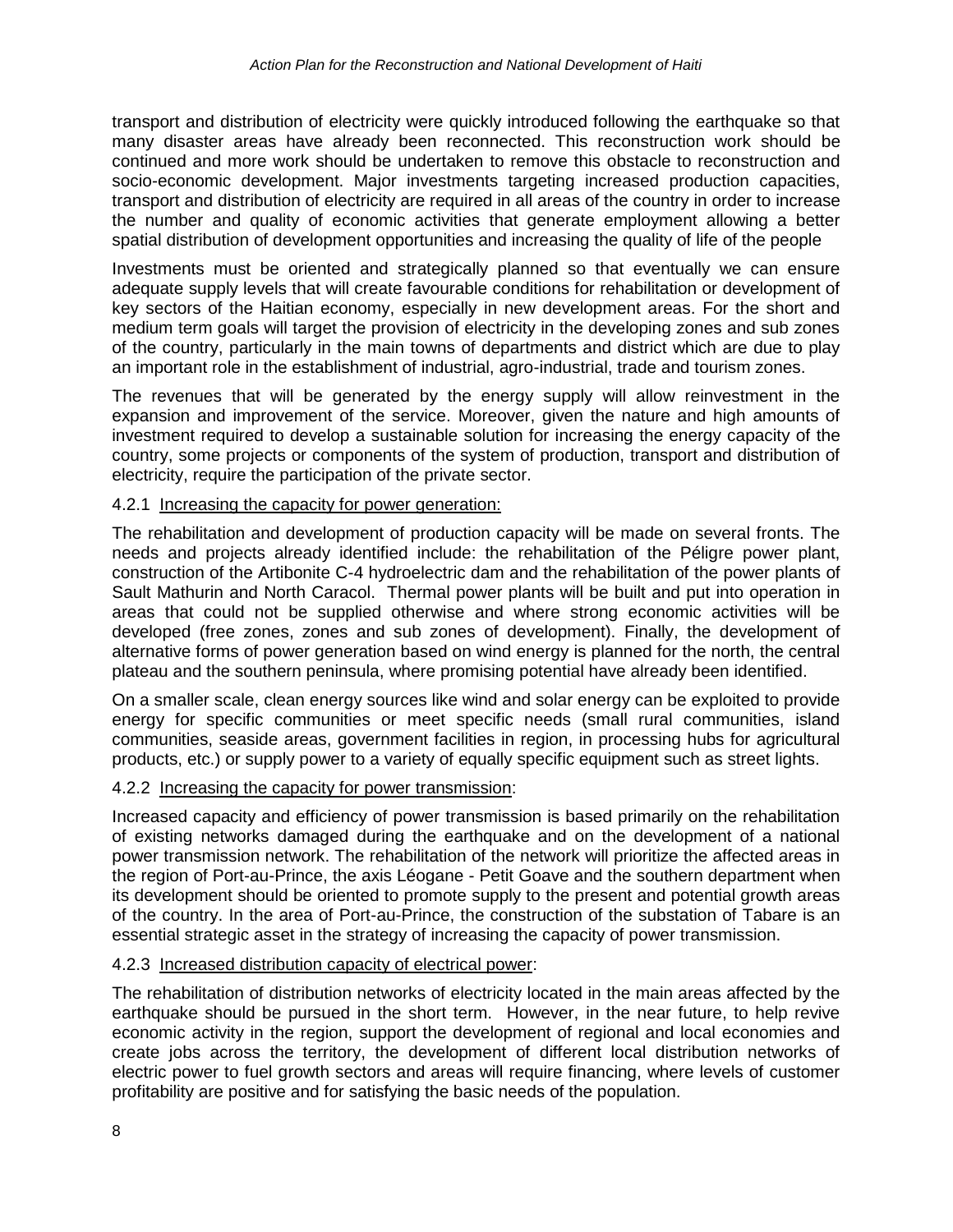A significant effort should be made as to the proper management of the distribution network. The phenomenon of illegal connections must be contained and reduced to a minimum and maintaining networks should be adequate to reduce technical losses

#### 4.3. **RE-LAUNCH OF NATIONAL PRODUCTION**

The challenges of agriculture, livestock, fisheries and food weigh heavily on the socioeconomic situation and the future of the country. Today, agriculture remains the largest employment generator sector in Haiti: it occupies over 50% of the workforce. Therefore agriculture is one of the pillars of the country's stability, an essential axis of its development. In the past, Haiti fully met the food needs of its population. This is no longer the case today: The country currently uses about 80% of its export earnings just to pay for food imports. Food insecurity is very high and makes the country and its people highly vulnerable to natural and socio-natural hazards and equally vulnerable vis-à-vis the fluctuating prices of basic food commodities on international markets.

The diversity of backgrounds related to altitude, soil type or climate, results in great diversity of the crops grown in Haiti. This variety of products is an asset. The Coastal Plains give way to Plateaus and these to the hills that do not have the same potentials or the same constraints. Overall, the erosion of the fertile soil layer is fast and occurs when the tree or shrub cover of a culture is not restored. The land is dark and farms are usually small, which further adds to the difficulties of farmers.

Some agricultural practices and crop choices motivated by the dynamics of market prices generate a reduction of wooded land, which has the effect of increasing erosion, reducing soil quality and the quality of coastal fishing zones, increasing the frequency and strength of floods which, in turn, periodically cause the destruction of facilities and transport infrastructure that are strategic for agriculture and the economy in general and cause the destruction of houses, crops and significant losses of agricultural land. Agriculture and marketing structure for agricultural products therefore have a significant impact on the country's environment and the vulnerability of the territory and its population. These environmental impacts are a threat to the viability of the territory and the Haitian State. As far as fishing is concerned, certain practices encourage overuse of certain sites and, ultimately, the loss of their potential

Farmers and fisherman usually work with primitive tools. The modernization of equipment, when requested by the farmer or fisherman, requires funding that is currently inaccessible.

Irrigation systems do not always work efficiently and are far from meeting the needs of farms. The flood damage or destroy the thresholds, canals, walls of protection. The difficulties of access to electricity are another constraint common to most of the sectors. The network is almost nonexistent in rural areas. The lack of penetration roads in good condition and lack of conservation and processing units for products are also major constraints to the regular supply of well preserved products in markets. Many socio-economic problems are related to these deficiencies. The rural economy is largely a subsistence economy mainly because trading opportunities are limited by the difficulties and costs of travel by road and by the lack of opportunities for conservation and transformation. The post-harvest losses are considerable. Not only the most sensitive fruit are affected by these bad conditions, but also vegetables, tubers and cash crops for export. This is also the case of livestock products and fisheries whose marketing suffers from the same structural weaknesses

The earthquake resulted in an immediate exodus of population from the urban area of Port au Prince, a number of people having moved to the rural areas to their original villages. As a result, many host families already impoverished must bear an additional burden on receiving displaced destitute families.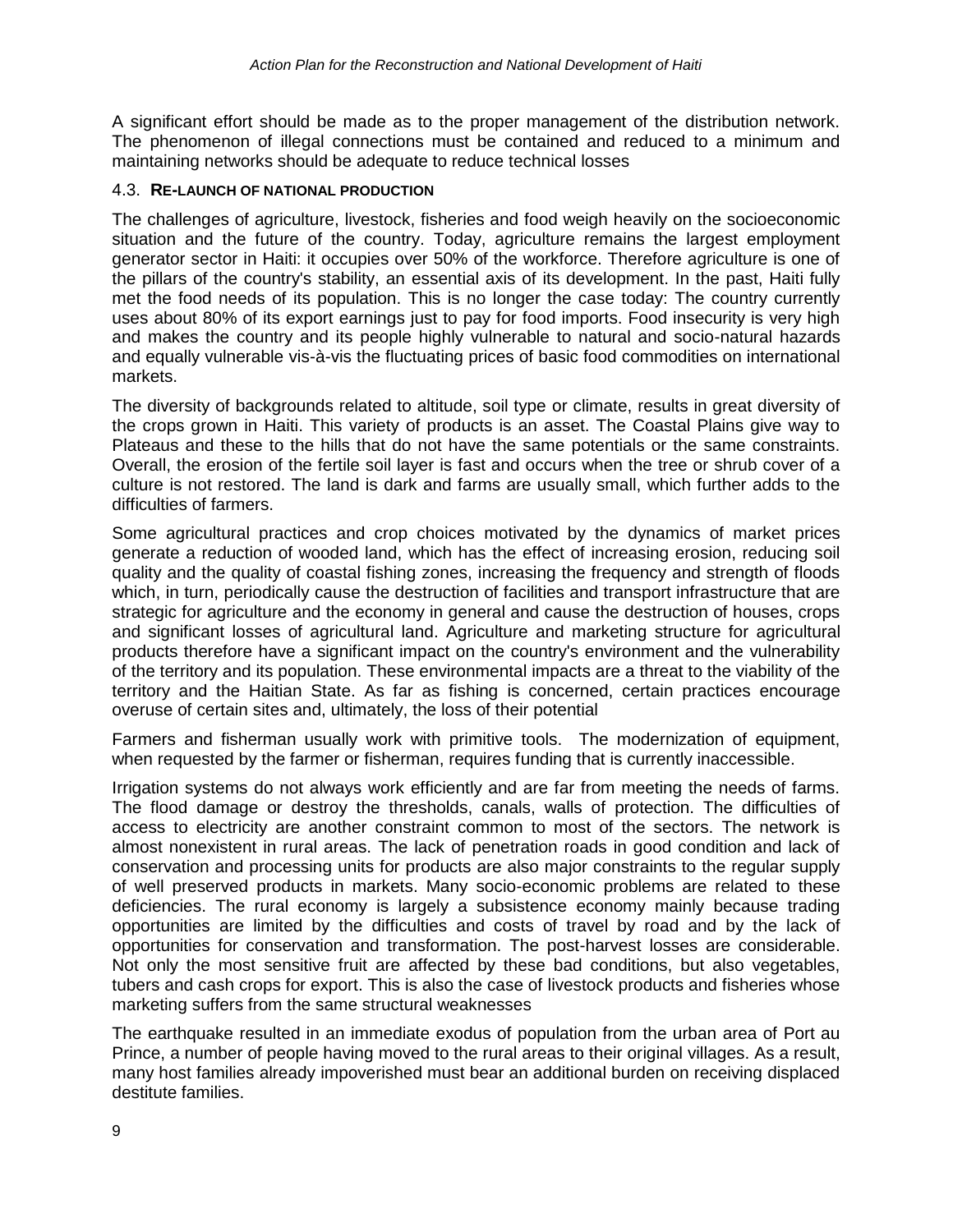Agriculture, livestock and fisheries, together constitute one of the primary forces of economic revitalization and recovery of regional and local economies. The project for boosting domestic production should provide support for these products.

It usually involves the following objectives: (i) an increased offer of agricultural food products in the country, through the availability of agricultural inputs in the different areas of production and improvement of marketing channels, (ii) defining strategies for the integration of displaced populations, (iii) improving access to food by increasing the circulation of money through job creation in rural areas, (iv) research of an integration of national production and food aid and (v) the preparation of the next hurricane season also dealt more broadly.

# **THE IMPLEMENTATION OF 5 PROGRAMMES IS TARGETED**:

The first program will provide funding for the purchase and distribution of fertilizer, seeds, ploughing equipment, tractors for the farmers as well as tools and fishing equipment for fishermen at reasonable price so as to increase productivity.

A second program will provide funding for the digging of hill lakes and the construction of irrigation networks allowing water management, which is essential to the increasing of productivity for agricultural enterprises.

A third program will finance the construction of rural roads that open up farming zones. This could possibly bring about a reduction in the number of speculators thereby equally benefiting fishermen and the population in general.

A fourth program will finance the recapitalization of agricultural enterprise by giving producers access to credit on acceptable conditions and rates. It will also finance the development of very small and small and medium enterprises so as to increase the value added to the production, limit the losses incurred during the transformation of products that cannot be sold fresh and increase the incomes of the farmers.

A fifth program will finance the improvement of conditions of slaughter and the preservation of meat, stock breeding and fishing products, that will guarantee the quality of the products and thus increase the profitability of these operations.

# 4.4 **RECOVERY IN THE CULTURAL SECTOR**

The choice of culture as the central theme in the head of government's speech during the launching of the sectoral workshops is an indication of the State's desire to underline the pressing need to take into account this particular element, the marginalization of which has led to the failure of developmental support programs in practically every country over the course of several years. Thus, if a country has to be restructured, it is essential that culture be a driving force that contributes as significantly to economic growth as do other key sectors of national life. Given the background of globalized exchanges, it is necessary to create conditions that allow the effective development of a market for cultural goods and services that favor the plurality of expressions both from a creative point of view as well as the expression of know-how and practices drawn from different horizons.

It is advisable to make every effort to favor the creation of an infrastructure of goods and cultural services across the country, and to develop the territory while taking into account the hereditary character that is specific to different sites. Moreover, keeping in view the policy of decentralization, institutional strengthening will be specifically aimed at local governments for the development of cultural policies and implementation mechanisms in the regions.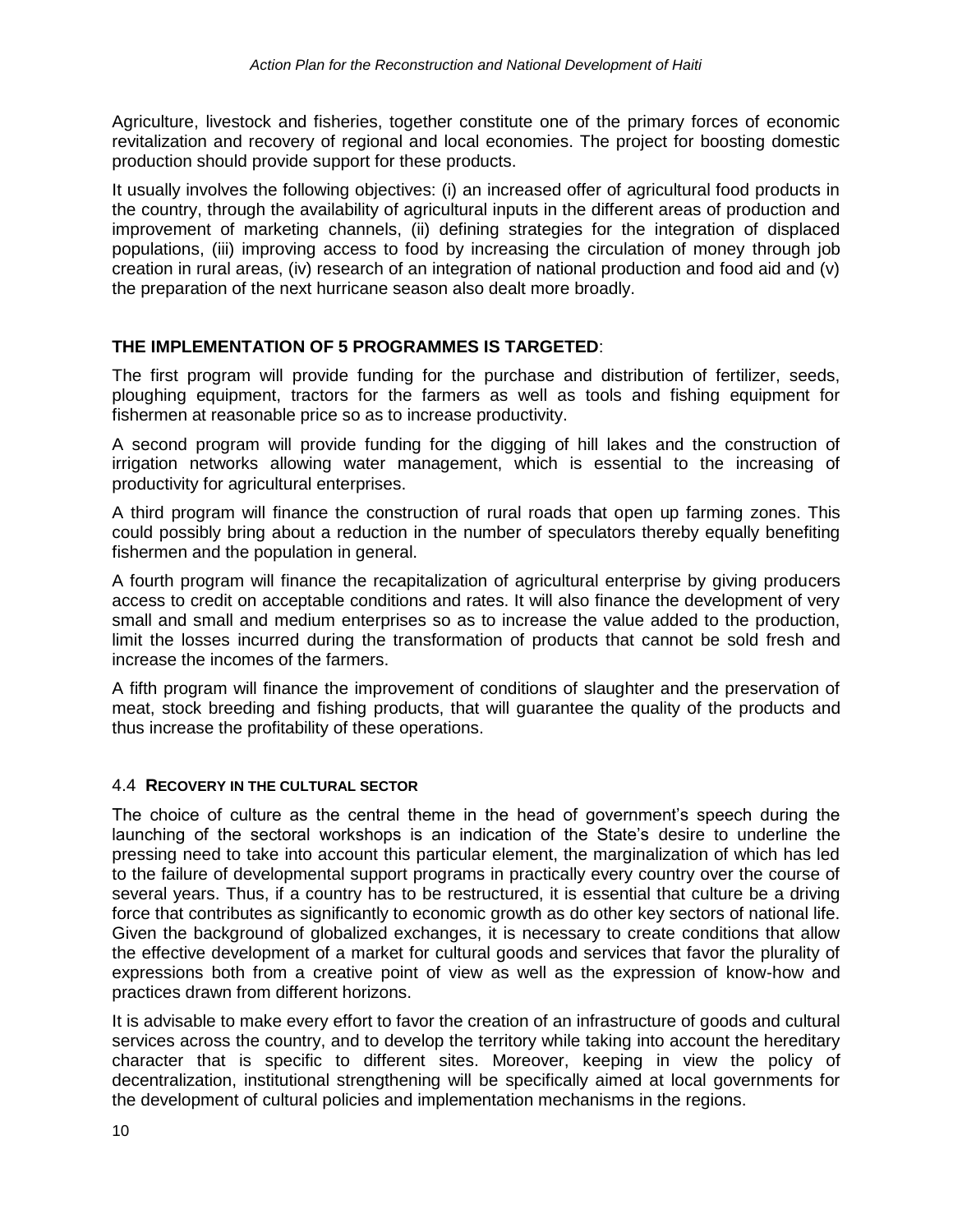First of all, emphasis will be laid on sectors of creative industries that are nourished by creativity and heredity, sectors in which Haiti has significant attributes, all the while taking care not to ignore collateral activities. Thereafter cultural goods protected by intellectual property will be taken into account. Finally, other sectors of culture will gradually be opened up to the economy.

This choice forces the encouragement of the development of economic activities that emphasize intellectual production and traditional know-how. For this, steps that promote the relocation or settlement in areas that have good cultural potential are necessary. Apart from the development of local cultural entrepreneurship, it is advisable to create conditions favoring the establishment and the operation of a portfolio of intellectual property rights which are the raw materials for the productions of the mind and for certain sections of traditions.

Contemporary creations develop an important market value when the market establishes a substantial reputation for the creators. In some creative domains, the association with heritage exponentially increases the quoted rates of artistic productions. It is therefore important on the one hand, to put tools into place that favor the resurgence of intellectual production in the cultural goods and services' markets and on the other, to encourage the establishment of a cultural heritage. These are the two pivots that participate in the construction of markets that revolve around the support to creation and the valorization of cultural heritage.

The integration of culture into economic life, apart from the promotion of cultural products, stems not only from a desire to develop the creativity, the imagination and the investments of cultural entrepreneurs but also to prepare the introduction in full force of Haitian society to the economy of the immaterial. What is needed is to draw the national economy out from its dependence on trade to open it up to sectors that have a high appreciation rate. This reinforcement will therefore emphasize activities that have high intellectual density with the aim of stimulating the economy of the country with what constitutes our strength, namely our artistic talents and the richness of our cultural heritage.

All this presupposes that the State sends clear signals demonstrating its desire to contribute to the transformation of the cultural sector into an economical domain that is both a viable and an enviable domain.

The main elements of the recovery strategy:

Setting up and operation of a system of cultural management that simultaneously allows the State to exercise its functions of observation, control and regulation on the one hand and that ensures on the other hand, the accessibility of all to the means of production and to cultural goods.

Guaranteeing the development of cultural industries through funding and by the development of an appropriate legal framework

Propagate the promotion of our heritage through cultural education programs in schools.

Integration of Haiti with the world through promotion of cultural cooperation and exchange.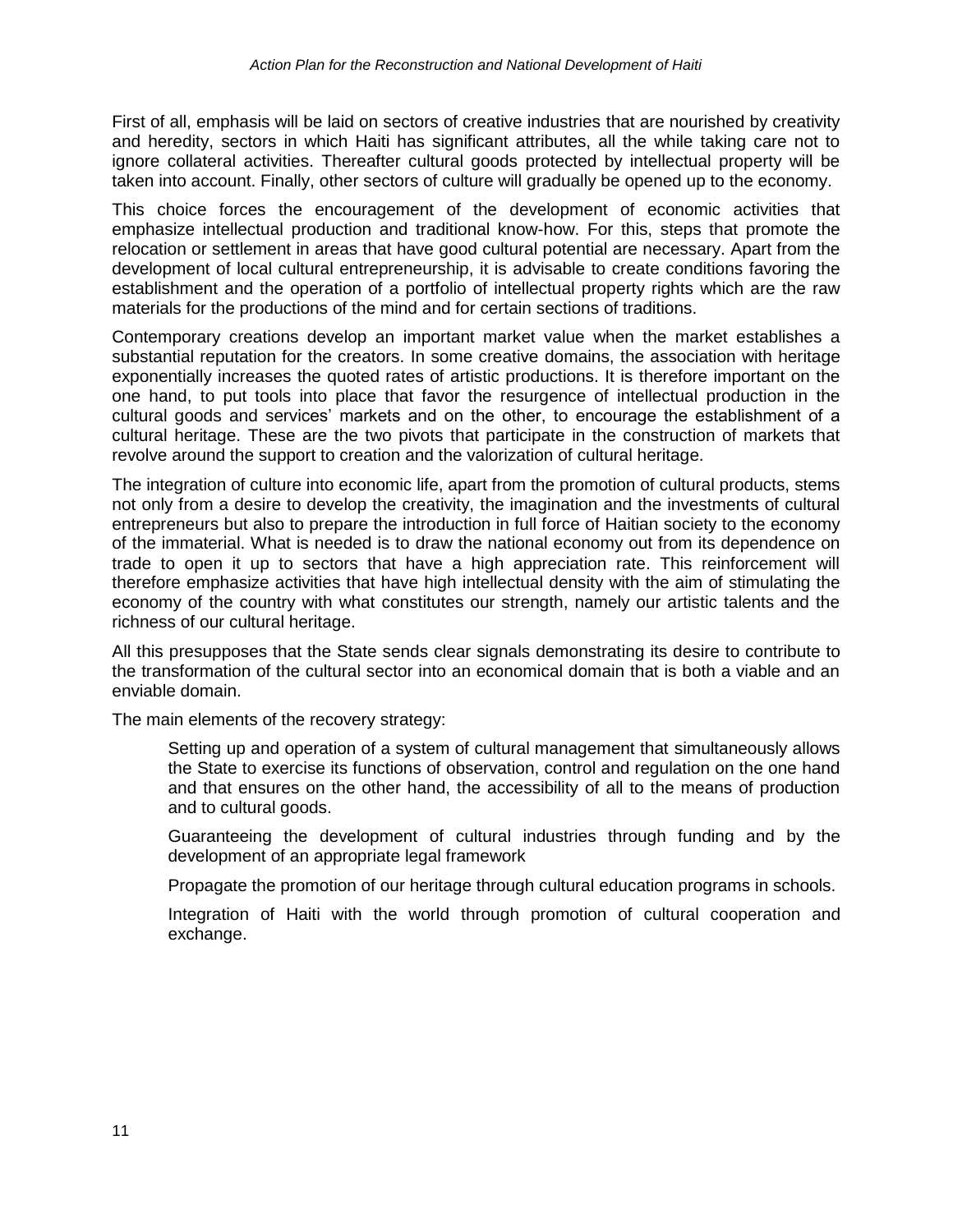Table 3 summarizes the very short-term (6 months), short-term (18 months) and medium-term needs (3 years)

| Components      | Percentage |             | Need in USD |
|-----------------|------------|-------------|-------------|
| Very short term | <b>30%</b> | 60,570,750  |             |
| Short term      | 50%        | 100,951,250 |             |
| Medium term     | <b>20%</b> | 40,380,500  |             |

Culture has the double potential of ensuring quantitative development by contributing to an increase in production and consumption capacity and qualitative development by strengthening the social fabric essential for the development of human capital at the individual and collective level. Haiti, strengthened by its cultural wealth and its cultural contribution to the world, with special reference to the Caribbean region, will rely on its material and immaterial cultural resources for its restructuration/revival.

The execution of these main elements will necessitate a sum of 202,000,000 USD. The programs and projects that result from these elements will be presented through the organization of an international forum on culture.

# 4.5 **PREPARATION FOR THE CYCLONIC SEASON**

Every year, and this year of 2010 in particular, when the 12th January earthquake affected the whole country through population movement, the rain and cyclone season has represented a huge challenge for the country. This is due to the totality of the country that is exposed to severe climatic vagaries and acute infrastructural constraints. It is therefore necessary to reduce the vulnerability of the population and that of areas in climatic risk zones. Measures are needed to protect the the population of areas that are traditionally hit by natural calamities such as Gonaives, Jacmel et Cabaret. These measures include dredging and retracing rivers and drainage canals, protection and correction of the banks of some rivers and ravines, and construction of necessary civil works for crossings in risk areas. In response to this short-term priority, a contingency plan for preparedness to face and respond to climatic vagaries is being prepared. A larger program also needs to be put into place keeping in view the medium and long term perspectives.

In seismic zones, it is essential to put into place works for preventive dredging of drainage, collection and treatment canals and works for stabilization of ravine banks in affected zones to prevent catastrophes and to safeguard the remaining private and public infrastructure relics.

# 4.6 **EDUCATION: BEGINNING OF THE SCHOOL YEAR, CONSTRUCTION OF SCHOOLS**

The re-launching of school activities over the very short term period is one of the State's priorities. The following are the main elements of the strategy developed by the MENFP:

Guarantee with equity the return to school of all students in the three departments directly affected as well as to those who migrated to other departments;

Provision of aid for education to all children attending existing school structures;

Provision of necessary pedagogical and administrative support to teachers and other personnel involved in education;

Emphasis on the restarting of higher and technical education;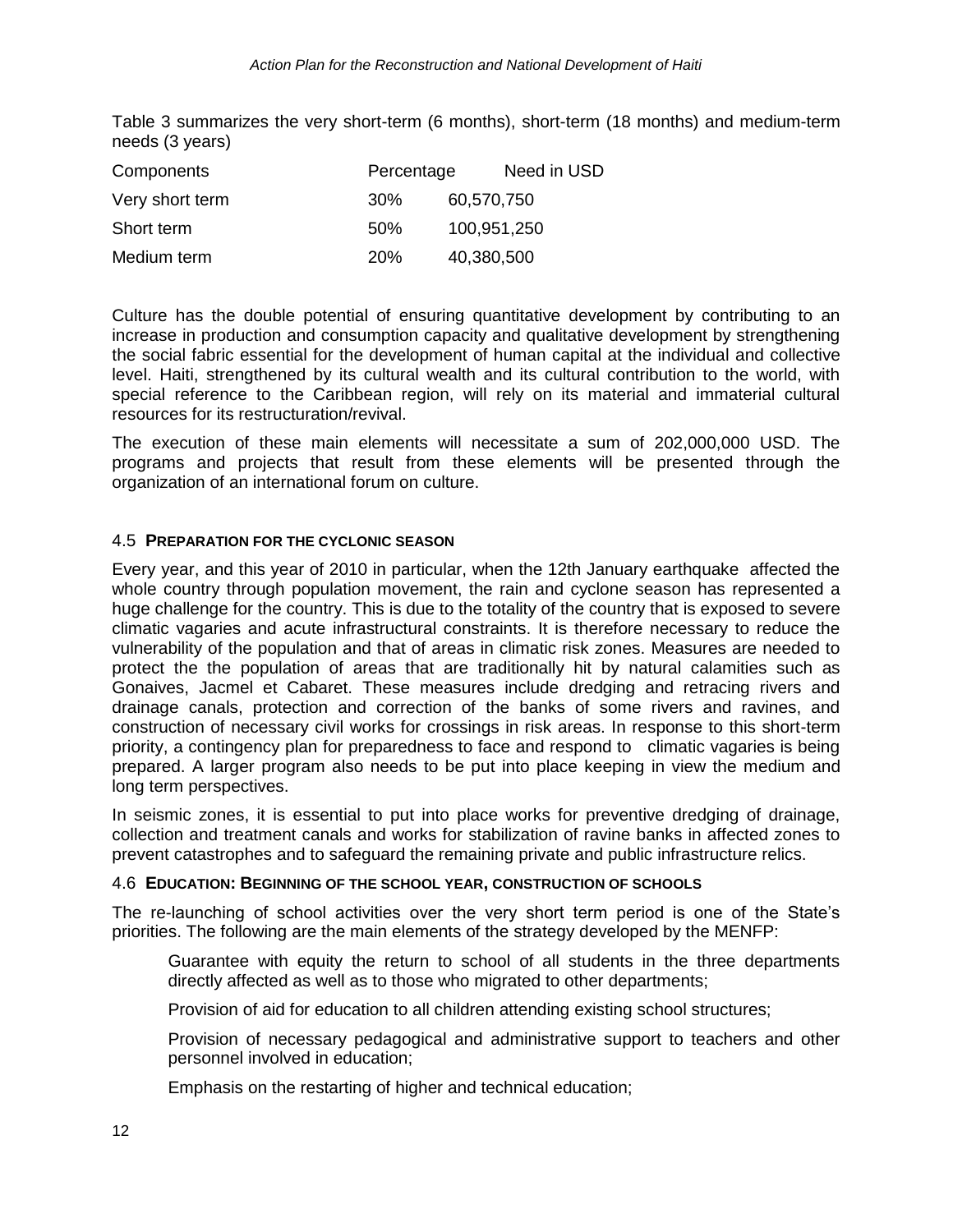Preparation of the next school year;

Pursue the policy of education for all.

In concrete terms, this means:

Establishing more than 4000 shelters, organizing the reception of students in departments that were directly and indirectly affected.

Setting up different packages for each of the affected categories (students, teachers, school directors/administrators), including the provision of psycho-social assistance. As an illustration, for the very short term, school fees will be paid by the state.

Providing specific support to the professional training and higher education sectors, which were particularly affected, adaptation of the school calendar, curriculum and evaluation systems, and provision of equipment and means necessary for this re-launch.

Putting into place the basis for the reconfiguration of the educational system.

Reconfiguring training supply.

The cost of this re-launch is estimated at USD 914,700,000 for the next twelve months.

### 4.7 **HEALTH, NUTRITION, WATER AND SANITATION**

The phase of recovery of the health sector requires a concentration of effort on primary health, and on mobile clinics so as to improve the system of surveillance and control of epidemics. Moreover, specialized care must be provided, including care to ensure the follow-up of patients who have undergone major surgical treatment such as amputations. International players will have to continue to work under the supervision of the Ministry of Public Health and Population, to ensure the quickest possible restoration of an improved system of supply of care and surveillance. The large sums of money that have already been mobilized through urgent humanitarian appeals cover only a small fraction of the real needs for the recovery of this sector, which include the reconstruction of destroyed infrastructure, and the construction of referral hospitals and health centers throughout the country, which are necessary keeping in view the national planning policy that is advocated by the government.

The reconstruction needs for recovery to launch the health system in the short term amount to around 546 million USD of which over 100 million USD has been mobilized by humanitarian players. For the reconstruction of an accessible and equitable system over the next three years, the need amounts to around 946 million USD. In particular, 30 hospitals out of the 49 that existed in the earthquake affected regions need to be better reconstructed, as well as the existing state controlled and training infrastructure. It is also imperative to initiate the construction of eight referral hospitals in the administrative centers of the departments at an average cost of 30 million USD each. Projects that are already in progress such as the planning of a referral hospital in Gonaïves, which are a part of a policy of reinforced services based on decentralization, will have to be continued and accelerated.

There is a risk of malnutrition rates rising during the rainy season. The detection and the treatment of malnutrition will have to be improved so as to ensure coverage throughout the territory. A security net that targets households at risk will be put into place and around 495,000 children below the age of 5 and 200,000 pregnant and lactating mothers will be given additional nutritional supplements. More generally, acute malnutrition among children (between 6 and 69 months) will have to be managed through the distribution of supplements and the setting up of a national system of 10,000 multipurpose agents and 45,000 assistants at the community level to implement a malnutrition prevention program.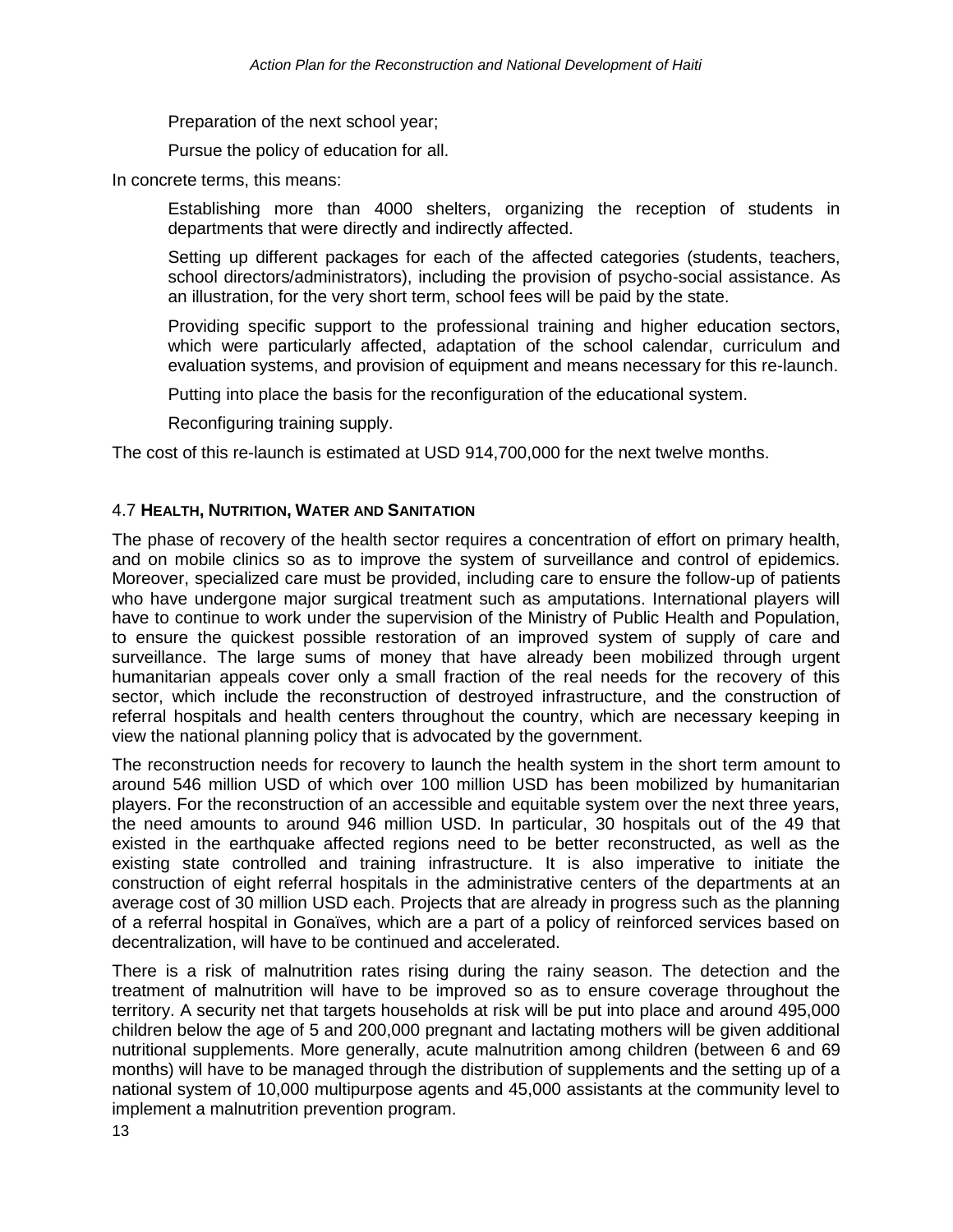The strategy of recovery and reconstruction for drinking water and sanitation revolves around the existing sectoral strategy. It is important to improve solid waste management in the short term (12 to 18 months) so as to improve the quality of life by ensuring the collection and disposal of more than 200,000 m3/ per month of solid waste from the capital and the 10 most important urban areas. Priority will be given to the setting up of 8 disposal sites (USD 43 Millions) and 5 additional sites (USD 51 Millions) for effectively serving the metropolitan zone and 10 urban areas comprising a population of 5 million inhabitants. Moreover, the progressive stoppage of makeshift temporary services will be put in place over a period of 3 years, to ensure the construction of a system of drinking water supply and sanitation in the country using cheap and socially adapted technology. The objectives to be attained are: 60 % coverage of drinking water in metropolitan zones and 73 % in other urban areas and rural areas; sanitation coverage of 58 % in metropolitan zones and 50 % in other urban areas and rural areas (USD 400 million, of which USD200 million is already available). The setting up of a national policy in the water and sanitation sector will be supported by the strengthening of technical development of the management and financial autonomy of the operators in the country and through a national campaign for the improvement of hygienic practices and the promotion of the sanitation of the totality of the population – with a target of 5 million in the metropolitan areas and in the 10 large urban areas (USD 70 million) in the first 18 months.

# 4.8 **RECONSTRUCTION OF DEVASTATED AREAS AND URBAN RENEWAL**

Following the massive destruction caused by the 12th January, 2010, earthquake, massive urban works will be needed on several fronts, and in different geographical sectors in a coherent manner. These large urban works are specifically targeted towards the renovation of the three large affected zones which are the metropolitan zone of Port-au-Prince, the Léogane-Petit Goâve axis, and the department of the south east including Jacmel. Simultaneously, the construction of the largest regional centres of development will also take place.

The results of these large work sites relating to the setting up of a national transport network, the national electricity supply, education, and health, will enable either the finalization or the initiation of the setting up of large economic infrastructure and big collective installations. These structures and also the networks which are associated with them are all necessary for the development of Haiti. They will enable the establishment of base conditions for the creation of new regional development centres and will participate in the urban renovation of the zones that have been considered.

# 4.8.1 Reconstruction operations of the devastated zones:

Apart from the large constructions relating to the relocation of the victims described below, works of extreme urgency will have to be undertaken or accelerated immediately on a large scale in an organized and coherent manner. This effort needs to be guided by a strategic view to recover the devastated zone and reconstruct the corresponding urban zones. These works include those of clearing and removal of debris, dredging of ravines, drainage, collection and dégraveur canals, and stabilization of ravine banks. These specific works, and specially those associated with the management of debris, will extend over several years. They need to count on the constant availability of equipment, and operations budgets. Evaluation of the quantity of debris has already begun, and strategic sites for the sorting and disposal of material have been considered. The sites for the final disposal of debris will have to be confirmed. Their evaluation will have to take into account the valuation of recovered material through their recycling for the recovery and construction of strategic urban spaces, in particular, the recovery of coastal zones for public use.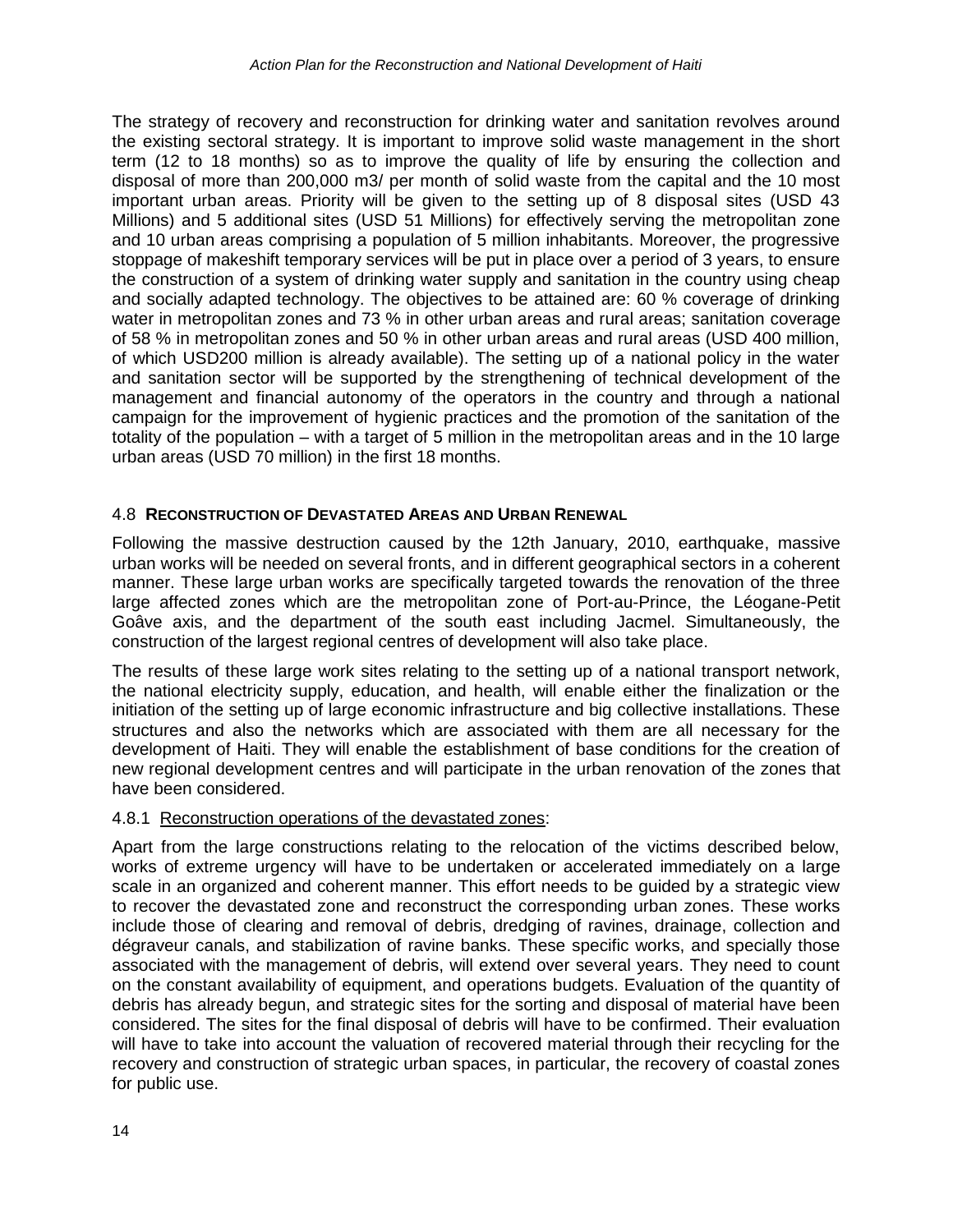Following this, or in parallel, the reconstruction of devastated urban zones will take place. Considering the volume of the works to be executed, the establishment of work sites in the affected areas will have to depend upon a strategic and multi sectoral development plans of action for each sectoral region and upon an operation plan per zone and per sector. In parallel, the implementation of a communication strategy with the community will have to be carried out.

### 4.8.2 Construction sites of the new regional development centers:

In order to develop and consolidate the new regional centers of development that will enable the decentralization of economic activities and obtain a better redistribution of population and wealth in the national territory, the various works carried out in the large worksites for Haiti's future need to be coherent with a long term strategic vision of development and in line with the orientation and directive principles of the national planning scheme for development of the territory.

The regional centers of development need to be clearly identified and the prioritization of their development must be agreed upon. In the metropolitan region of Port-au-Prince, a new regional development and growth centre has already been agreed upon and corresponds to the development of the Cabaret sector in the Fond Mombin zone, otherwise known as "the Northern Pole" of Port-au-Prince. Special efforts for the coordination of the various interventions, and massive investments in infrastructure, equipment and establishment of basic services need to be agreed to. Regional centers of development have also been identified in other regions of the country. For example, the city of Cayes, the city of Saint-Marc, the city of Gonaives, the city of Hinche and the city of the Haitian Cape which will also have to form regional centers on par with Port-au-Prince, structuring development. A consensus seems to be developing regarding the prioritization of the construction of the regional centers of development of the Haitian Cape, Cayes, Saint-Marc, Gonaives, and Hinche.

These regional centers are strategically situated in the national territory. They serve a significant population number and each one relies on a development base and comparative development advantages which are unique to them. These could be at the level of their industrial, port facilities or airport development potential, or at the level of their agricultural, agro-industrial or tourism development potential. In each of these regional development centers, large economic infrastructure, that include industrial parks, and large collective facilities such as national referral hospitals and state universities will need to be set up orconsolidated.

The development and management of these large facilities and infrastructure for production (industrial zones, business free zones, etc.) or as an aid to production (ports, airports, energy and telecom infrastructure, etc.) will necessitate huge investments and adequate management capabilities. Partnerships between the public sector and national and international private sectors need to be considered. On the same lines, specific areas could be the subject of special developmental measures that take into consideration the setting up of mixed management companies that would take charge of the totality of their development (for example: business free zones, port-industrial development zones; tourism development zones etc.).

The development of each of these regional development centers should be based on strategic regional development plans and their implementation should be guided by detailed project execution and development plans, and implementation programs. The projects will have to be in accordance with regional development and national planning schemes that correspond to local town planning programs.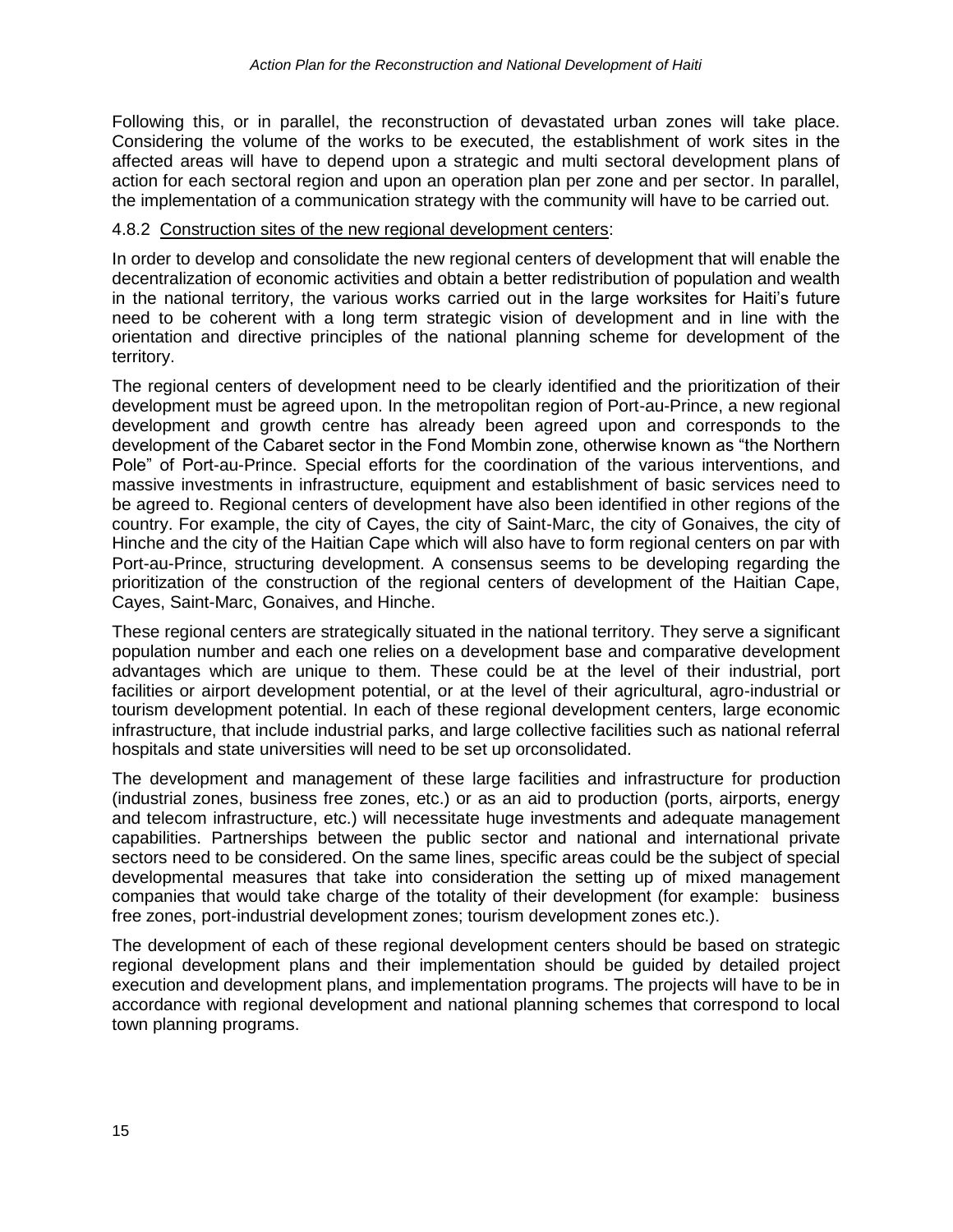### 4.9 **NATIONAL PLANNING AND LOCAL DEVELOPMENT**

Large work sites relating to the creation of a national transport network, the electrification of the country and growth in national production will enable either the finalization or the initiation of the creation of large economic infrastructure projects which are necessary for Haiti's development. On their part, large work sites relating to education and health will enable the creation of collective facilities and networks that are associated with them. The location of large infrastructure projects and large public facilities should in due course catch up with the administrative centers. This is where national development ends and local development begins.

The development of the territory, be it at the national level or the regional and local level, should enable a reduction of the economic, social and environmental vulnerability of the population, the organization and structuring of the territory; the orientation of rural development and control of urbanization; a reduction in regional disparities; ensure a balanced distribution of infrastructure, facilities and services in the territory; encourage the promotion of a balance between the urban and rural population; the protection, rehabilitation and enhancement of the environment and natural surroundings, ensure the protection of the countryside and the historical and cultural heritage; provide to the resident and future populations without discrimination, living, employment, and service conditions that meet the diversity of their needs and resources; management of the soil in an economical way; the protection of agricultural land; and allow the support and sustainable enhancement of natural resources and economic activity.

The large national worksites will enable the financing of several land development activities at the national and regional levels of development. The funding of local, economic, social, cultural, and territorial development activities is indispensable for economic growth, for improvement of basic services for the population, and for the improvement of the living environment and the standards of living of the population.

Moreover, at the local level of development, national planning and the choice of local development activities should be inscribed in a framework that ensures sustainability. In order to do this, decentralized administration, territorial collectivities, and civil society should simultaneously work towards the development, the choice and implementation of orientations, objectives, and national planning activities in order to stimulate economic growth, create employment, fight against poverty, and favor a more rational use of the territory and of natural resources.

#### 4.9.1 Territorial Planning

The rational use of the territory and resources requires the elaboration of plans and schemes that enable an applied coordination of development activities. Since national planning is a political as well as a technical process, plans and schemes should be carried out at the main territorial levels that enable political orientation and coordination of the development and that correspond preferably to the economic, social, cultural and environmental developmental spaces. Moreover, in so far as the execution of plans and schemes requires time, exceptional steps need to be implemented to resolve the present developmental problems.

The setting up of two programs is targeted on this basis:

A first program will fund the drawing up of a national planning scheme, the development of regional targeted strategies, the drawing up of local development and land improvement schemes, and the development of town planning schemes. These tools are indispensable for coordination of activities on the ground, for the determination of the priorities to be implemented and for risk management.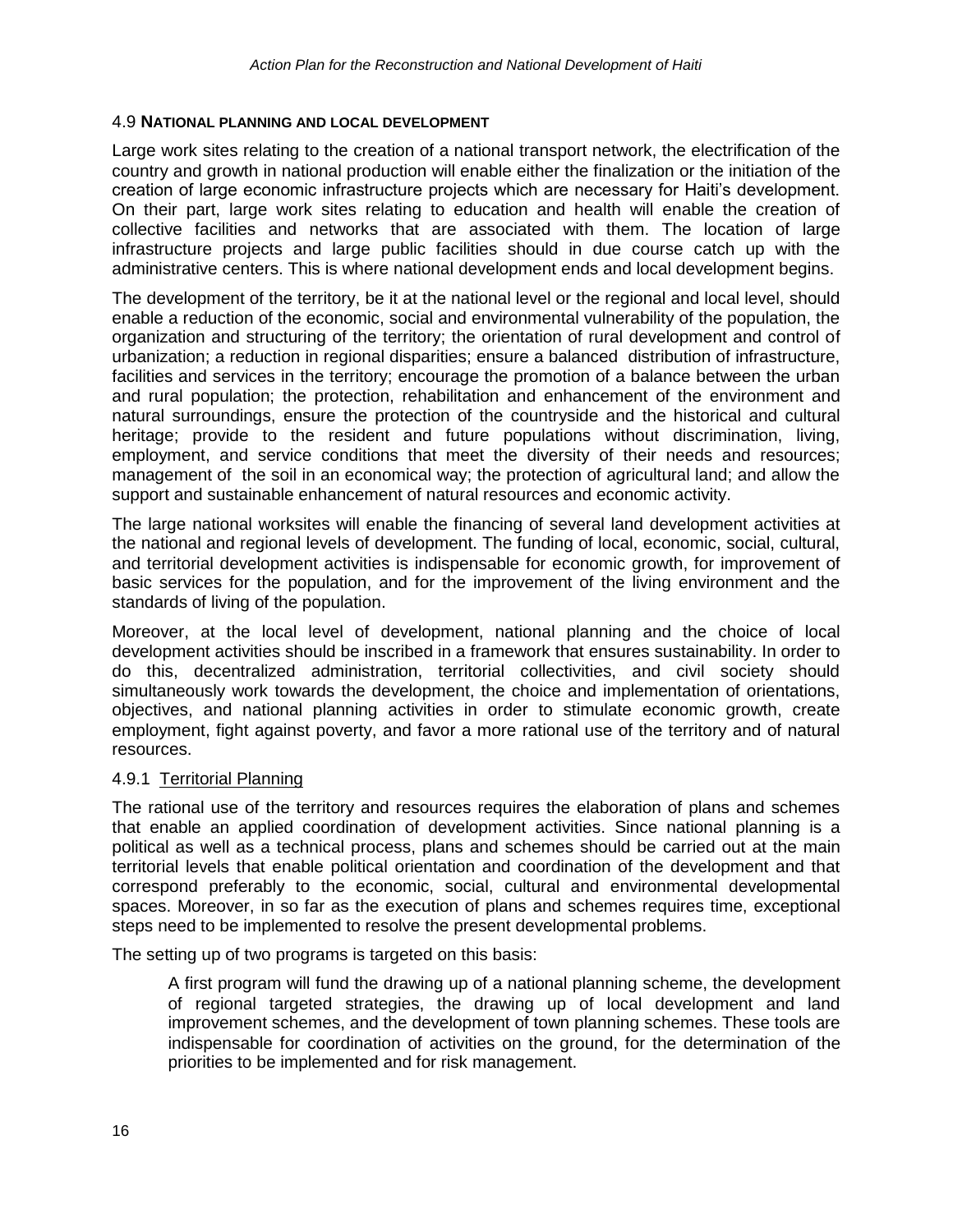A second program will fund the protection, rehabilitation and enhancement of ten zones of interest both from the point of view of local development and national development. The durability of Haiti's rich natural and cultural wealth needs to be ensured whether it be the water towers of St-louis de Nord-Borgne, Marmelade-Dondon; Vallières-Mont Organisé, Savanette-Baptiste, Dame Marie-Anse d'Haineault, Pic Macaya, Léogane-Bainet, or of Séguin-Forêt des Pins-Savane Zombi; or the historical park of the Citadelle and the Pestel-Cayemites-péninsule de Barradères area.

### 4.9.2 Infrastructure and facilities

Local development requires the setting up and operation of several infrastructure and facilities under the scope of the administration of national and local government, sometimes in partnership with the private sector and civil society. The cost of installation of all the services, infrastructure and facilities that contribute to the local development of all the zones of the country is too prohibitive to be taken on in the short or medium term. It is thus necessary to both prioritize and provide sufficient flexibility to local participants for them to take part in the resolution of problems that affect them and in the enhancement of the potential of their territory.

The implementation of two programs is targeted on this basis:

A first program will fund the setting up of secondary public roads, drinking water supply, sanitation networks (drainage/ rehabilitation, construction and/or dredging of ravines), waste collection networks, the choice of which will be determined in collaboration with the local participants.

A second program will allow the constitution of a local fund for development and national planning that will be placed at the disposal of the local participants to fund as per their choice the gradual implementation of other types of facilities or local developmental infrastructure such as: urban and intercity transport networks, public markets, public spaces, cultural and sports facilities and parks and green spaces. This fund will also enable the funding of economic development activities that could be suggested and implemented by the private sector and that include the setting up of local productive systems.

# 4.10 **WATERSHED MANAGEMENT**

The management of catchment areas must be carried out within the framework of national planning and risk management without which these areas will be doomed to failure in Haiti. The impact of floods on the population and on infrastructure and facilities must be reduced. It is however, also necessary to eliminate the causes of these floods. Therefore, corrective works must be carried out along with changes in harmful practices. For this purpose, catchment area development projects, reforestation and soil conservation projects must be conceptualized in association with rural communities and will have to match agricultural needs with the requirements of environmental protection. Several works will have to be carried out within this framework.

The implementation of three programs is targeted:

A first program will fund protection and correction works in catchment areas. It will be an addition to existing programs and will allow the reforestation of areas that are essential for soil protection. It will also allow corrections to be made to ravines and river banks, building of dykes and the construction of hillside restraints to control the flow of water and thus protect the population, facilities and infrastructure that are downstream of the river.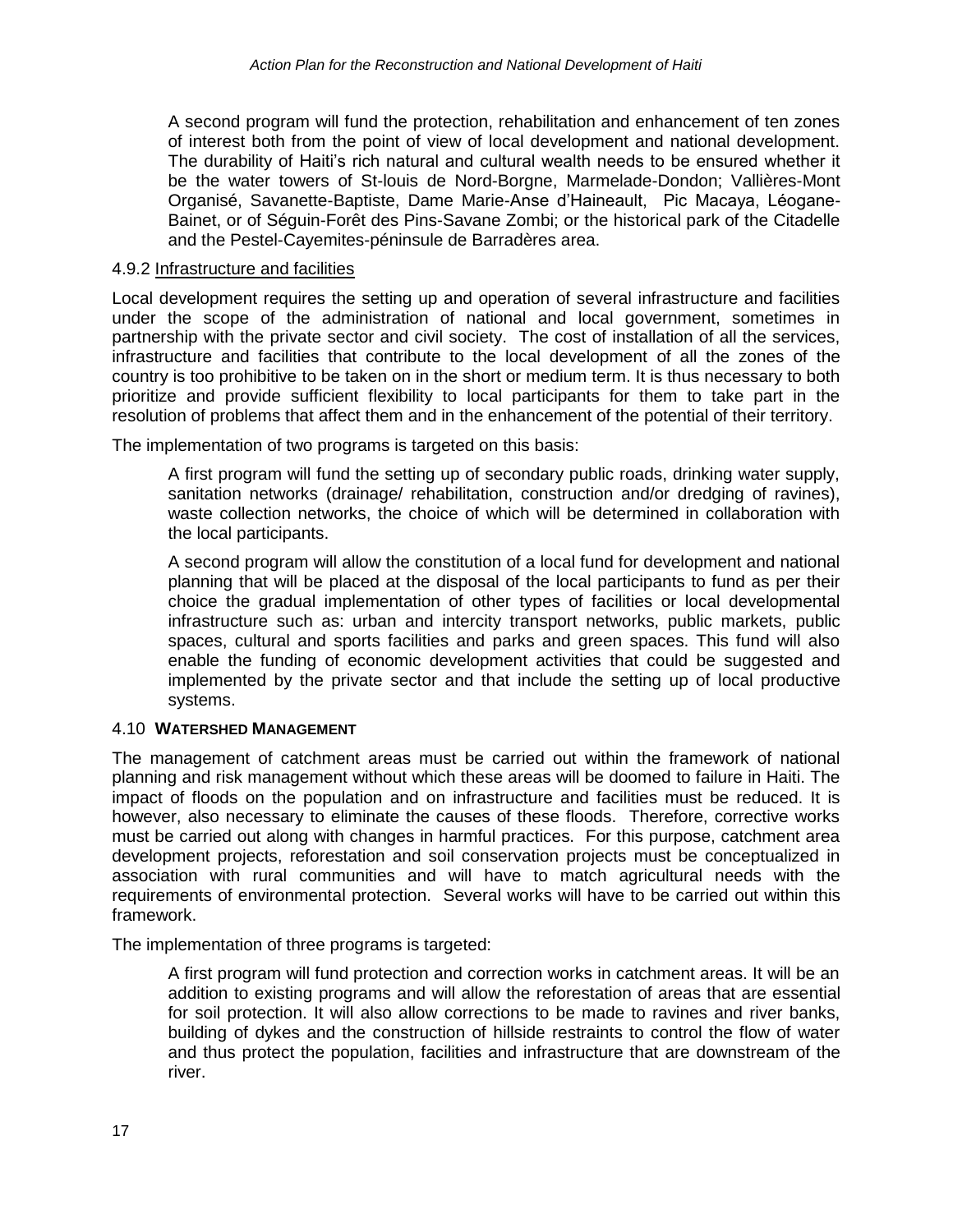A second program will fund the implementation of a plan for the substitution of wood charcoal in order to reduce the felling of wood.

A third program will fund the implementation of a plan that will orient agricultural producers towards suitable practices.

Steps to regulate the use of soils, town planning and construction laws will accompany these programs.

The implementation of these programs will have to be closely coordinated with the programs suggested for the re-launch of national production which also include provisions to this effect.

### 4.11 **HOUSING OF THE POPULATION: TEMPORARY AND PERMANENT**

The temporary housing of the population displaced by the effects of the earthquake is a huge challenge. A little more than half of the almost 1, 2 million displaced people would have today found some suitable means of housing. More than 2 months after the earthquake, there are still more than 500,000 people living in precarious conditions. Of this number, around 250,000 live in 17 of the nearly 600 spontaneous camps who show an increased risk concerning well being and security.

Works have been undertaken to house more than 100,000 of these people in camps that have been set up in the North of the capital. This housing could last several months. The Government and the International Community are doing all that they can so that the works which have just begun may be completed before the next rainy season. There are therefore around 350,000 people for whom no solution has been identified. Whenever possible, others will be encouraged to return to their homes. An accompaniment will also be provided during this step.

Several measures will have to be taken to resolve this situation among which are:

The continuation of distribution of temporary shelters and other material assistance;

The construction of other temporary equipped camps;

The construction of permanent settlement sites but with temporary shelters that will be developed as permanent shelters in time by the residents;

The construction of permanent settlement sites with permanent shelters.

# 4.12 **RESTARTING THE PUBLIC ADMINISTRATION**

Two sets of measures contribute to the launch of public administration: short term measures and measures spanning 12 months.

### 4.12.1 Short Term Measures

# **Starting central administrations**

Some central administrative organizations have already begun the launch of their activities on the sites of their former buildings (MENFP, MJSP, MARNDR) or in spaces that belonged to them (MEF, MTPTC). The large majority of ministries have still not resolved their problems of premises. Some available buildings are being redeveloped to be allotted and extra temporary spaces need to be built.

These spaces will not be able to hold all the services and government officers of the ministries. The launch of activities will have to be carried out from a small solid core of essential services to ensure a minimal but satisfactory functioning.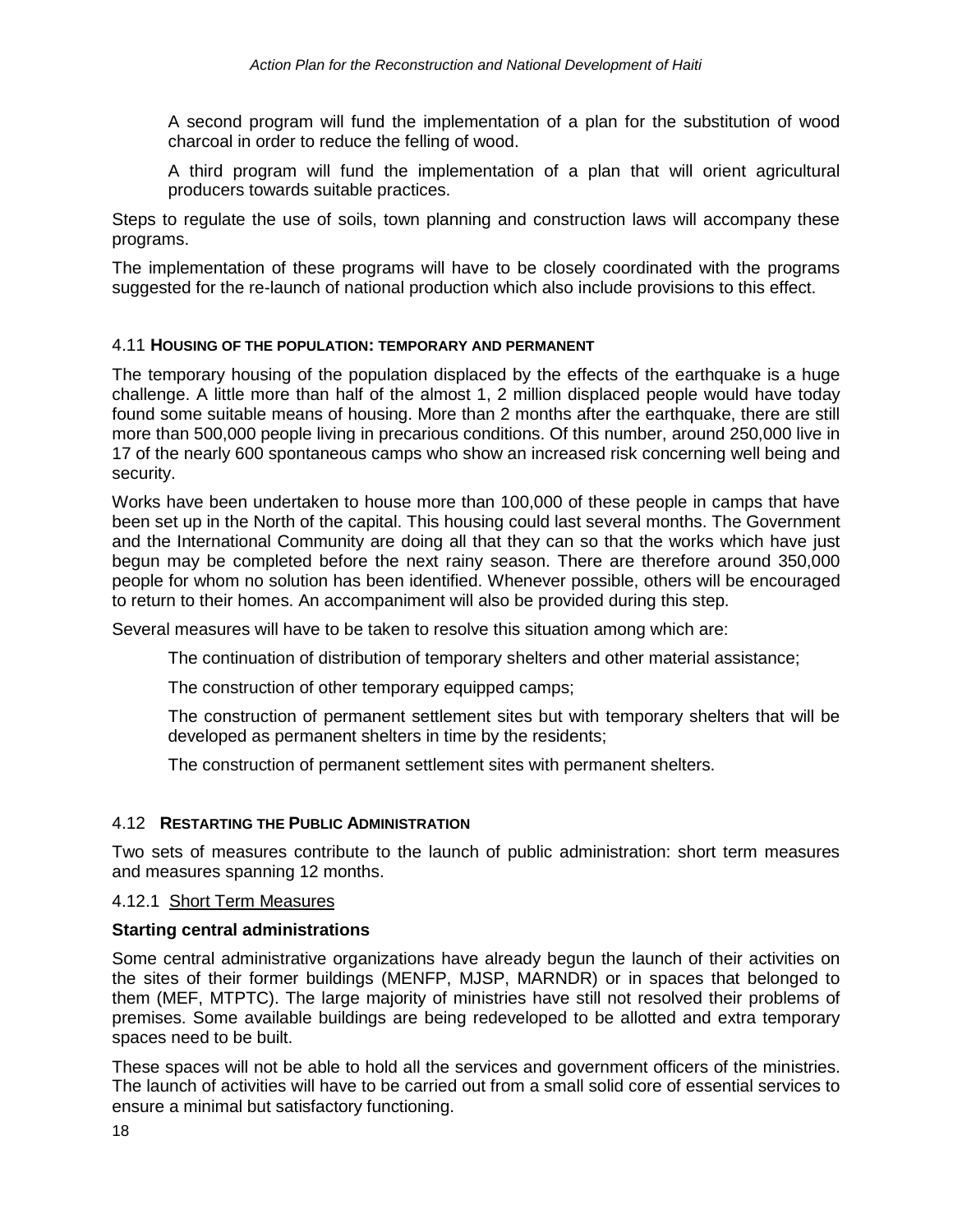In these temporary installations, one will take care to bring closer administrative bodies who have been called upon to work together, particularly in the management of crisis.

# **Strengthening of territorial administration**

This administrative reorganization in crisis situations is not limited to the central administration. During the next weeks, a program will be set up to strengthen decentralized administrations and authorities by suggesting to government officials belonging to the executive and technician categories who are not part of the essential central administrative services, that they accept postings in departmental and sub departmental (districts), in Delegations and Vice-Delegations and in some big community administrations which have seen the massive arrival of citizens displaced by the earthquake. This program will include incentives in the form of beneficiary measures, housing help and career progression advantages. This program will be proof of a real desire to restructure the State based on the principle of improving services for the population by bringing them closer to their clientele.

### **Reconstitution of a critical mass of qualified human resources**

In order to reconstitute the pool of qualified human resources affected by the earthquake, three actions will be undertaken in a joint manner in the immediate and very short term:

- Drafting a consolidated training plan drawing upon the National School of Administration and Public Policy (École Nationale d'Administration et de Politiques Publiques (ÉNAPP). To fulfill this mission, the ENAPP will take the support of international networks that have offered to pay for part of the training that is to be provided.
- Drawing up and implementation of a program of involvement of executives and technicians of the Diaspora in the process of construction/reconstruction of the country. Haitian professionals who respond to this appeal will be posted in priority to public services at the central or territorial levels.
- Proceed with the recruitment of young qualified diploma holders who have certain minimal academic qualifications and bring them up to standard over the course of three years by initial and continuing training.

### **Re-launch after adaptation of the implementation of the Executive-program for state reform**

The implementation of the executive–program for state reform should be carried out after having made the adjustments to the new circumstances to make it one of the instruments for restructuring of the State.

#### 4.12.2 Measures for the next 12 months

During the course of the next 12 months, the following measures will be adopted and put into place in order to achieve a new equilibrium between the central administration, decentralized services and decentralized authorities:

- One objective: Within 5 years, reduce the proportion of State functionaries in central administration to 20% and bring that of decentralized services to 80% (not including PNH, teachers and health service agents). This objective is such that it will satisfy the regional development centers, and will help in the better distribution of public services in the territory.
- Concrete accompaniment measures: completion of administrative centers in departments and districts, encouraging government officers to settle in the provinces by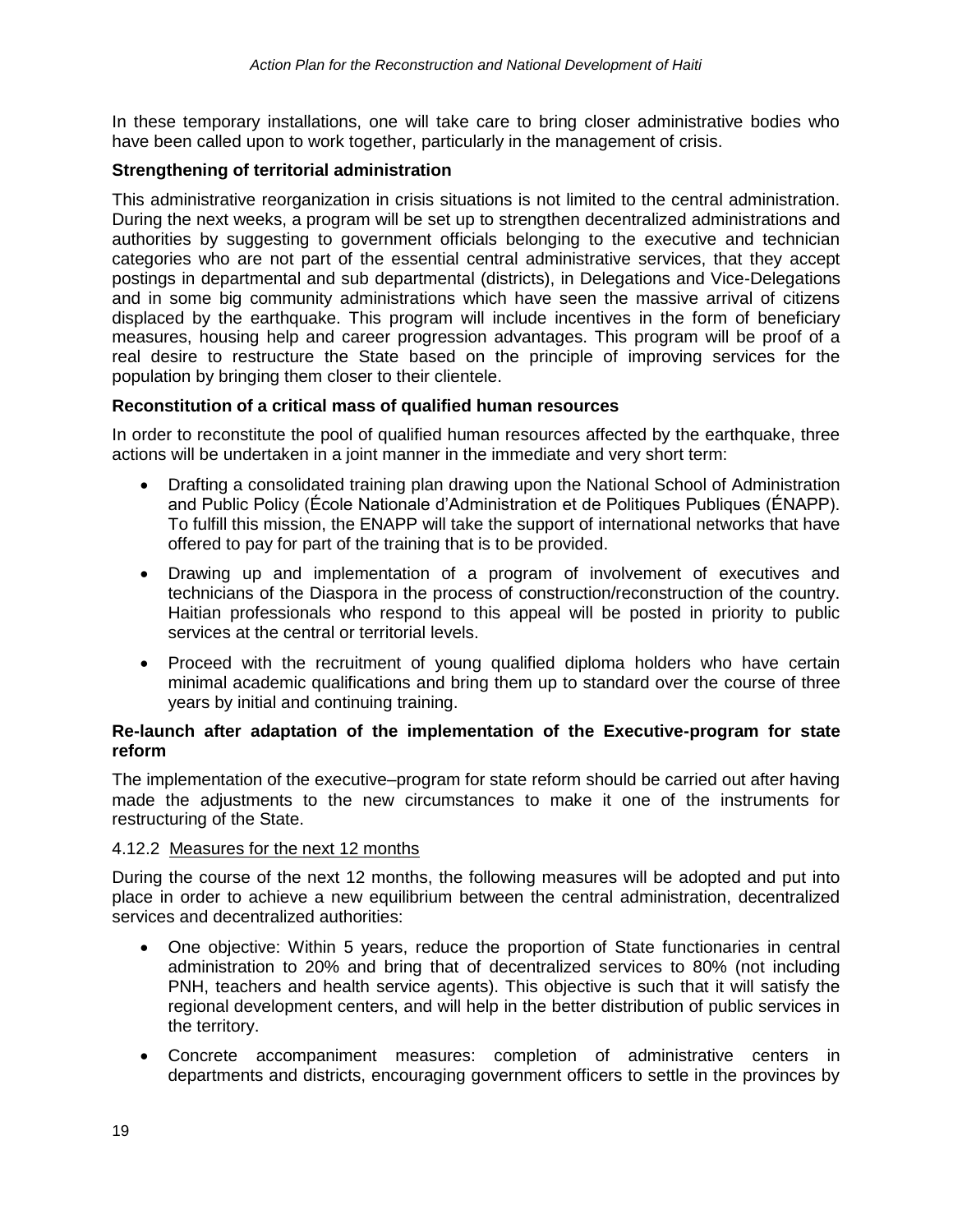providing beneficiary incentives and housing help as also by offering career development advantages.

- A redefinition of the respective roles of the central administration and decentralized services, leading to a modification of relationships between them: refocusing of central administration on prospective functions, drafting of legislative and regulatory texts, piloting of decentralized services, evaluation of public policy, control of services; reinforcement of decentralized services on implementation of ministerial and inter ministerial policies, development of consultation methods between the center and the periphery, in particular in the evaluation of human and budgetary needs, affirmation of the roles of the departmental and vice departmental delegates in the coordination of services on the field.
- A progressive increase in decentralised skills through emphasis on community facilities. The objective is that five years from now the Haitian population living in a regional development centre will have local services provided by their municipality (water, sewerage, solid waste, maintenance of municipal roads) i.e. 50% of the total population; this cover will have to be increased in the coming years so that it can be extended to the entire territory by 2020.
- An increase in the role of municipalities in reducing vulnerabilities and protecting the inhabitants through decentralisation of urbanisation rules and an increase in means of civil protection in the municipalities and municipal zones.
- Some concrete decentralisation measures: training and recruitment of executives (at least 3 senior executives per municipality – one administrative and two technical, i.e. approximately 500 executives to be trained till 2020), building of offices and making provision of technical equipments, starting with regional development centres.
- A progressive increase of local resources: initially the local governments will remain dependant on grants from the State but they will have to develop their own resources through a locally adapted taxation system. By the year 2020, State grants should not be more than 50% of the functional revenue of the municipalities of poles of development and by the year 2025 for other municipalities.
- For the reinstallation of administration in permanent premises, the study and implementation of means to ensure a better reception of public and to develop modern information and communication techniques in public services:
	- o Opening of government internet portal
	- $\circ$  Implementation of a communication system for the government through intranet
	- $\circ$  Development of means to communicate with the population, especially by using mobile telephones (for example: for passing on alerts)
	- $\circ$  Setting up of systems that allow the users to approach the administration online. This measure is to be connected to the digital networks covering the entire territory. Today it is an indispensable condition for the development of private investments.

The implementation cost of all these measures for the next twelve months is estimated at USD175,000,000.

#### 4.13. **JUSTICE AND SECURITY**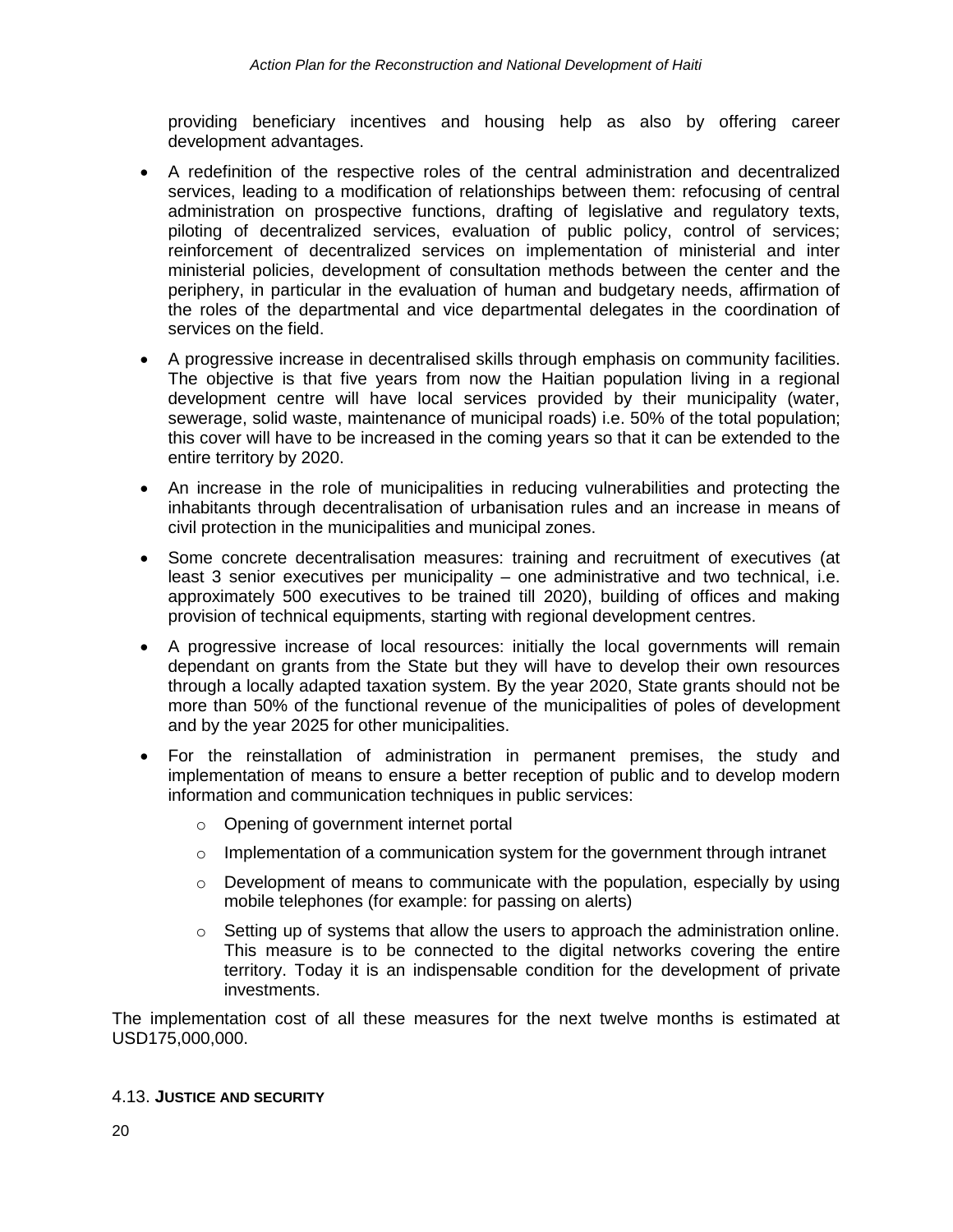For the next six months the priority of the Government is to re-establish the system of justice and public security on the territory through its Ministry of Justice and Public Security. In order to achieve this, the following will be required:

- Re-establishment and reinforcement of the operational capacities of those involved in the justice and public security machinery;
- Guarantee of access to justice and security of affected communities and of those communities hosting displaced people;
- Creation of favourable conditions to perpetuate good administration of justice and public security for the post-crisis situation.

To accomplish the first objective, it will be necessary to provide the services of the Ministry of Justice and Public Security (Ministry, PNH, DAP) and the judicial institutions with equipments and adequate provisional infrastructure allowing them to work in the zones affected by the earthquake and in the zones receiving displaced people.

Tents and containers will be required for lodging the Services of the Ministry and National Police, for the Department of Penitentiary Administration, for the County Courts and Peace Courts.

It is necessary to undertake the rehabilitation of the buildings that were affected as well as to restart and accelerate the recruitment process of new PNH agents. It will also be necessary to reinforce the personnel of MJSP services and judicial institutions in order to respond in case of need in the zones that were affected and in those hosting displaced people.

The second objective will be achieved through the development of a preventive strategy by the PNH for ensuring the security of persons and especially of vulnerable and displaced people, by reinforcing the access to Law and Justice of the people affected and particularly of women and through the capacity of affected communities to develop violence prevention strategies.

In the short term, it will be necessary to:

- Consolidate the rule of law by increasing the number and quality of national police and by pursuing reforms in the justice delivery mechanism and penitentiary administration:
- Recruitment of policemen in the first phase for rebuilding the units affected by the earthquake, i.e. approximately 500 agents dead, injured or not available. In the second phase the objective is to reach the rate of 1 police person per 800 inhabitants by 2012, i.e. an addition of 2,500 agents. This rate will become 1 police person per 600 inhabitants by the end 2015, for a total of 16,000 police personnel, up from the current strength of 9,500. This recruitment policy must be accompanied by construction of police stations or their expansion (this involves 46 police stations), provision of logistical means and miscellaneous equipments (vehicles, uniforms, arms, communication systems), as well as a housing policy to ensure better availability. The responsibility of MINUSTAH will be lessened in measure.
- Complete the implementation of the National School of Jusdges and the Police Academy: the National School of Judges was created by an Act in 2007 and was not functional when the earthquake took place. Making this operational, along with the construction of the Police Academy are actions that need to be completed
- Reconstruct or develop correctional facilities of Port-au-Prince, Jacmel by 2015 in order to reduce the density of population serving their sentences and allowing separate detention of men and women, adults and juveniles, accused and convicted. A program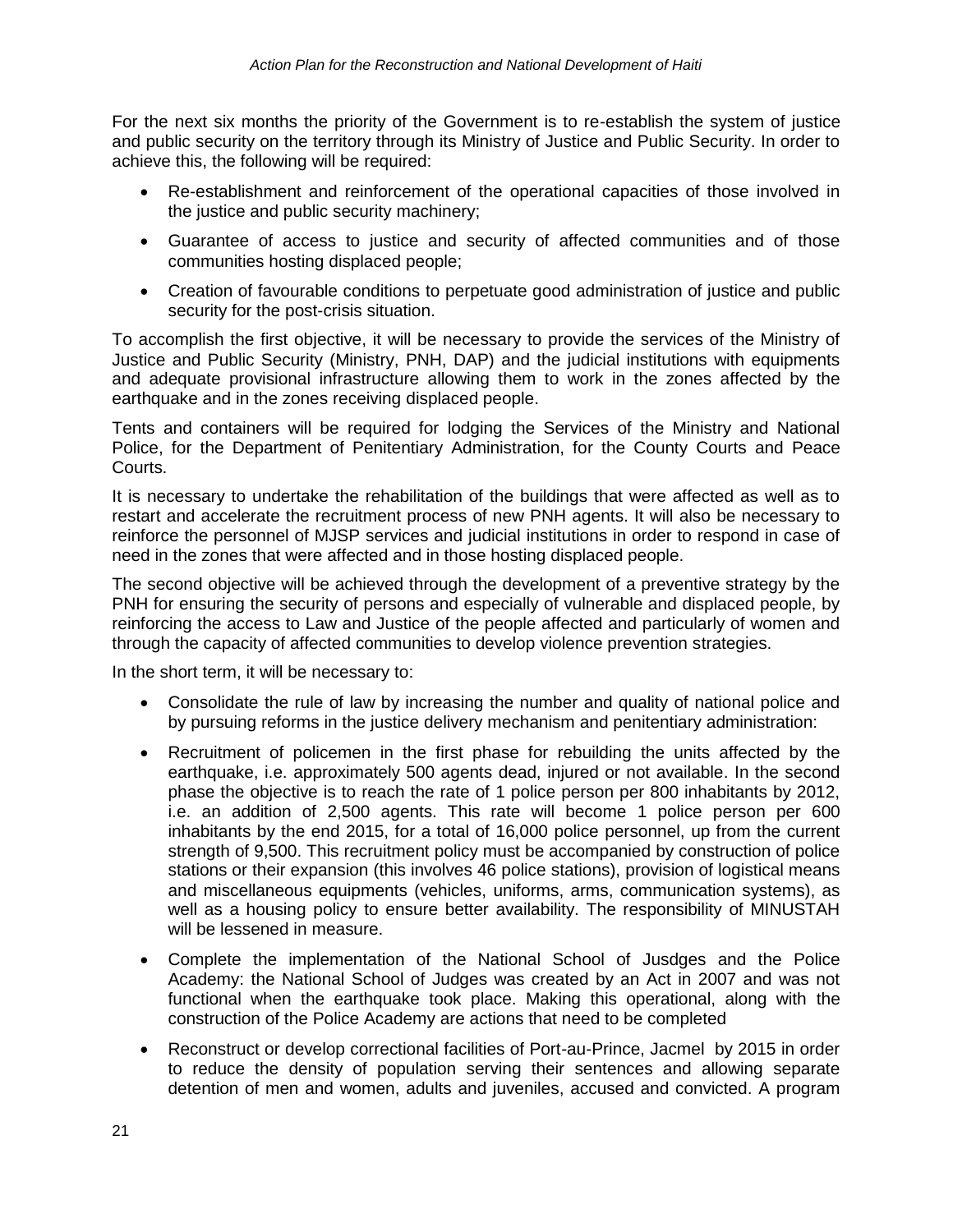of social integration of the convicted will be associated to these by organising workshops and professional trainings.

The total estimated budget for the overhaul of justice of public security machinery for the next 12 months is USD140,000,000

### 4.14. **RELAUNCHING OF ECONOMIC AND FINANCIAL CHANNELS**

The proper functioning of the economic and financial channels is crucial for the financing of reconstruction and restarting the growth process – furthermore it is the only guarantee for long term employment. The system that was in place before the earthquake has been greatly affected. Its capacities, even after restoration, will not be sufficient to cater for the need to manage risky capital credit and for rebuilding the nation and functioning of micro finance.

The necessary increase in foreign direct investments will also need a financial system that can cater to the needs of investors and ensure flow of funds and banking services and relevant insurances.

### 4.14.1 Investment credit

According to a joint document of the Ministry of the Economy and Finances and the Bank of the Republic of Haiti, one of the consequences of the earthquake of January 12 is "the brutal stock dilution of the consumer borrowers of Port-au-Prince and other devastated cities."

That should therefore increase the demand for credit from existing borrowers to recapitalize themselves. We must also take into account the needs of the small, average and bigger businesses that will get the contracts for public and private works.

To cater to these needs and thus ensure an execution capacity that corresponds to the needs, it is necessary that the financial intermediation works in the best possible manner.

According to the document quoted above, the liquidity reserves of the banks are sufficient since they practice a loans/deposits ratio of 36% against an average of 56% in the region. The explanation of such a weak recycling of the savings in credit is because of the absence of solvable demand for and because of the weak availability of venture capital.

To improve this performance while ensuring the stability of bank system, the creation of guarantee funds will be necessary. It is nevertheless important to ensure that these guarantees will be offered for productive investments and not to quarantee or write off doubtful credits due to the earthquake or other hazards of the economy.

#### 4.14.2. Credit for reconstruction

The reconstruction of private houses will also trigger of the need for credit facilities at acceptable and affordable rates by those who would want to reconstruct their houses. Such facilities are at a nascent stage right now but once the middle class (that lost a large amount of capital) starts to look for property there is going to be dramatic increase in demand of such credit.

It is possible that the onus of supplying a large part of necessary credit facilities will come back to banking system. Therefore, taking into account the level of risk and rates, an intervention by the State and lenders / financial backers will be necessary in the form of guarantee funds and others for catering to the demand.

The methods are yet to be defined between national and international parties, but solutions will have to be found and implemented at the earliest so as to limit the harmful effects of a major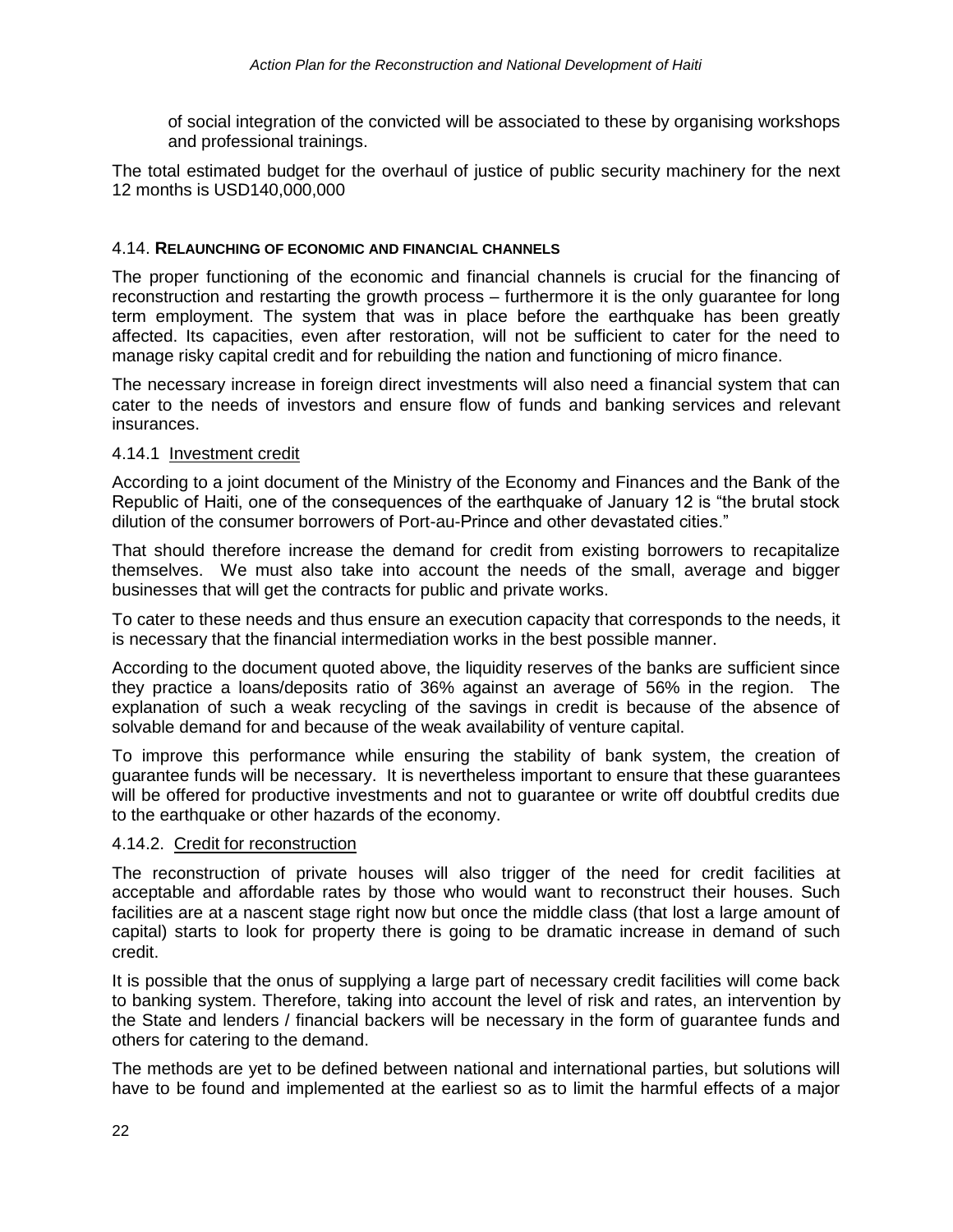crisis of habitat in the devastated zones and rest of the country given the move towards decentralization of the population.

Several solutions can be envisioned according to the status of the owner of lands and constructions. Among such solutions is the creation of loans at zero interest rate guaranteed by the State – this could be achieved through the Haitian bank system that could be in turn paid a rate negotiated between the State and the banks. It would be a matter of an open system for any bank registered in Haiti and any borrower could approach the bank of their choice.

The granting of these loans would be subject to the application of the minimal norms of reconstruction and their amount will be calculated according to the income of the borrowers. This mechanism would necessitate some finances for covering the bonus of interest rates and the constitution of guarantee funds. This suggestion would consolidate the proposed reconstruction besides a mechanism of identification of the landed property (cadastre and land register). In time it would allow creation of demand for businesses and craftsmen engaged in building/construction industry with a strong impact in terms of job creation.

#### 4.14.3 Microfinance

The institutions extending microfinance (IMF) were greatly affected by the earthquake of Jan. 12. Their capacity to cater to the needs of 200 000 families and micro-entrepreneurs who depend on them for their finance needs has been seriously impacted.

Creating and maintaining employment for a large part of the population depends on the dynamism of these institutions. The MEF-BRH documents propose the following solutions to the challenge:

The following measures must be considered separately for this sector:

1. Granting of humanitarian contribution to the micro entrepreneurs that is traceable, with the objective of allowing them to: (I) face their needs for immediate consumption; and (ii) rebuild their fixed and liquid assets, along with the micro-credits that they should receive from the IMFs. The distribution of such grants is dependent on the IMFs themselves in order to leverage their knowledge of beneficiaries and their ability to reach them through their network

2. Establishment of partial guarantee funds meant for restarting microcredit to customers in affected zones by the earthquake and catering to specificities of microfinance, these funds catering nevertheless to the same logic that one uses for the funds to be developed for the banking system. These guarantee funds would target future credits and refinancing of credits existing before the earthquake on an equal footing.

3. Establishment of recapitalization mechanisms of the IMFs, foreseeing the buyback of non performing credit portfolios by a fund or a financial entity dedicated to this end. For Haiti, it would nevertheless be indicated that envisaging the recovery of the repurchased credits of the IMFs be given to these same entities on the basis of commissions linked to the sums that are finally recovered, so as to profit in the best possible way from their experience in the domain.

4. Establishment of guarantee funds or other forms of insurance covering the future risks linked to the advent of natural or other catastrophes external shocks to the activity of the IMFs.

#### 4.15 **PRIVATE INVESTMENT ET PUBLIC-PRIVATE PARTNERS**

23 The national and foreigner direct investments will be determining for ensuring that Haitian economy recovers. The state is involved in favouring these investments by revision of legal and financial framework governing the investments in production, transformation, distribution and services sectors. An adequate encouragement policy will also be made to favour the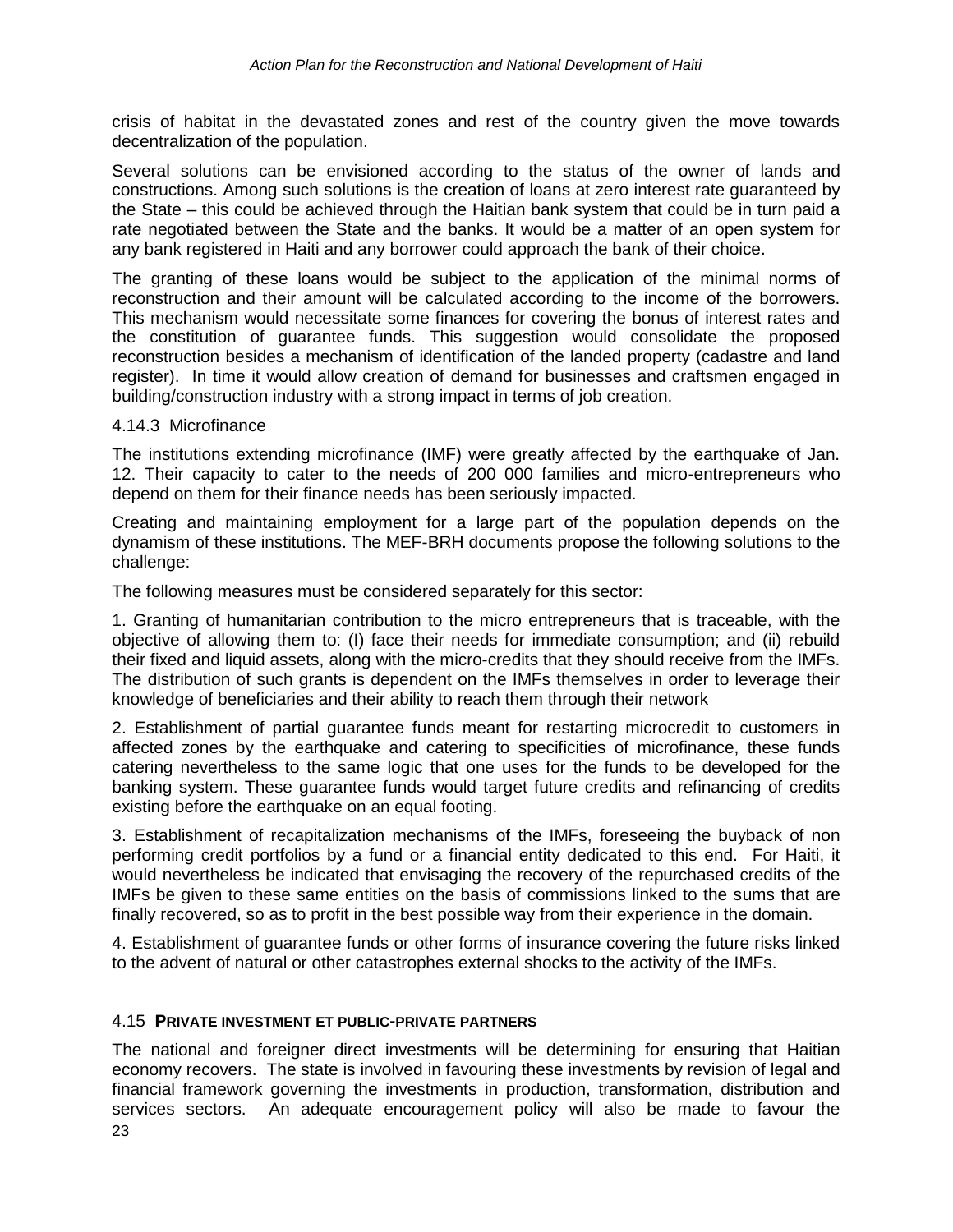establishment of manufacturing industries, free zones, industrial parks and zones of tourist development.

A host of encouraging measures will be put in place for the diligent study of files and facilitation of investments. The Ministry of the Commerce and Industry and the Center of Facilitation of the Investments are working on it to expedite the matters in these domains.

The post earthquake action plan for the rebuilding and development of Haiti recommends the development of regional centers and the setting up of transportation, energy and industrial infrastructures and of goods services.

For setting up of such equipments and infrastructures (harbours; airports; power stations; industrial parks; potable water supply systems; etc.), the national strategy will consist of calling upon the national and foreign private investments (when required) to set up public private partnership (PPP) following the BOT approach (Built, Operate and Transfer). In such a case, the goal will be to mobilize as quickly as possible the sources of investments for "turnkey" realization delivery.

The public private partnership models (PPP) differ as per their objectives: big productive infrastructures; big corporate equipments; projects of economic developments; etc. Within these big objects, principles/objectives structuring must be followed in order to ensure convergence and coherence of action. For productive infrastructures, the national strategy will focus on the following principles/objectives:

- The PPP will have to profitable for the State and for the private partner.
- The PPP will have to give away dividend to a public service and/or increased tax revenues to the State.
- The PPP should not aggravate national debt.
- The PPP should augur economic growth and creation of jobs, thus contributing to increase the purchasing power of the population and thereby reducing poverty.
- The PPP should allow spreading the cover of a service within the rules established by the State, preferably at the least possible cost for the user.
- The PPP should to foresee that the equipments, infrastructures and services set up by virtue of the PPP are a temporary concession to the private partner and to therefore foresee methods to return these equipments, infrastructures and services to government authorities.
- The PPP should foresee a possible buyback of equipments, infrastructures and services set up by the State at any time.
- The PPP will register itself inside a chain of services of the State. If required, the services offered by the PPP will have to allow the participation of the State services or to work with them.
- The PPP will have to include infrastructures and equipments in place from the State, for sale, for long term rent or for local matching of the external financing.
- The PPP will have to guarantee the right of management of the private partner.

The models of PPP for the big corporate equipments and for the basic services like potable water supply systems and garbage collection will have to vary according to the context and according to the users' capacity to pay (for them). For many of them, it will be necessary to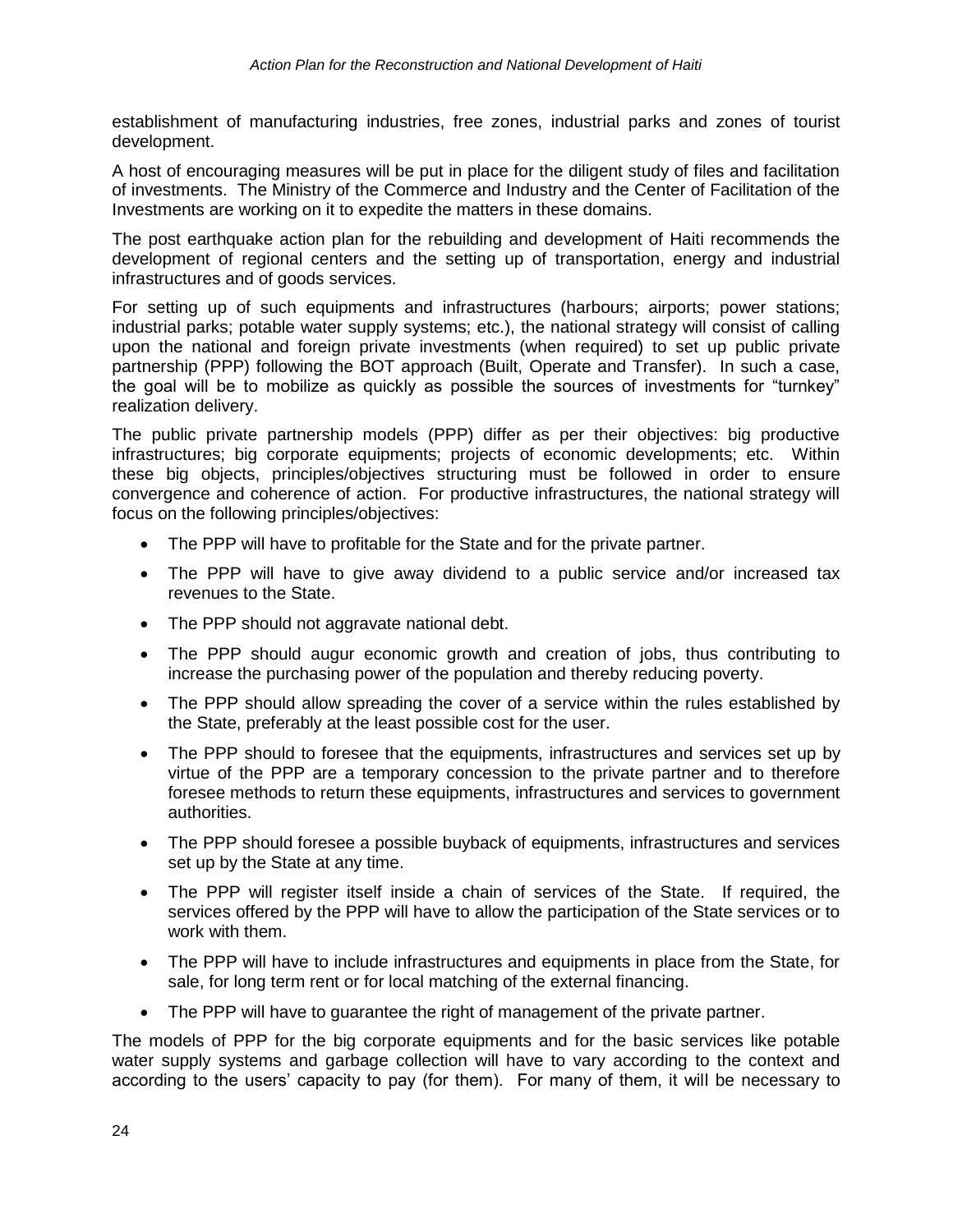foresee the basic role of the local governments and civil society that is already very active in the field. Certain practices that are promising are already implemented in certain sectors.

#### 4.16 **CREATION OF EMPLOYMENT WHICH IS HIGHLY LABOR INTENSIVE**

In order to lessen the negative impact of the catastrophe on the peoples' standard of living, it is necessary to initiate at the earliest the large scale job creation programs. These programs must target not only the disaster affected zones but also the regions which are receiving the displaced persons and on the whole throughout the country, not only to create equality but also to avoid further migration of people.

Apart from its economic effects, this job creation fulfils the desire for human dignity: any Haitian would like to satisfy his needs by the fruits of his labor.

The present situation offers numerous opportunities for works which would involve large number of workers. This involves the rural activities through restoration of production infrastructure (irrigation systems, agricultural tracks) and the development of catchment areas (reforestation, setting up forage patches, works to correct gully erosion in the peri-urban zones, fruit arboriculture. The roadways maintenance programs also fulfill this objective, as per the methodology that we have deployed over a number of years through the road maintenance fund and as per a schedule which has to be speeded up. The small community infrastructure (roads, tracks, plots, shops and community centers, small water reservoirs and conduit pipes,…) and urban (street paving, sample plots, cleaning of sanitation network, …) are equally part of this logic as also the projects pertaining to the cleaning and recycling of material generated by the collapse of buildings in the areas most affected by the earthquake.

The potential for job creation is considerable. Thus MARNDR's program alone has a potential to generate jobs for about 40 million men/day.

The job creation must be done while adhering to a certain number of principles: (i) apart from direct employment, the choice of investments must take into account their economic and social benefits as well as their viability, (ii) special attention must be given to the support and accountability of the local structures in their capacity as business managers, (iii) the public works must be well organized and supervised by professionals, so that the workers and the population in general do not get the negative impression that on can earn money by engaging in an activity which has no utility or is badly managed, (iv) the salary paid must be decent at the same time should avoid any competition with the salaries paid in the regular market so that there is no migration of work force beyond the current activities, (v) it is essential that the Haitian children are protected from child labor, mainly from the most harmful form of work (respecting the fundamental rights and the international work standards) during the first stages of the reconstruction taking into account the temptations which can crop up when the residents are trying to rebuild their lives, (vi) the families who are helping the physically challenged persons, must be given priority in order to help them take up their responsibilities.

The creation of jobs does not pertain to public works only. It can involve projects such as the setting up of the civil-status record, setting up a cadastre, surveys to be carried out by the National Observatory for Poverty and Social Exclusion (ONPES) and other structures, which are highly labor intensive and are equally distributed over the country. The execution of this type of project must receive the highest priority.

### 5. **GOVERNANCE**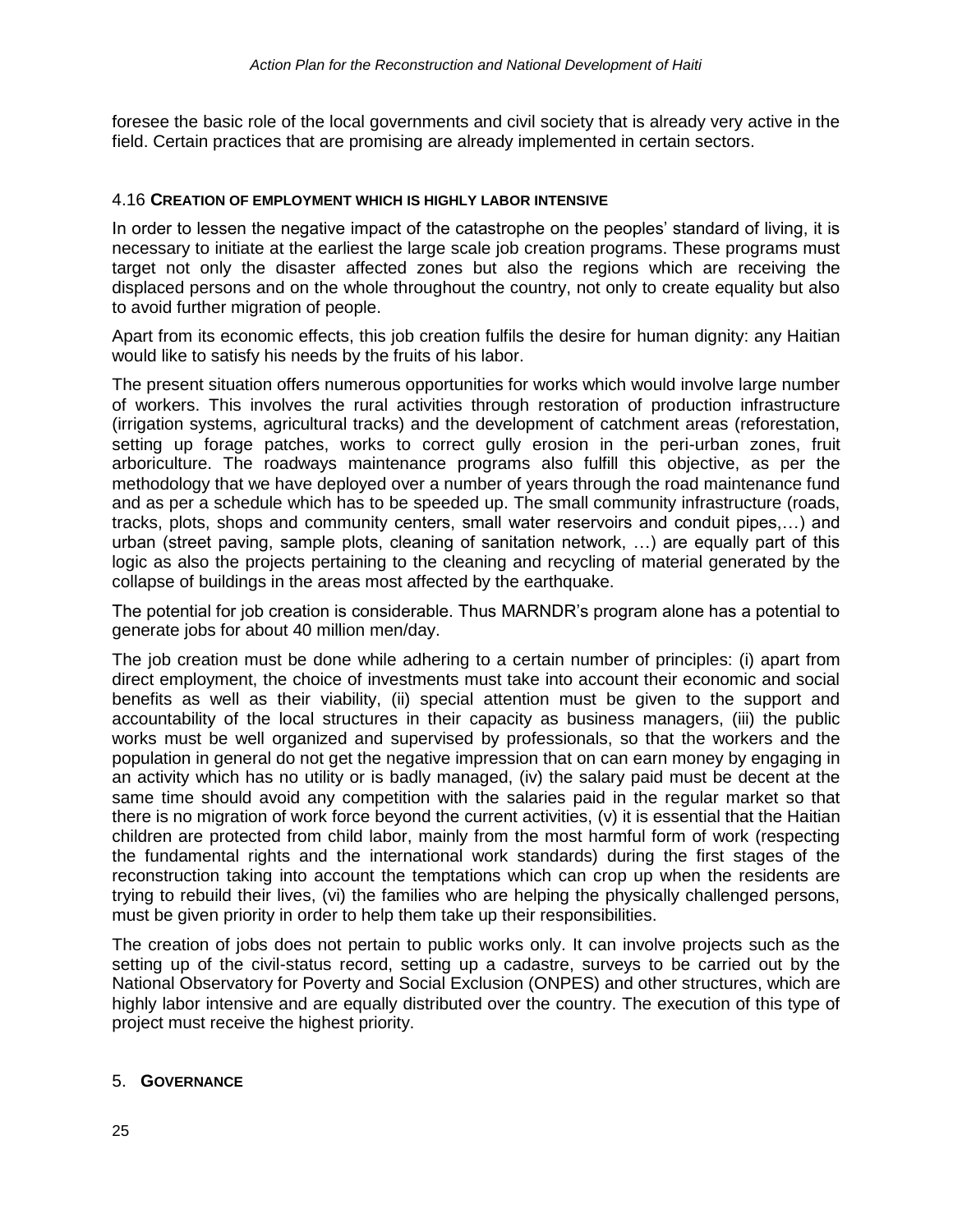The central theme for defining and organizing the government action, the governance was addressed under many aspects in the working group devoted to the restart of the public administration. Other dimensions must be taken into account in this vast enterprise of rebuilding of Haiti.

Before the earthquake struck, the revision of the Constitution was put on the legislative agenda due to the inherent difficulties of the application of its various provisions. This revision must be maintained on the agenda so that Haiti becomes more operational and moves towards striking a better balance between the institutions, between a National Assembly which is better oriented towards establishing the legislative standards, and an Executive which is more efficient in the discharge of its responsibilities. Citizenship must be accessible to all. All the Haitians must be integrated in the development of the country.

The renovation of the legal framework of the central administration, the de-concentration and the de-centralization must allow to specify the roles of the different actors in the politicoadministrative system at all levels.

The legal framework of the business must be liberalized in order to stimulate internal investment, mainly as regards trade and services and to make the country more attractive for direct foreign investment. The reform of the banking system and other savings and credit institutions also appears to be incontrovertible to stimulate private investment.

At the same time, reforms in the public domain will lay emphasis on the recruitment and training of the personnel, mainly in order to reinforce the de-centralized services in the counties and the districts, and to equip the regional authorities with the personnel necessary to exercise their authority. The existing project for setting up the National School of Public Administration and Public policies will be implemented in order to train the first generation of executives and to absorb them in the work force before 2015. Their number will depend on the policy of the projected management of the jobs and the qualifications which must accompany the reform of the administrative structures of the State and the development of the authority of the local bodies.

In the extension of the technical assistance programs already undertaken, the radical reform of the public finances will be implemented:

- Special emphasis will be laid on the optimization of the fiscal resources and the improvement in the rate of tax collections, in order to reduce the need for budgetary assistance and the dependence of the Haitian State on international aid. Moreover, the fiscal reform is indissolubly linked to the decentralization reform.
- The modernization of the budgetary provisions will be pursued in order to adopt a result oriented budget of programs going hand in hand with the legislative and regulatory provisions for speeding up the procedures for withdrawal of credit.
- The government will propose an improvement in the legislation regarding the public markets allowing to speed up the procedures of public expenditure and at the same time ensuring that the principles of transparency, competition, efficiency and accountability is adhered to.

Deliberations on regional governance, and in particular on regional development, ensuring that the principles of transparency, competition, efficiency and accountability, local development, environment, urban planning, and public works have been launched since long. However, a major reason for the repercussions of the earthquake can be attributed to the inaction of the public authorities in these matters. Also, the revision of the legal framework, pertaining to the regional and local development is a priority. It must be carried out with the perspective of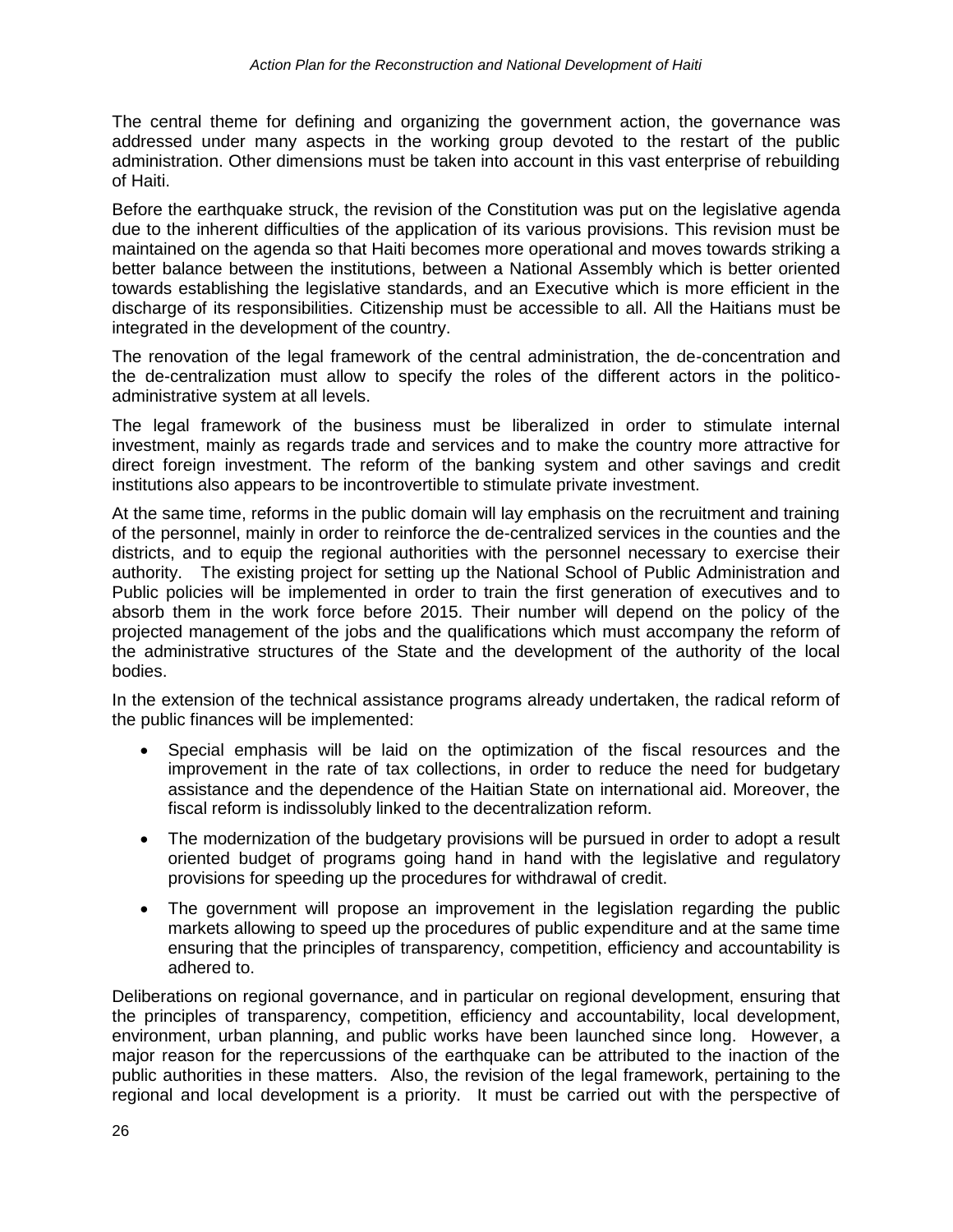regionalization, de-concentration and de-centralization. Mainly the politico-administrative limits of the territory must be brought closer to that of the boundaries of the catchment areas so as to adapt them to the development needs and its management and the protection of the environment.

However, the repercussions of the earthquake can be largely attributed to the non-application of the rules of urban development and construction. The drafting of the National Buildings Law has already been initiated and the drafting of the zoning, housing estate and urban planning laws, will be implemented in order to guide the concerned parties. These laws must be circulated widely and applied, and for this they must be drafted in a simple and clear manner.

The management of the land and the construction is likely to necessitate the setting up of authorities with fixed objectives. This is mainly the case for the purchase and sale of land in the target zones or for executing real estate operations. The setting up of agencies for these purposes which are yet to be determined have to be considered.

First of all, instruments for the identification of people and property have to be reestablished: civil-status, cadastre, right to the name, land registry, are the foundation for exercising the rights of a citizen, to vote, guarantee rights, pay taxes, secure business transactions and passing down inheritance etc. Moreover the reconstruction of the devastated urban zones offers the opportunity to go ahead with the balancing of the rights over the urban territory, which otherwise risk becoming a constant source of civil and commercial litigations. Here it is a precondition for the re-starting of investment in Haiti.

Moreover, the experience of recent catastrophic events (hurricane in 2008 and earthquake in 2010) calls for the implementation of rigorous crisis management mechanisms. The risk management must be examined as per the following principle axes:

- From the operational point of view, the local means for civil protection will be reinforced with the continuation of the actions already in place: training, staff recruitment, equipping the community and county personnel, recruitment of a civil safety manager for each commune, recruitment of a coordinator for each county to function under the county delegates. For events that require a national level response the role of the home minister will be confirmed as the sole person in charge of the crisis operational management.
- From the point of view of the crisis management the public authority will be in a state of preparation for any crisis which threatens the country, whatever may be its origin: natural, industrial or technological disaster, major accidents, health crisis, environmental degradation etc. For this purpose a National Council for civil protection comprising of ministers who are directly involved in the crisis management will be set up and will be responsible for defining the strategy for reducing the vulnerability and the response to major crises. This will be the political structure for management of major crises and their follow-up till the situation returns to normal. A permanent general secretariat functioning under the prime minister will ensure the preparation of the decisions of the council and their implementation; for this it will have at its disposal a Commanding Centre (COU) armed and managed by the DPC.
- The risk prevention policies will be followed and matched with the staff measures: delimitation of zones at risk, regulation of urban planning, prescription for construction, mainly quake resistant, standardization of construction procedures and material, pollution prevention rules etc..The ministry for public works transport and communication, agriculture and natural resources ministry, environment ministry must have at their disposal control structure comprising of, before 2020, a supervisor for each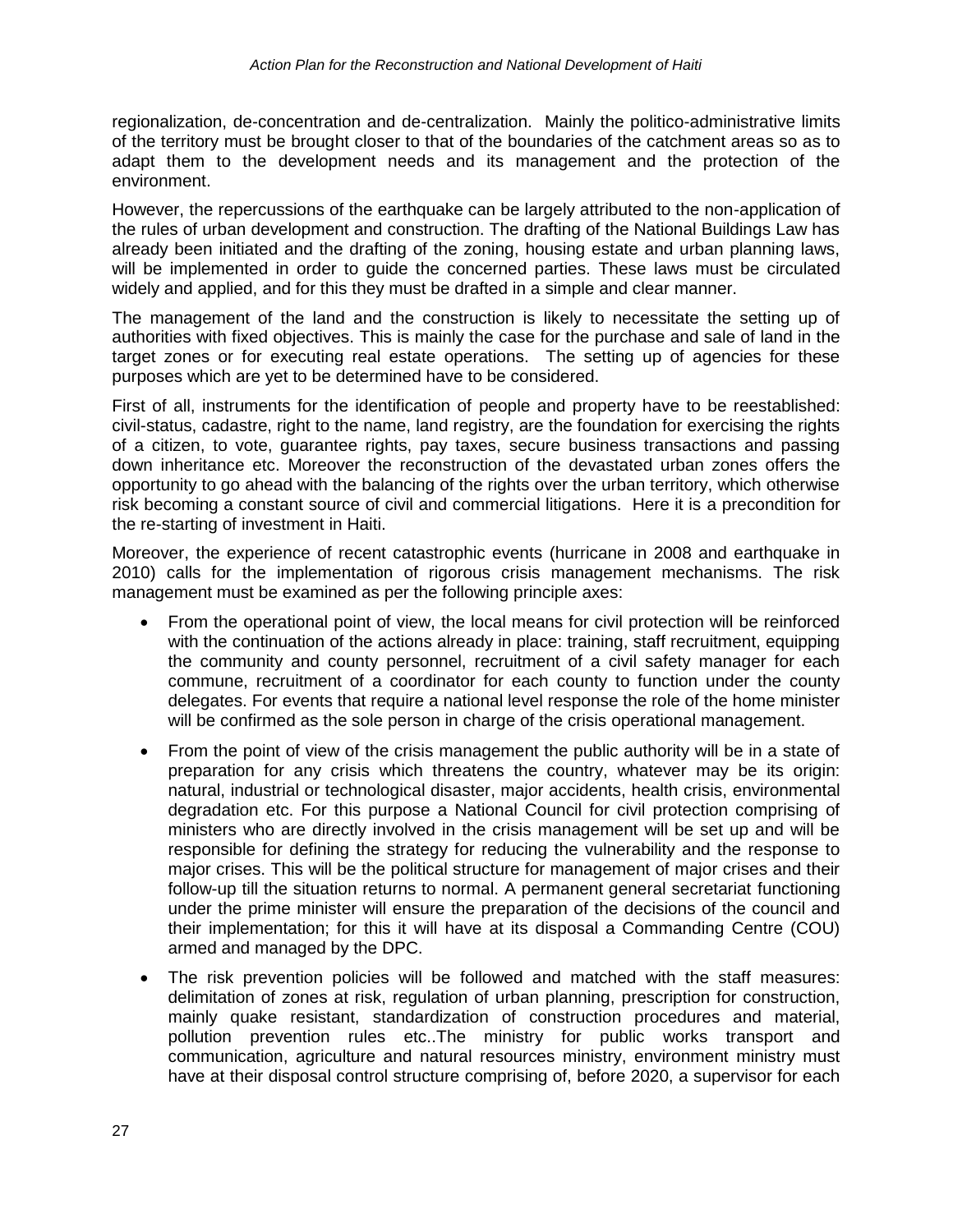county, and before 2015, start equipping the counties which face maximum threat from floods

 The law governing the state of emergency will be revised in order to allow the government to respond better to exceptional situations like that of 12 January 2010.

Finally, as regards the coordination of external aid there was a need, prior to the occurrence of the earthquake, amongst the donors, who met regularly in the coordination group. The situation created by the earthquake reinforced this need that the government must hence onwards must direct independently of the mechanism in place for the reconstruction (MDTF, agency for reconstruction). Particularly in the field of technical assistance, there must be better coordination between the Haitian authorities and the donors, in order to better asses the needs, select the people, follow their activities, and assess the impact of this assistance on the public institutions.

# 6. **THE MACROECOMONIC FRAMEWORK**

Text to be received.

# 7. **THE FINANCING MECHANISMS**

The mechanisms of financing must allow access to sufficient funds to achieve the ambitious objectives of the post earthquake Action Plan, which implies that the different mechanisms have at their disposal the necessary funds by adhering to the commitments undertaken and that adequate procedures ensure the withdrawal liquidity.

There are obligations to produce results. The experience of the last six years shows that this was not the case. One has to proceed differently and innovate, mainly as regards the conditions. The management framework of the different mechanisms must comprise of all the guaranties necessary for the proper and transparent management of the funds involved. These guaranties must be limited to the effective monitoring of the funds and not include the "extramanagement" conditions pertaining to the actions to be laid down with no relation with the approval and follow up of the execution of the programs and projects.

Financing of the plan of action, post earthquake comprises of multiple components. Consequently, the public expenditure is only a part of the effort to consent. The investment expenditure for the reconstruction of the residences of commercial places and factories will be mainly provided by the private sector. It must be ensured that the credit mechanism can match up to the requirements and steps will be taken in this direction.

The commitments made at the New York Conference mainly concern the resources related to public support for the development. The mechanism discussed in this chapter deals mainly with this aspect of the post earthquake Plan of Action for the re-building of Haiti but also deals with the initiatives to be taken to integrate the contributions of one and all in a collective and united effort to, not only recover from the disaster of 12th January but also to actually re-launch the country on the path of development in accordance with the vision expressed.

# 7.1 **BUDGET SUPPORT**

The fiscal and budgetary situation of the government of Haiti has seriously deteriorated following the earthquake of 12th January. Consequently, according to an estimation of the IMF about 85% of the state's revenues come from Port-au-Prince and its immediate surroundings which were the epicenter of the earthquake.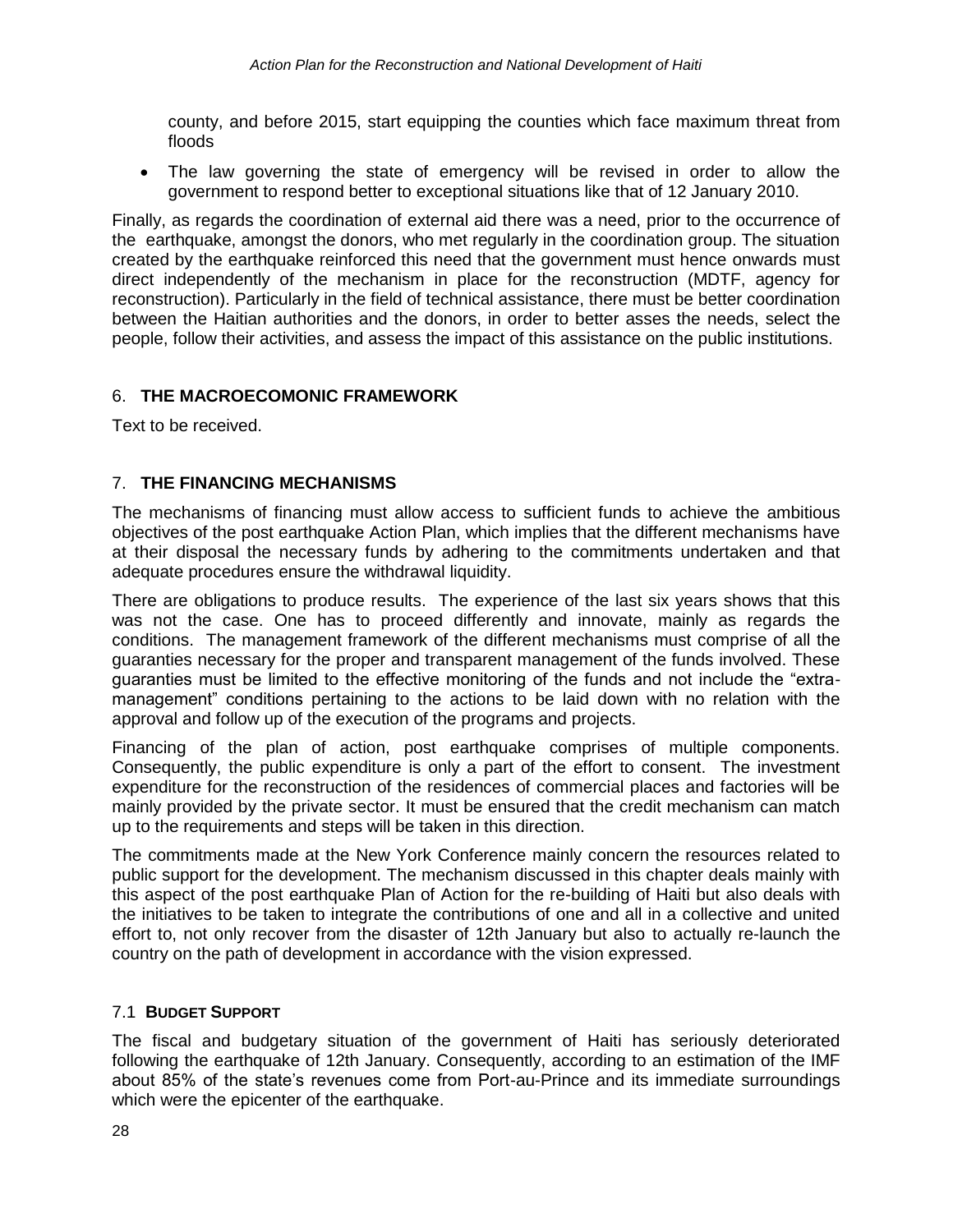The buildings which were the centers for collection of taxes and custom duties were practically destroyed. Worse, the commercial and financial infrastructure were also affected by the earthquake which itself reduced the fiscal receipts of the State for a very long period.

Moreover, the State must fulfil the large scale needs of the population directly affected by the earthquake such as setting up temporary shelters, creation of jobs to allow the victims to survive and to create a solvable demand for the goods and services produced locally. It must also take the necessary initiatives for the re-location of the population, support to other region of the country in order to enable them to receive the flow of population and to set up medical and educational facilities close by.

It must also temporarily re-house the activities of the different ministries and organizations, whose buildings were destroyed, replace the equipment and re-constitute the archives.

In short it must create hope and affirm its legitimacy as leader of the process of re-building of the country. The response must be massive and immediate, even before the Conference held at end March at New York. The only mechanism capable of fulfilling these requirements is the recourse to the State budget which depends, in the present context, on the budgetary aid in order to bail itself out.

In the short term, say five years, the State must be able to depend on its own capability to intervene so as to regain the place that belongs to it and exercise the desired leadership. It must avail of substantial, reliable and foreseeable means of which a major part will come from budgetary aid and from the balance of payments.

This mechanism of financing must have an autonomous mode of supply and management beyond multi-donor trust funds.

A significant progress had been made during the course of last few years, mainly by the creation of a Framework of Partnership for the Budgetary Aid. The government and the technical and financial partners engaged in this form of aid have adopted a common matrix of conditions and reinforced their collaboration for a greater ability to predict budgetary support and a schedule for withdrawal.

More needs to be done. The other partners must pledge a major part of their aid in the form of donation to the national budgetary aid. Reciprocal confidence is the only path which can be practiced in this field. The mechanism for monitoring as regards the adherence to the commitment as well as the proper use of funds must be put in place or reinforced with the perspective of ensuring the liquidity of funds.

# 7.2 **MULTI-DONOR TRUST FUND**

The Multi-donor Trust Fund (FFMD) is an instrument which must facilitate synchronization between the programs and projects requiring finance and the funds available. It's an instrument which allows the grouping of contributions for programs whose scope exceeds the capability of a single financial backer. Finally it is a mechanism which must in principle facilitate the coordination of the external aid and ensure the proper management of funds put at its disposal for rebuilding of Haiti.

Haiti accepts the creation of such a fund in order to achieve the objectives mentioned in the previous paragraph, but there must be a responsibility to show results, i.e.:

- Mobilize more funds and make them available faster.
- Increase the liquidity of the financial flows.
- Facilitate coordination with the external aid.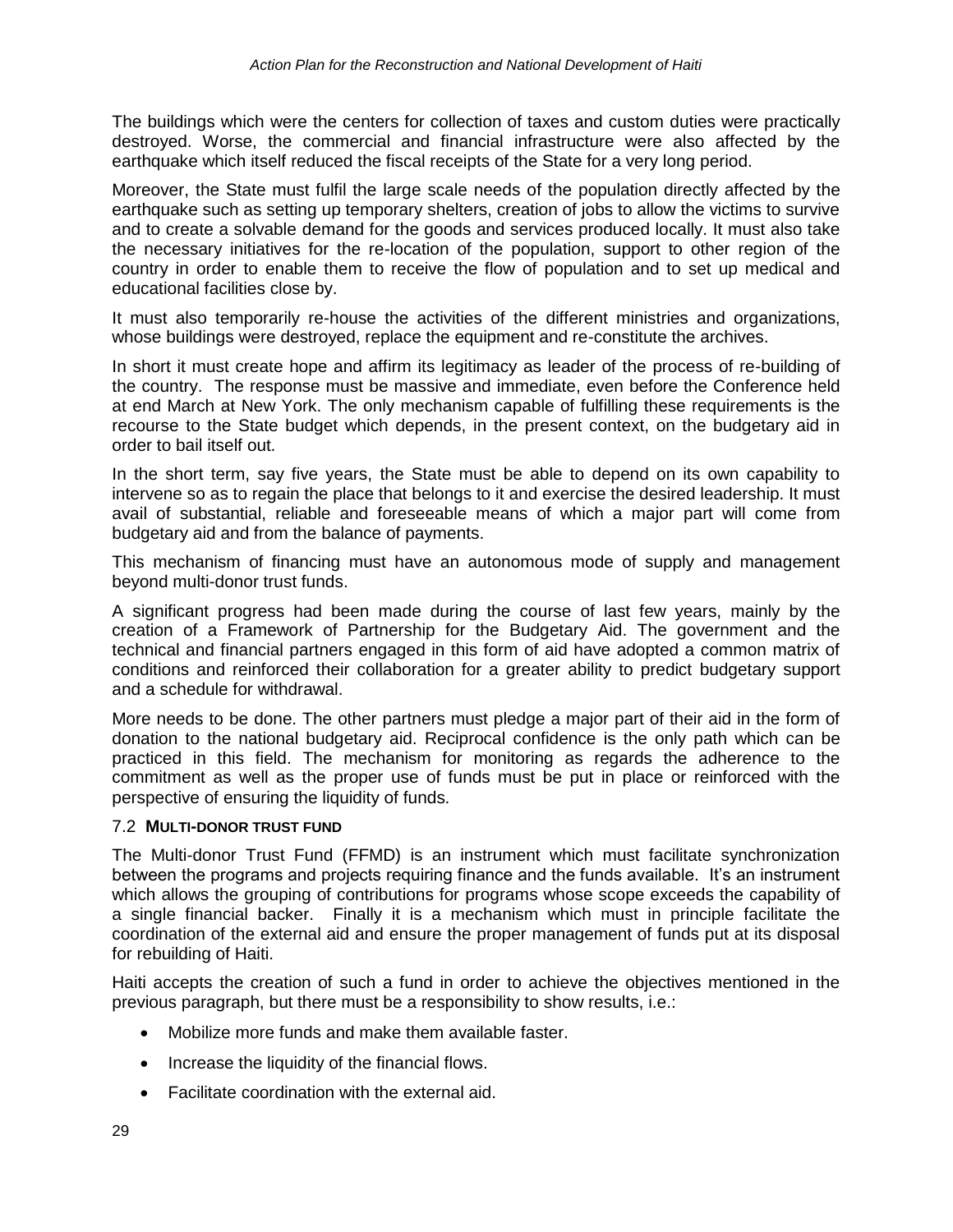- Accelerate the procedures for supply and mobilization of the operators for the program execution.
- Provide to the contributing partners the quarantee of probity and diligence in the use of the financial resources.
- Reduce the cost of aid transaction.

The organization which will be responsible for the management of the FFMD is answerable for achieving these results, as much the Haitian part as well as the contributors.

There must also be a rationalization of the recourse to this mechanism of financing. Trust funds already exist and others are being set up. The management of these sources of finance must be coordinated in order to avoid duplication and related expenses. The management costs of such funds are relatively high and must be justified by an enhanced performance. This aspect must exhibit the same transparency as all the others.

It is difficult to imagine that all the funds available, including those passing through multilateral agencies and the NGOs will be actually managed via this fund. It is thus imperative to specify the real scope of the competence of this fund and its modalities of supply and withdrawal.

### 7.3 **FINANCING FROM BILATERAL DONORS**

External cooperation, which Haiti has enjoyed for decades, is largely based on bilateral accords between Haiti, the donor countries and the international organizations. The projects in progress or those which will materialize must be followed or reframed and this such that they are in accord with the post quake plan of action for rebuilding of Haiti.

It is likely that a major part of the future funds will pass by the FFMD but for pragmatic reasons the bilateral funds will continue. Adequate mechanisms to coordinate these funds need to be put in place.

In the short term and for more efficiency, the bilateral agreement can allow the execution of ready to implement programs and projects. This approach will no doubt be necessary during the breaking-in period of the FFMD as immediate measures have to be taken and programs have to be launched now.

The bilateral agreement must prove to be complementary to the initiative and activities financed by the budgetary support and consequently, via the national budget.

# 7.4 **FUNDS MANAGED BY OR TROUGH THE NGOS**

The NGOs are the main operators for implementing the post-quake plan of action. The solidarity expressed by the people of the countries friendly to Haiti manifested in the form of substantial contribution to help the Haitian people.

These means must materialize in the form of coordinated interventions in the sectoral plans for intervention and in direct collaboration with the structures coordinating the entire effort at the humanitarian level.

The time has come to better coordinate the interventions of the national institutions and those of the NGOs in order to ensure the delivery of basic services over the entire national territory. The modalities have yet to be discussed but the objective to achieve must be understood by all: the activities of the NGOs must be in tune with the national programs.

# 8. **MANAGING THE RECONSTRUCTION**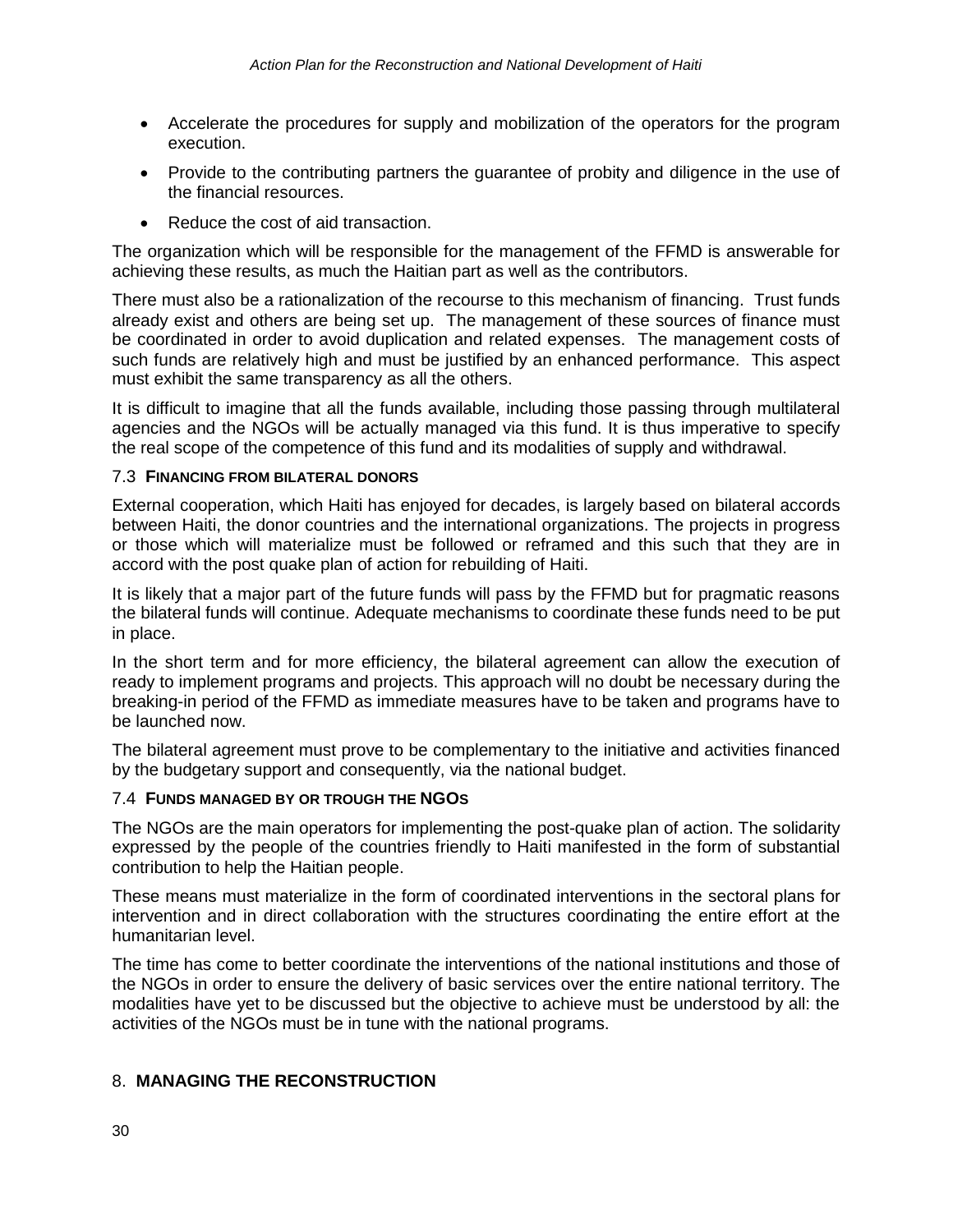The scale of damages and losses caused by the earthquake of 12th January calls for a mobilization of funds and resources which largely exceed the normal flow of aid to the country. It will be pertinent under these circumstances to equip oneself with adequate means for the management of the reconstruction.

Haiti has analyzed the models used under similar circumstances elsewhere in the world during the course of last few years and proposes a two pronged response: intermediary structure capable of dealing with the imperatives of the immediate response (18 months) and a medium term structure for the development of the country (48 months).

These structures are distinct from the multi donor trust fund which will also be put in place as explained earlier.

The Head of the State will introduce a draft law during the extra-ordinary session of the Parliament in order to get the approval for the creation of the Intermediary Commission for the reconstruction of Haiti (CIRH) and for the Authority for the development of Haiti (ADH)

# 8.1 **THE INTERMEDIARY COMMISSION FOR THE RECONSTRUCTION OF HAITI (CIRH)**

The Intermediary Commission for the Reconstruction of Haiti has the mandate to take charge of, during the Phase I (18 months) the coordination and implementation of the Government of Haiti's Master Plan. This Master Plan consists of the programs and projects which will be submitted to the Commission with at it's head the Haitian decision making body, along with the financial donors, the NGOs the IFI, the sectors of the civil society of the country.

The Commission submits its recommendations to the President of the Republic who approves the programs and projects or can exercise his veto as he deems fit.

The flow chart presented below describes the functioning of the Commission. This falls under the authority of the Council co-presided by a representative of the government of Haiti (probably the Prime Minister) and a representative of the international community.

There are 17 voting members, i.e. the members voting:

# **For the Haitian Party**:

- Three representatives of the government nominated by the Executive, the Judiciary and the local authorities.
- A representative nominated by the President of the Senate.
- A representative nominated by the President of the Chamber of Deputies of Haiti.
- A representative of the Haitian trade unions
- A representative of the Haitian business community.

#### **As regards the international part:**

- A representative of each of the main financial donors (Brazil, Canada, France, United States, Inter-American bank for Development, World Bank, united Nations, European Union)
- A representative of the CARICOM
- A representative of the other financial donors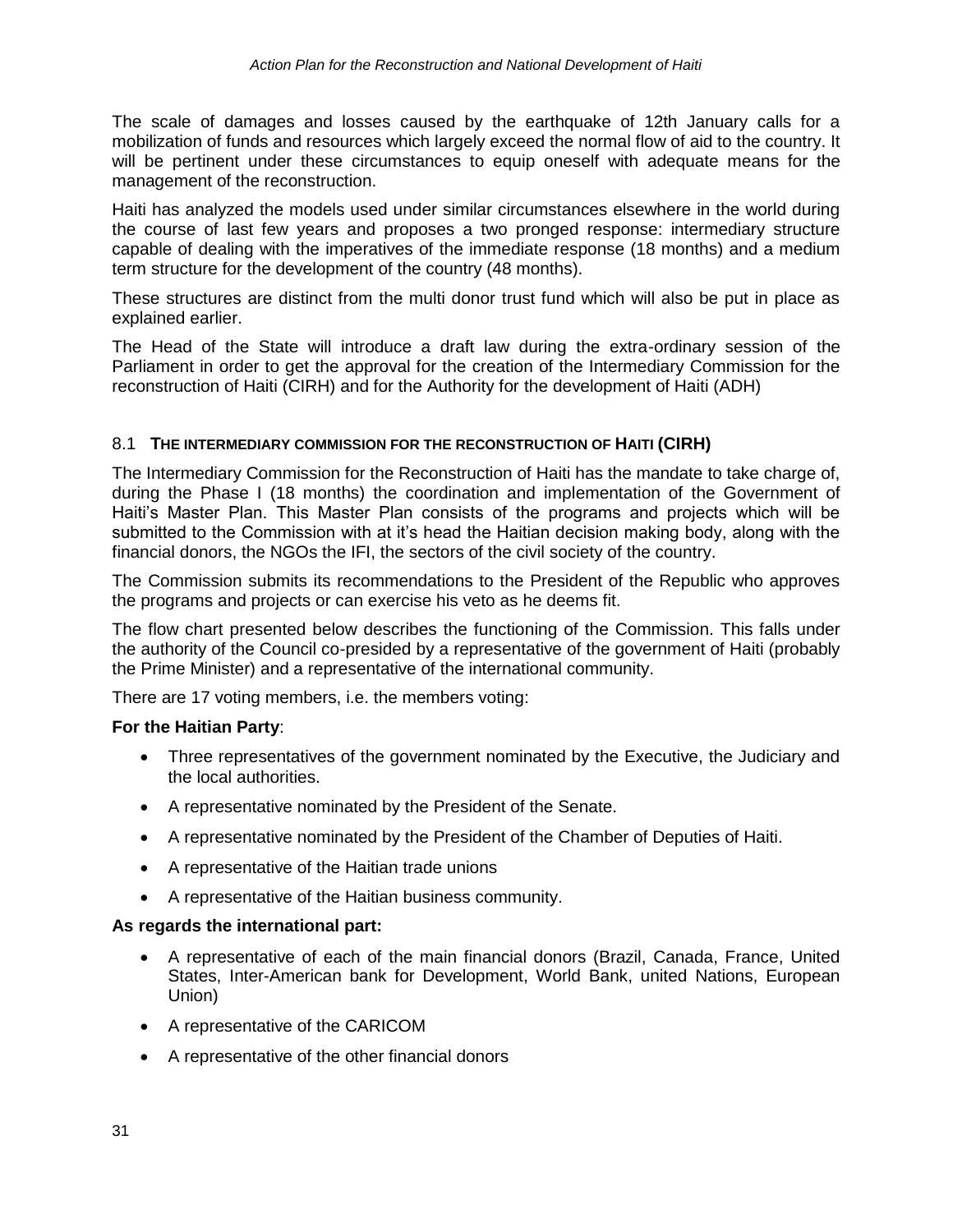The Council also comprises of three non voting members representing the Organization of the American States, a representative of the community of NGOs and a representative of the Haitian Diaspora.

The Council does not comprise of representations.

This Council is supported by a Secretariat headed by the Executive Director picked directly from the co-Presidents and equipped with sectoral Councillors, an office for project management. Additional structures will be determined depending on the requirements.

The structure is completed by an independent audit authority which gives an account of the functioning of the CIRH to the President of the Republic, the Government, the Parliament, the International community and the general public.

# 8.2 **THE AUTHORITY FOR THE DEVELOPMENT OF HAÏTI (ADH)**

The Authority for the Development of Haïti is a basically Haitian structure presided over by a representative of the Government of Haïti and comprising of a Council consisting of:

- Three representatives of the Government nominated by the Executive, the Judiciary, and the local authorities.
- A representative nominated by the President of the Senate.
- A representative nominated by the President of the Chamber of Deputies of Haïti.
- A representative of the Trade Unions of Haitians.
- A representative of business community of Haiti

The Council is supported by a Consultative Committee mainly with the same composition as the earlier Council of the CIRH. The independent audit authority fulfills the same functions as that for the interim structure.

Its mandate is to implement the Development Plan of the Government.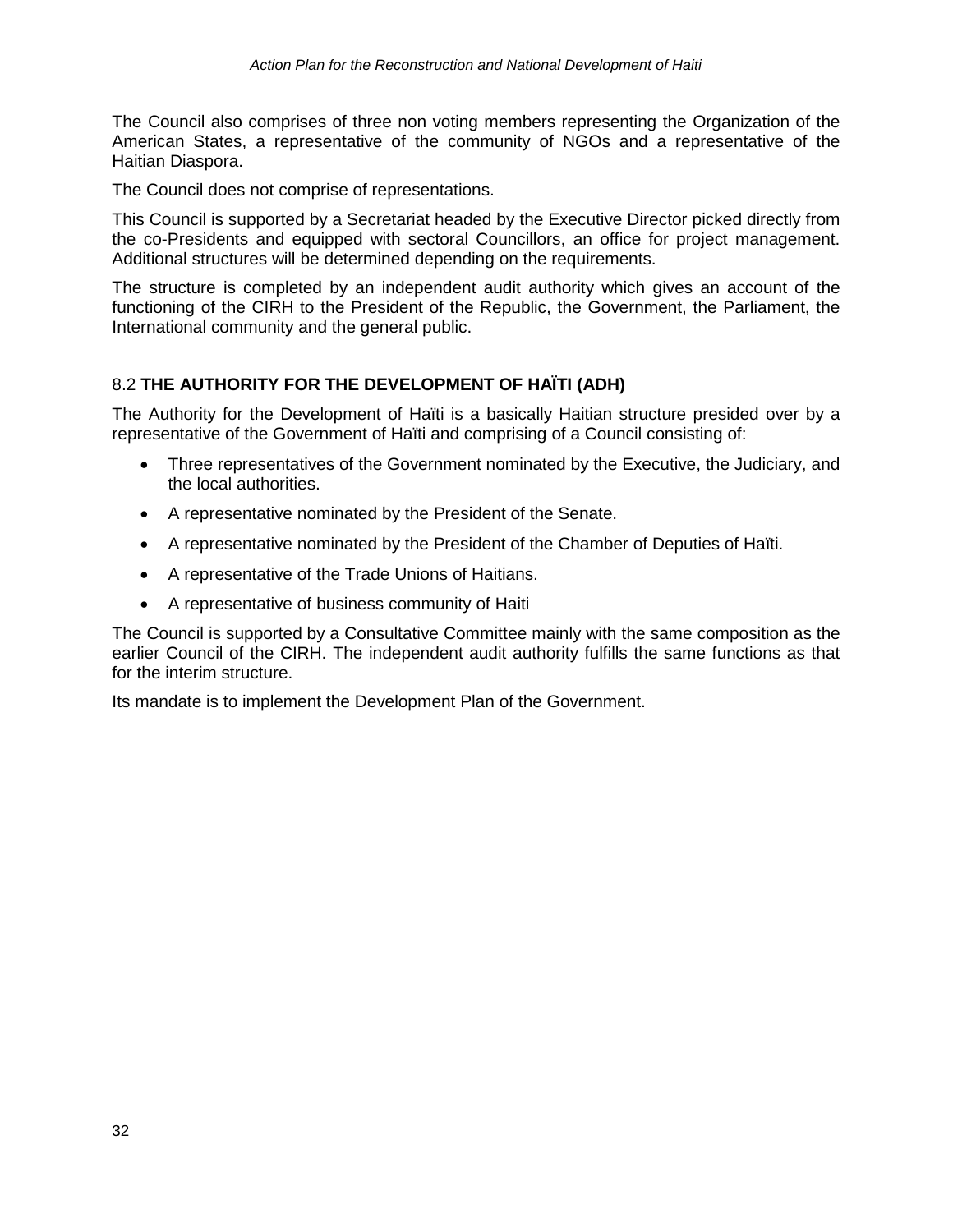# Annex I

| TABLE:<br><b>ESTIMATION OF THE SITES</b>                                               |                   |  |  |  |
|----------------------------------------------------------------------------------------|-------------------|--|--|--|
|                                                                                        |                   |  |  |  |
| SITE #1: IMPLEMENTATION OF A NATIONAL TRANSPORT<br><b>NETWORK</b>                      | 9 304 000 000,00  |  |  |  |
| SITE #2: ELECTRICITY                                                                   | 866 000 000,00    |  |  |  |
| SITE# 3: RE-LAUNCH OF THE NATIONAL PRODUCTION                                          | 1 000 000 000,00  |  |  |  |
| SITE #4: PREPARATION FOR THE CYCLONIC SEASON                                           | 250 000 000,00    |  |  |  |
| EDUCATION : RE-OPENING OF SCHOOLS,<br>SITE $# 5$ :<br><b>CONSTRUCTION OF SCHOOLS</b>   | 3 500 000 000,00  |  |  |  |
| SITE # 6: RECONSTRUCTION OF THE HIGHER EDUCATION<br><b>SYSTEM</b>                      | 800 000 000,00    |  |  |  |
| SITE #7: IMPLEMENTATION OF A HEALTH CARE SYSTEM                                        | 1 246 000 000,00  |  |  |  |
| SITE # 8: POTABLE WATER AND CLEANING                                                   | 400 000 000,00    |  |  |  |
| SITE #9: RECONSTRUCTION OF THE ZONES DESTROYED                                         | 3 600 000 000,00  |  |  |  |
| SITE# 10: CONSTRUCTION OF NEW CENTERS FOR<br><b>REGIONAL DEVELOPMENT</b>               | 3 700 000 000,00  |  |  |  |
| DEVELOPMENT AND<br><b>SITE</b><br># 11: 4.8 LAND<br><b>LOCAL</b><br><b>DEVELOPMENT</b> | 2 300 000 000,00  |  |  |  |
| SITE # 12 : RÉ-DEVELOPMENT OF CATCHMENT AREAS                                          | 4 500 000 000,00  |  |  |  |
| SITE # 13: PUBLIC HOUSING WORKS: TEMPORARY AND<br><b>PERMANENT</b>                     | 200 000 000,00    |  |  |  |
| SITE #14: RESUMPTION OF PUBLIC ADMINISTRATION                                          | 175 000 000,00    |  |  |  |
| SITE #15: JUSTICE AND SECURITY                                                         | 440 000 000,00    |  |  |  |
| SITE # 16 : RE-LAUNCH OF THE ECONOMIC AND FINANCIAL<br><b>NETWORK</b>                  | 700 000 000,00    |  |  |  |
| SITE #17: PRIVATE INVESTMENT AND PRIVATE-PUBLIC PARTNERSHIPS                           |                   |  |  |  |
| SITE #18: CREATION OF LABOR INTENSIVE JOBS                                             | 500 000 000,00    |  |  |  |
| SITE # 19: REVIVAL OF THE CULTURAL SECTOR                                              | 400 000 000,00    |  |  |  |
| SITE # 20: 5. GOVERNANCE                                                               | 600 000 000,00    |  |  |  |
| TOTAL OF THE SITES                                                                     | 34 481 000 000,00 |  |  |  |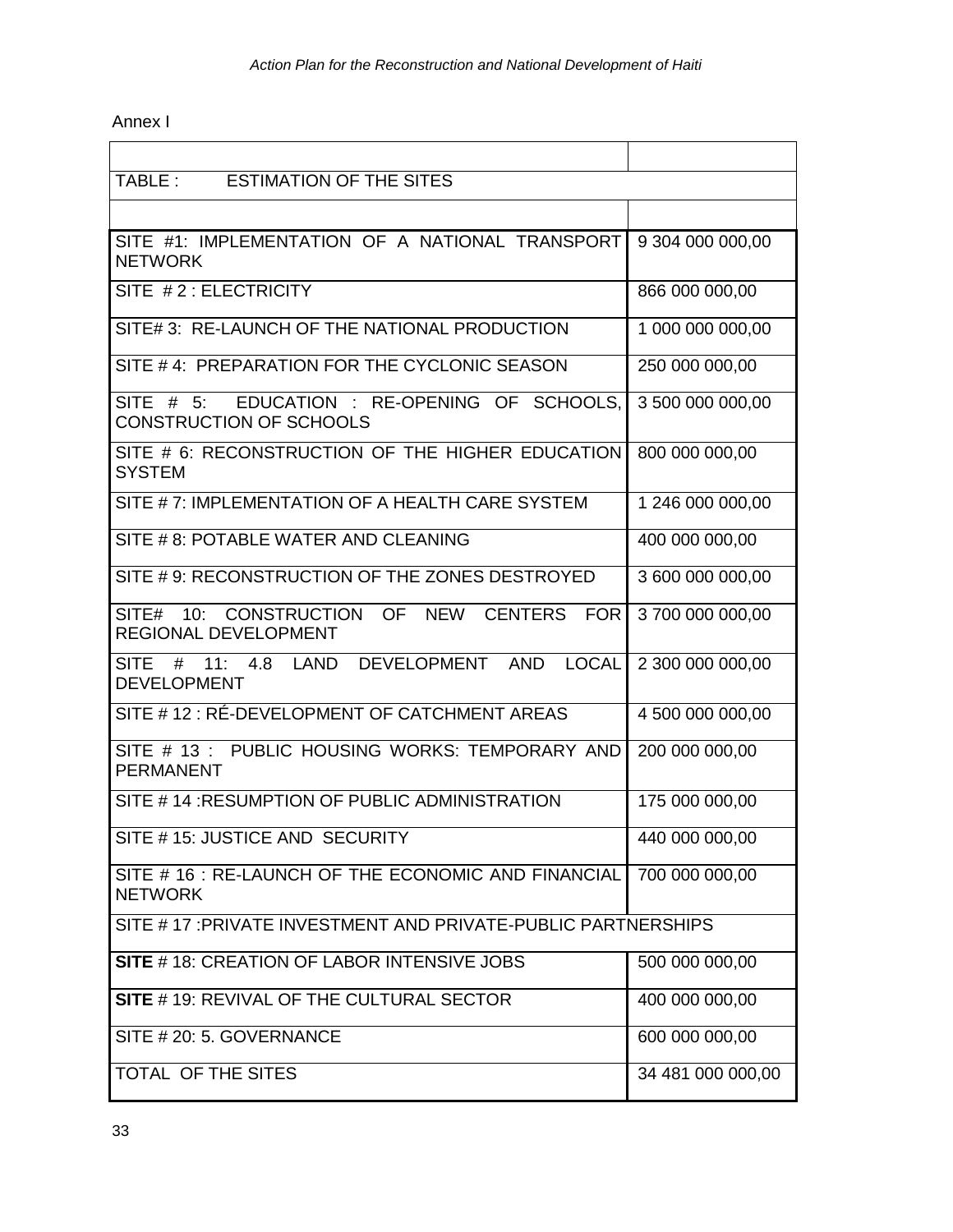